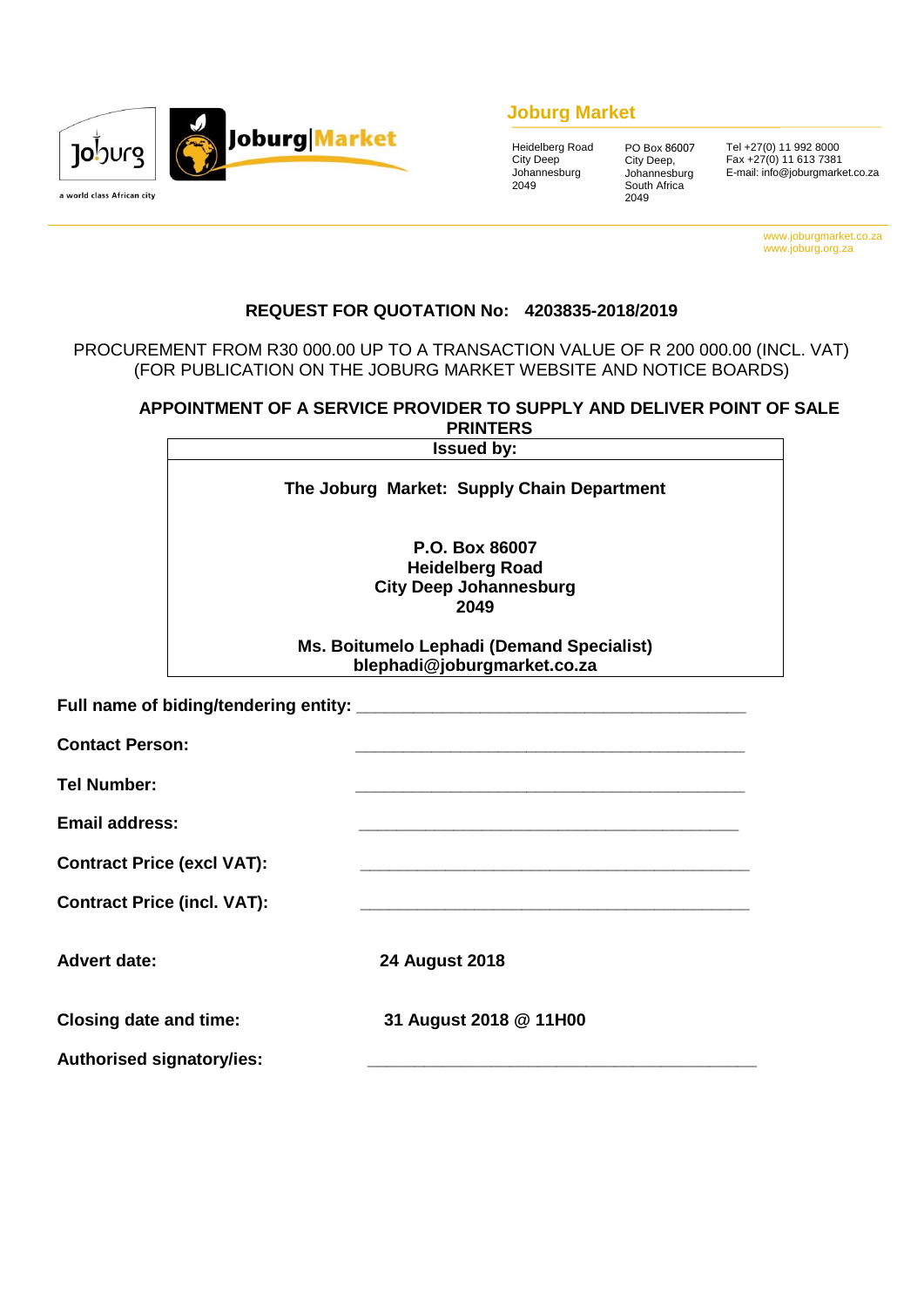## REQUIRED DOCUMENTS

## **Please note that failure to meet the requirements or to lodge the following documentation and/or proof thereof will lead to an immediate disqualification:**

- a) Registration on the National Treasury Central Database illustrating required compliance 1,2 and 3 below
	- Or
	- 1. Submissions of a valid Tax Clearance Certificate, Master Registration Number or alternatively supply the unique pin number to access the Tax compliance status
	- 2. Proof of company registration documents.
	- 3. Certified I.D. copies for directors/shareholders and share certificates, certification not older than three months

### **Including the following**

- b) Completed and signed MBD 1,4,6.1, 8 and 9
- c) General Condition of Contract (GCC) must be signed
- d) Initial / sign for ALL alterations in the tender document, failure to do so may lead to a disqualification
- e) Signed JV agreement for Joint Venture companies
- f) Bidders are required to attach OEM reseller accreditation to their bids on an OEM letterhead.

## **Note: Joint Ventures must submit a consolidated B-BBEE certificate**

### **Additional Requirements**

These documents may be submitted with the bid but will be required prior to award

- **a) Rates and taxes account not older than three months or signed lease agreement**
- **b) Proof of JV bank account**

### Other important documents to be attached:-

Please note that failure to attach the below documents will results in preference points to be forfeited:-

 B-BBEE Verification Certificate from Verification Agency accredited by the South African Accreditation System (SANAS) OR a Registered Auditor approved by the Independent Regulatory Board of Directors (IRBA) OR SWORN AFFIDAVIT in the case of Exempted Micro Enterprises or Qualifying Small Enterprises in order to claim preference points.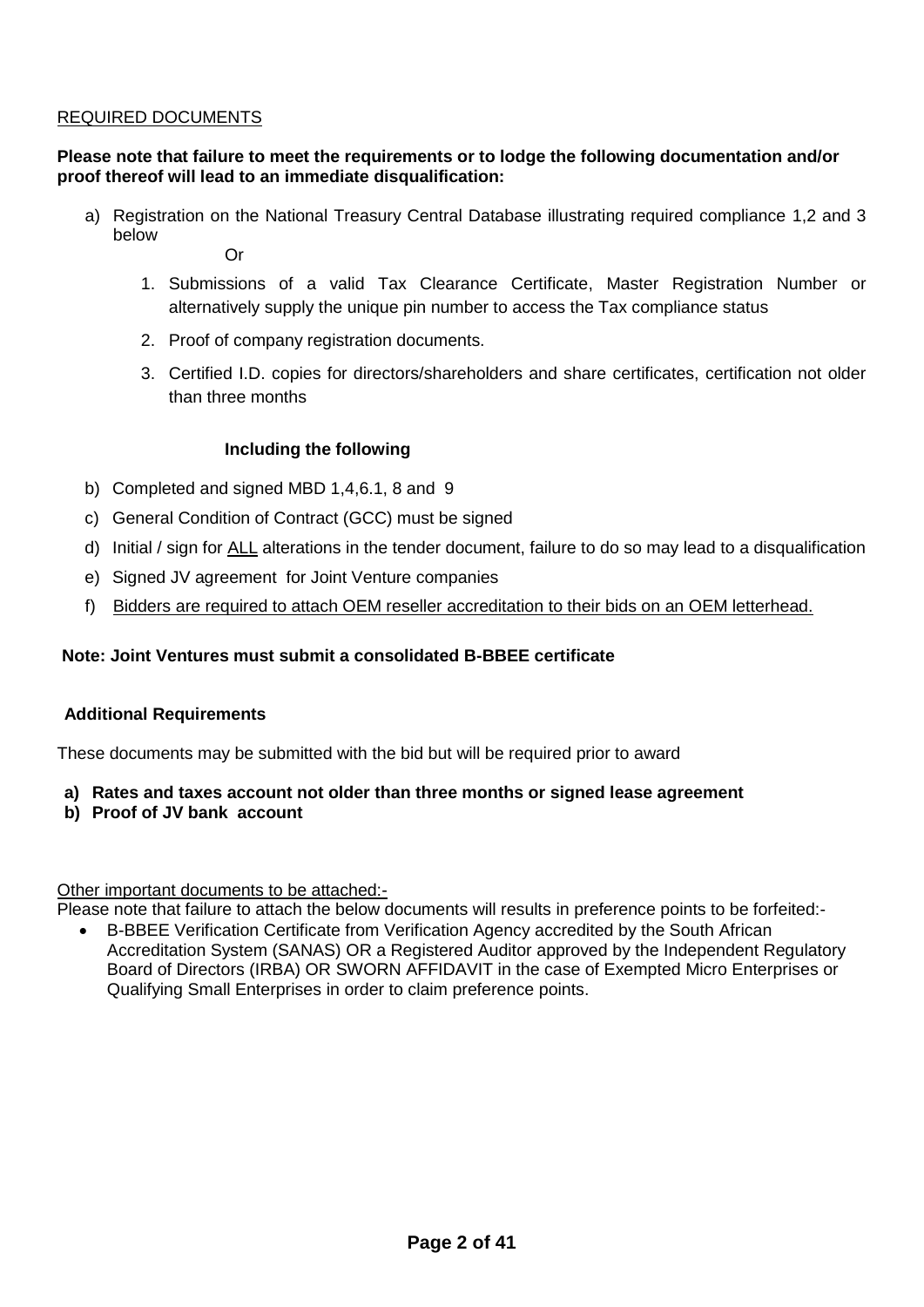## **BID DOCUMENTS CHECK LIST:**

A completed and signed BID document must be submitted in a sealed envelope together will all returnables. That is:

| Item                    | Description                                                                                                                                                                                                                  | Submitted -  |
|-------------------------|------------------------------------------------------------------------------------------------------------------------------------------------------------------------------------------------------------------------------|--------------|
|                         |                                                                                                                                                                                                                              | Indicate YES |
|                         |                                                                                                                                                                                                                              | or NO        |
| 1                       | Completed Registration on the National Treasury Central Supplier Database                                                                                                                                                    |              |
| $\mathbf{2}$            | Completed and signed MBD 1,3.1,4,6.1, 8, 9, (MBD 6.2, 7.1, 7.2, 7.3 where                                                                                                                                                    |              |
|                         | applicable)                                                                                                                                                                                                                  |              |
| 3                       | General Condition of Contract (GCC) to be signed                                                                                                                                                                             |              |
| $\overline{\mathbf{4}}$ | Rates and taxes account not older than three months or lease agreement                                                                                                                                                       |              |
| 5                       | ID copies of shareholders / directors and share certificates; certification not older<br>than three months                                                                                                                   |              |
| 6                       | Signed JV agreement for Joint Venture companies. Separate National Treasury<br>Central Supplier Database registration and consolidated BBBEE certificate(where<br>applicable)                                                |              |
| $\overline{7}$          | Initial / sign for all alterations in the tender document                                                                                                                                                                    |              |
| 8                       | Registration with CIDB (where applicable)                                                                                                                                                                                    |              |
| 9                       | Submission of Bid documents; including all returnable                                                                                                                                                                        |              |
| 10                      | B-BBEE Status Level of Contribution certificate OR SWORN AFFIDAVIT - B-BBEE<br>EXEMPTED MICRO ENTERPRISE OR an Accounting Officer as contemplated in the<br>Close Corporation Act (CCA) in order to claim preference points. |              |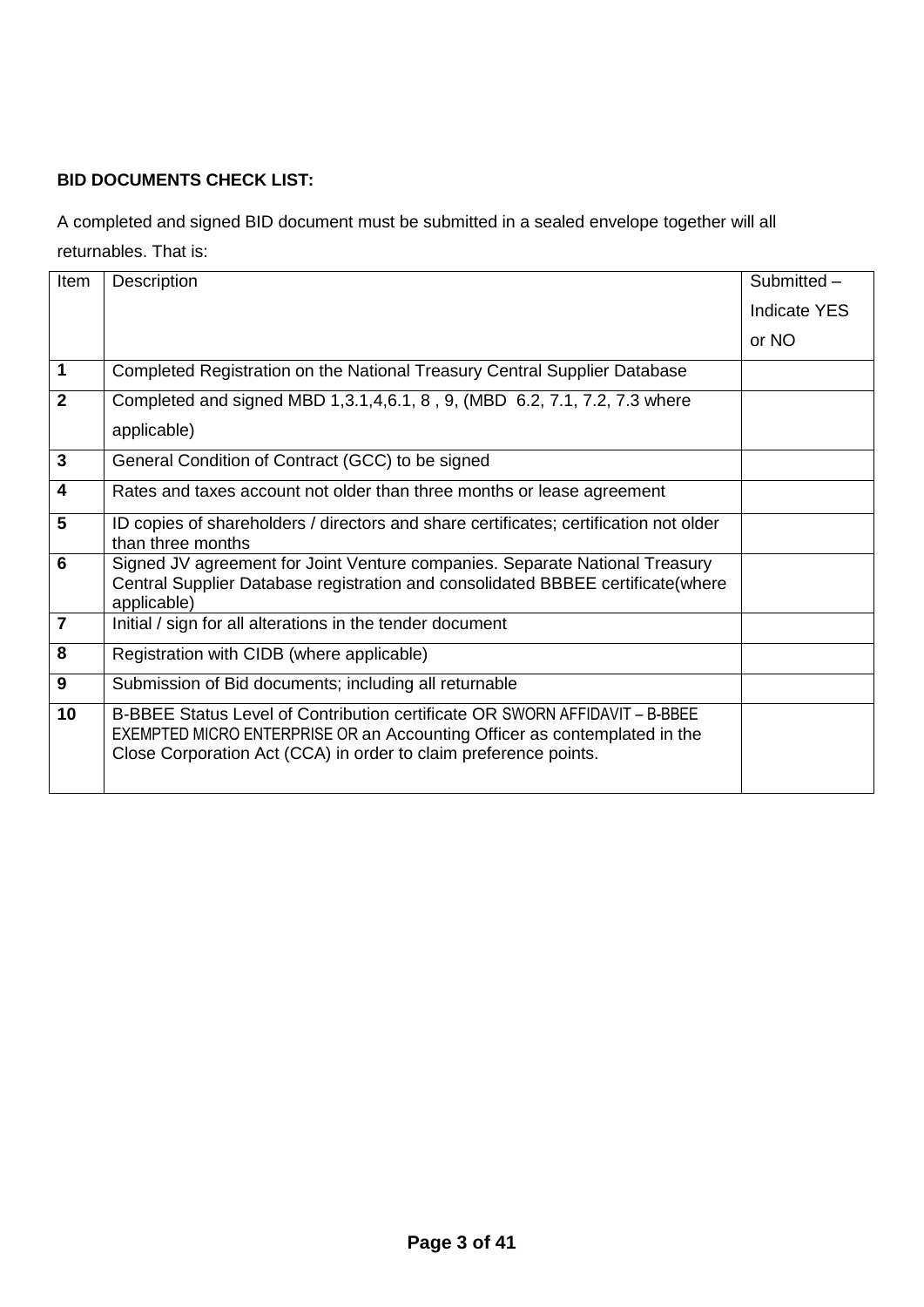# **SCOPE OF WORK:**

# *1. Purpose*

The Joburg Market (JM) requires 40 Point of Sale printers from an Epson accredited reseller.

# *2. Deliverables*

2.1 Printer specification

Epson TM-88V (082): USB = Serial, PS, EDG, (L2 A2) SA AC cable from the power supply to the wall – part number: Multiplug1-RED Printer USB Cable A to B Male (L2 Shelf 25F)

## **VALUATION CRITERIA**

## **Functionality criteria**

There is no functional criterion for this RFQ.

Service providers that meets the minimum required minimum points will be subject price and preference points evaluation as per the PPPFA Act, No.5 of 2000 as amended and its associated Regulations,2017 issued by the National Treasury.

| <b>Price Assessment</b>                             | 80 Points                                 |
|-----------------------------------------------------|-------------------------------------------|
| TOTAL                                               | 80                                        |
| <b>PREFERENTIAL</b><br><b>ELEMENTS</b>              | 20 Points                                 |
| <b>B-BBEE Status Level of</b><br><b>Contributor</b> | <b>Number of points</b><br>(80/20 system) |
| 1                                                   | 20                                        |
| 2                                                   | 18                                        |
| 3                                                   | 14                                        |
| $\overline{4}$                                      | 12                                        |
| 5                                                   | 8                                         |
| 6                                                   | 6                                         |
| 7                                                   | 4                                         |
| 8                                                   | 2                                         |
| Non-compliant contributor                           | ი                                         |

SIGNATURE OF PERSON AUTHORISED TO SIGN THE BID **FIG. 1.1.1.1.1.1.1.1.1.1.1.1.1.1.1.1.1.1.** 

DATE: ……………………………….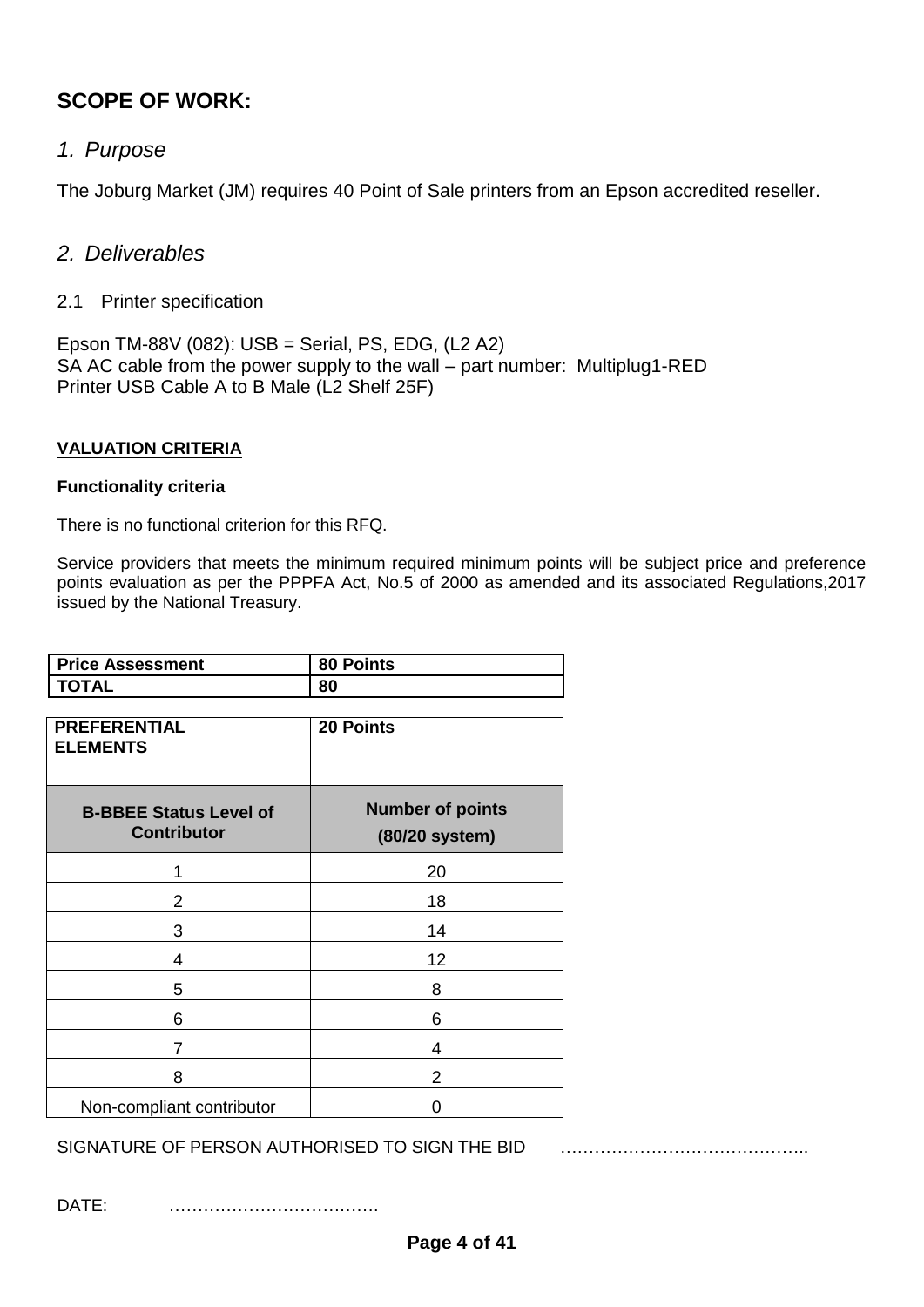**MBD 1**

# **PART A INVITATION TO BID**

|                                                                                                                                                                     | YOU ARE HEREBY INVITED TO BID FOR REQUIREMENTS OF THE JOBURG MARKET                                                                                                                                                                                                                           |                         |                         |                                                                |  |               |                         |       |
|---------------------------------------------------------------------------------------------------------------------------------------------------------------------|-----------------------------------------------------------------------------------------------------------------------------------------------------------------------------------------------------------------------------------------------------------------------------------------------|-------------------------|-------------------------|----------------------------------------------------------------|--|---------------|-------------------------|-------|
| <b>BID NUMBER:</b>                                                                                                                                                  | 4203835-2018/2019                                                                                                                                                                                                                                                                             |                         | <b>CLOSING</b><br>DATE: | 31/08/2018                                                     |  |               | <b>CLOSING TIME:</b>    | 11:00 |
| <b>DESCRIPTION:</b>                                                                                                                                                 | APPOINTMENT OF A SERVICE PROVIDER TO SUPPLY AND DELIVER POINT OF SALE<br><b>PRINTERS</b>                                                                                                                                                                                                      |                         |                         |                                                                |  |               |                         |       |
|                                                                                                                                                                     | THE SUCCESSFUL BIDDER WILL BE REQUIRED TO FILL IN AND SIGN A WRITTEN CONTRACT FORM (MBD7).                                                                                                                                                                                                    |                         |                         |                                                                |  |               |                         |       |
|                                                                                                                                                                     | BID RESPONSE DOCUMENTS MAY BE DEPOSITED IN THE BID BOX SITUATED AS FOLLOWS<br><b>Attention: Head of Supply Chain Management</b>                                                                                                                                                               |                         |                         |                                                                |  |               |                         |       |
| <b>4 Fortune Road</b>                                                                                                                                               | DEPOSITED IN THE BID BOX SITUATED AT GROUND FLOOR (left hand side of the entrance just before the<br>security desk), Joburg Market Main Building by the closing date and time as per Joburg Market's clock. All<br>Suppliers are encouraged to make their submission before the closing time. |                         |                         |                                                                |  |               |                         |       |
| <b>City Deep</b><br>Johannesburg                                                                                                                                    |                                                                                                                                                                                                                                                                                               |                         |                         |                                                                |  |               |                         |       |
|                                                                                                                                                                     | Bidders should ensure that bids are delivered timeously to the correct address. If the bid is late, it will not be<br>accepted for consideration.                                                                                                                                             |                         |                         |                                                                |  |               |                         |       |
|                                                                                                                                                                     | The bid box is open 24 hours a day, 7 days a week.                                                                                                                                                                                                                                            |                         |                         |                                                                |  |               |                         |       |
| <b>SUPPLIER INFORMATION</b>                                                                                                                                         |                                                                                                                                                                                                                                                                                               |                         |                         |                                                                |  |               |                         |       |
| NAME OF BIDDER                                                                                                                                                      |                                                                                                                                                                                                                                                                                               |                         |                         |                                                                |  |               |                         |       |
| POSTAL ADDRESS                                                                                                                                                      |                                                                                                                                                                                                                                                                                               |                         |                         |                                                                |  |               |                         |       |
| STREET ADDRESS                                                                                                                                                      |                                                                                                                                                                                                                                                                                               |                         |                         |                                                                |  |               |                         |       |
| <b>TELEPHONE NUMBER</b>                                                                                                                                             |                                                                                                                                                                                                                                                                                               | CODE                    |                         |                                                                |  | <b>NUMBER</b> |                         |       |
| <b>CELLPHONE NUMBER</b>                                                                                                                                             |                                                                                                                                                                                                                                                                                               |                         |                         |                                                                |  |               |                         |       |
| <b>FACSIMILE NUMBER</b>                                                                                                                                             |                                                                                                                                                                                                                                                                                               | CODE                    |                         |                                                                |  | <b>NUMBER</b> |                         |       |
|                                                                                                                                                                     | <b>E-MAIL ADDRESS</b>                                                                                                                                                                                                                                                                         |                         |                         |                                                                |  |               |                         |       |
| VAT REGISTRATION NUMBER                                                                                                                                             |                                                                                                                                                                                                                                                                                               |                         |                         |                                                                |  |               |                         |       |
| TAX COMPLIANCE STATUS                                                                                                                                               |                                                                                                                                                                                                                                                                                               | <b>TCS PIN:</b>         |                         | <b>OR</b>                                                      |  | CSD No:       |                         |       |
| <b>B-BBEE STATUS LEVEL VERIFICATION</b><br><b>CERTIFICATE</b><br><b>[TICK APPLICABLE BOX]</b>                                                                       |                                                                                                                                                                                                                                                                                               | $\Box$ Yes<br>$\Box$ No |                         | <b>B-BBEE STATUS</b><br><b>LEVEL SWORN</b><br><b>AFFIDAVIT</b> |  |               | $\Box$ Yes<br>$\Box$ No |       |
| A B-BBEE STATUS LEVEL VERIFICATION CERTIFICATE/ SWORN AFFIDAVIT (FOR EMES & QSEs) MUST BE SUBMITTED IN<br><b>ORDER TO QUALIFY FOR PREFERENCE POINTS FOR B-BBEE]</b> |                                                                                                                                                                                                                                                                                               |                         |                         |                                                                |  |               |                         |       |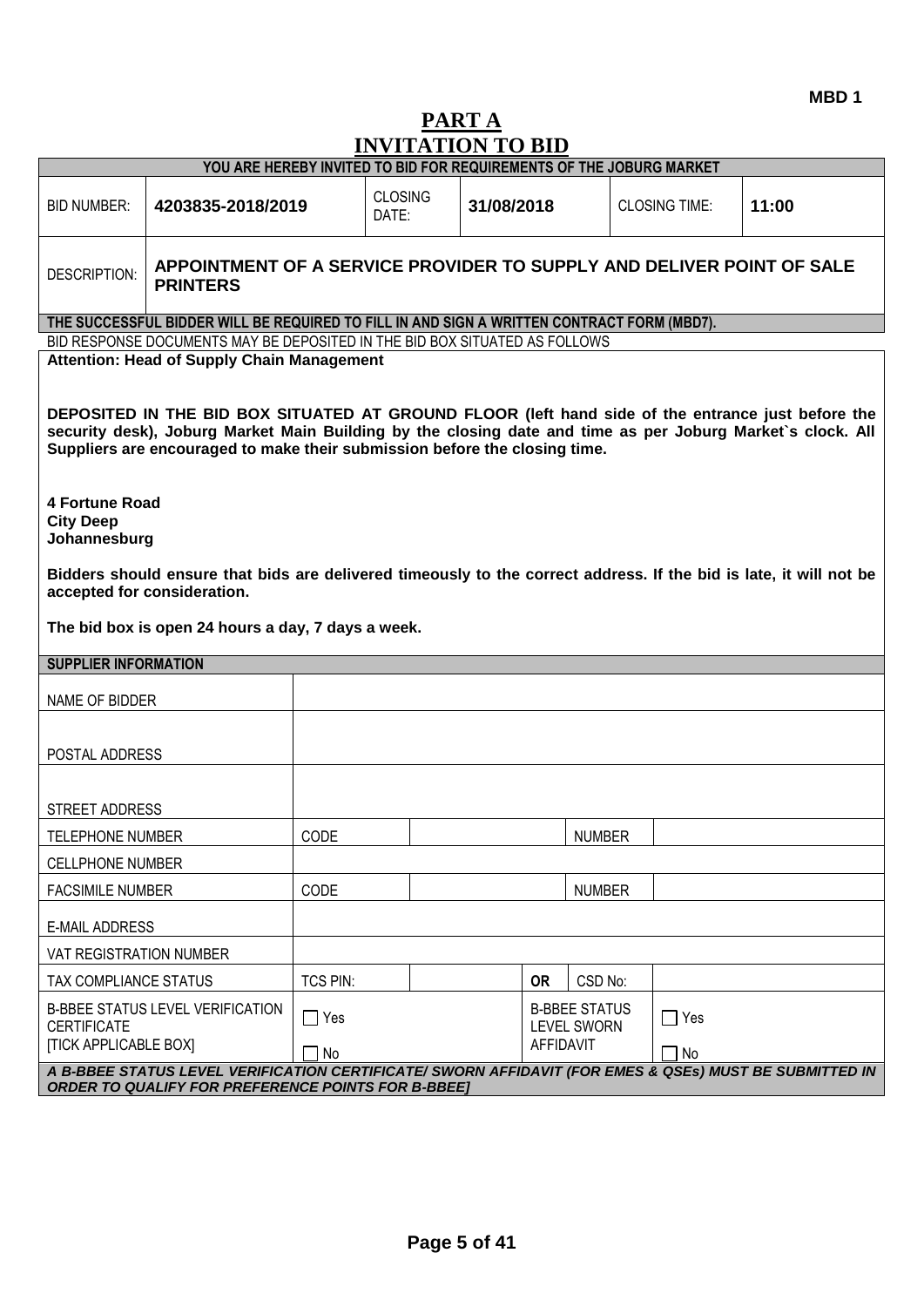| ARE YOU THE ACCREDITED<br>REPRESENTATIVE IN SOUTH<br><b>AFRICA FOR THE GOODS</b><br><b>/SERVICES /WORKS OFFERED?</b> | $\square$ No<br>$\Box$ Yes<br>[IF YES ENCLOSE PROOF] | ARE YOU A<br><b>FOREIGN BASED</b><br><b>SUPPLIER FOR</b><br>THE GOODS<br><b>/SERVICES</b><br><b><i>NORKS</i></b><br><b>OFFERED?</b> | $\bigcap$ Yes<br>lNo<br>[IF YES, ANSWER PART B:3] |
|----------------------------------------------------------------------------------------------------------------------|------------------------------------------------------|-------------------------------------------------------------------------------------------------------------------------------------|---------------------------------------------------|
| <b>TOTAL NUMBER OF ITEMS</b><br><b>OFFERED</b>                                                                       |                                                      | <b>TOTAL BID PRICE</b>                                                                                                              | $\mathsf{R}$                                      |
| <b>SIGNATURE OF BIDDER</b>                                                                                           |                                                      | <b>DATE</b>                                                                                                                         |                                                   |
| <b>CAPACITY UNDER WHICH THIS</b><br><b>BID IS SIGNED</b>                                                             |                                                      |                                                                                                                                     |                                                   |
| <b>BIDDING PROCEDURE ENQUIRIES AND TECHNICAL INFORMATION MAY BE DIRECTED TO:</b>                                     |                                                      |                                                                                                                                     |                                                   |
| <b>E-MAIL ADDRESS</b>                                                                                                | blephadi@joburgmarket.co.za                          |                                                                                                                                     |                                                   |
|                                                                                                                      |                                                      |                                                                                                                                     |                                                   |

**\*only written enquiries will be attended to.**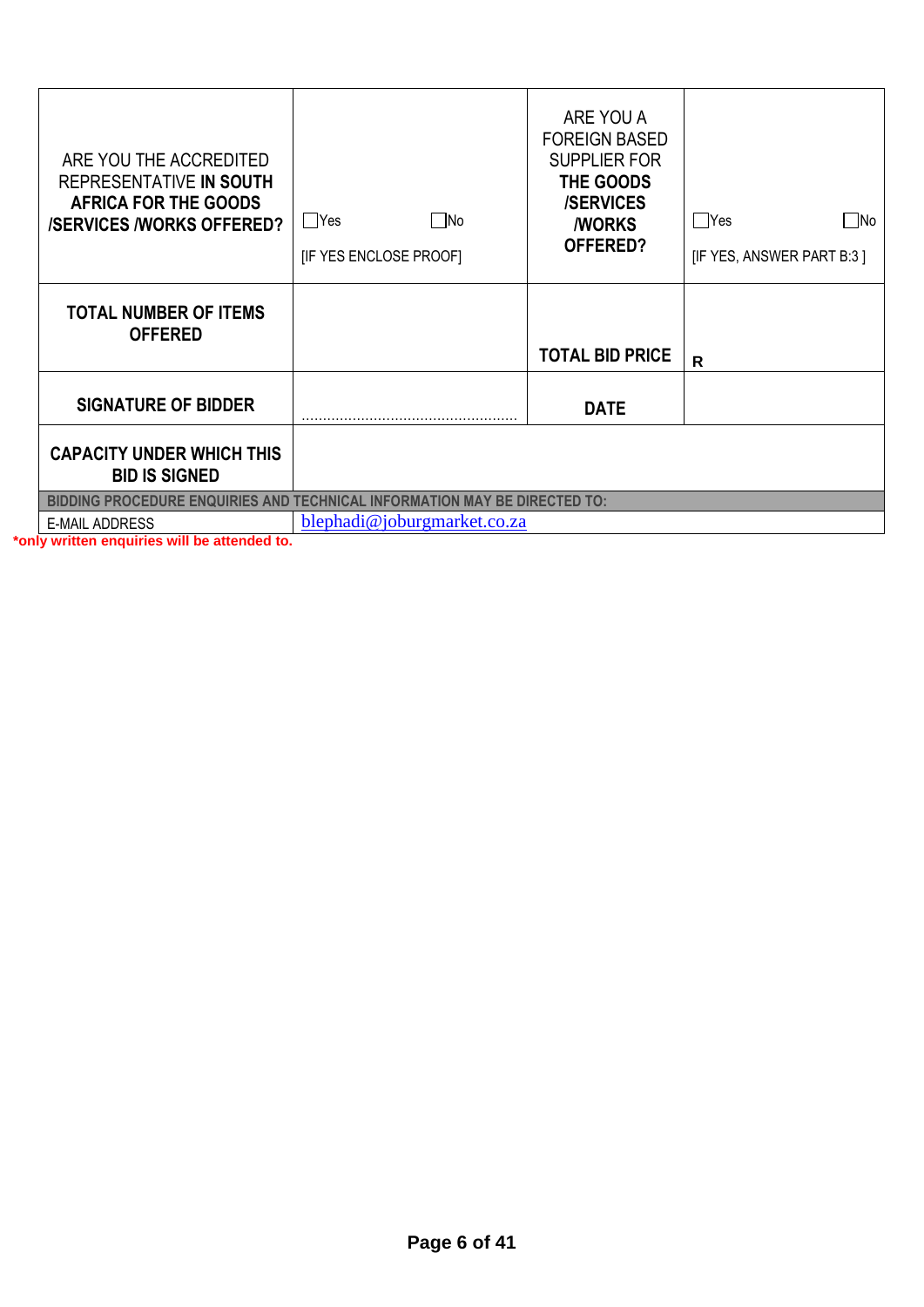## **PART B TERMS AND CONDITIONS FOR BIDDING**

|                                                                                                                                                                                                                        | 1. BID SUBMISSION:                                                                                                                                                                                                                             |                      |  |  |  |
|------------------------------------------------------------------------------------------------------------------------------------------------------------------------------------------------------------------------|------------------------------------------------------------------------------------------------------------------------------------------------------------------------------------------------------------------------------------------------|----------------------|--|--|--|
|                                                                                                                                                                                                                        | 1.1. BIDS MUST BE DELIVERED BY THE STIPULATED TIME TO THE CORRECT ADDRESS. LATE BIDS WILL NOT BE ACCEPTED FOR<br>CONSIDERATION.                                                                                                                |                      |  |  |  |
|                                                                                                                                                                                                                        | 1.2. ALL BIDS MUST BE SUBMITTED ON THE OFFICIAL FORMS PROVIDED-(NOT TO BE RE-TYPED) OR ONLINE                                                                                                                                                  |                      |  |  |  |
|                                                                                                                                                                                                                        | 1.3. THIS BID IS SUBJECT TO THE PREFERENTIAL PROCUREMENT POLICY FRAMEWORK ACT AND THE PREFERENTIAL<br>PROCUREMENT REGULATIONS, 2017, THE GENERAL CONDITIONS OF CONTRACT (GCC) AND, IF APPLICABLE, ANY OTHER<br>SPECIAL CONDITIONS OF CONTRACT. |                      |  |  |  |
| 2.                                                                                                                                                                                                                     | <b>TAX COMPLIANCE REQUIREMENTS</b>                                                                                                                                                                                                             |                      |  |  |  |
| 2.1                                                                                                                                                                                                                    | BIDDERS MUST ENSURE COMPLIANCE WITH THEIR TAX OBLIGATIONS.                                                                                                                                                                                     |                      |  |  |  |
| $2.2^{\circ}$                                                                                                                                                                                                          | BIDDERS ARE REQUIRED TO SUBMIT THEIR UNIQUE PERSONAL IDENTIFICATION NUMBER (PIN) ISSUED BY SARS TO<br>ENABLE THE ORGAN OF STATE TO VIEW THE TAXPAYER'S PROFILE AND TAX STATUS.                                                                 |                      |  |  |  |
|                                                                                                                                                                                                                        | 2.3 APPLICATION FOR THE TAX COMPLIANCE STATUS (TCS) CERTIFICATE OR PIN MAY ALSO BE MADE VIA E-FILING. IN ORDER<br>TO USE THIS PROVISION, TAXPAYERS WILL NEED TO REGISTER WITH SARS AS E-FILERS THROUGH THE WEBSITE<br>WWW.SARS.GOV.ZA.         |                      |  |  |  |
|                                                                                                                                                                                                                        | 2.4 FOREIGN SUPPLIERS MUST COMPLETE THE PRE-AWARD QUESTIONNAIRE IN PART B:3.                                                                                                                                                                   |                      |  |  |  |
| 2.5                                                                                                                                                                                                                    | BIDDERS MAY ALSO SUBMIT A PRINTED TCS CERTIFICATE TOGETHER WITH THE BID.                                                                                                                                                                       |                      |  |  |  |
| 2.6                                                                                                                                                                                                                    | IN BIDS WHERE CONSORTIA / JOINT VENTURES / SUB-CONTRACTORS ARE INVOLVED, EACH PARTY MUST SUBMIT A<br>SEPARATE TCS CERTIFICATE / PIN / CSD NUMBER.                                                                                              |                      |  |  |  |
|                                                                                                                                                                                                                        | 2.7 WHERE NO TCS IS AVAILABLE BUT THE BIDDER IS REGISTERED ON THE CENTRAL SUPPLIER DATABASE (CSD), A CSD<br>NUMBER MUST BE PROVIDED.                                                                                                           |                      |  |  |  |
| 3.                                                                                                                                                                                                                     | <b>QUESTIONNAIRE TO BIDDING FOREIGN SUPPLIERS</b>                                                                                                                                                                                              |                      |  |  |  |
|                                                                                                                                                                                                                        | 3.1. IS THE ENTITY A RESIDENT OF THE REPUBLIC OF SOUTH AFRICA (RSA)?                                                                                                                                                                           | $\Box$ YES $\Box$ NO |  |  |  |
|                                                                                                                                                                                                                        | 3.2. DOES THE ENTITY HAVE A BRANCH IN THE RSA?                                                                                                                                                                                                 | $\Box$ YES $\Box$ NO |  |  |  |
|                                                                                                                                                                                                                        | 3.3. DOES THE ENTITY HAVE A PERMANENT ESTABLISHMENT IN THE RSA?                                                                                                                                                                                | $\Box$ YES $\Box$ NO |  |  |  |
|                                                                                                                                                                                                                        | 3.4. DOES THE ENTITY HAVE ANY SOURCE OF INCOME IN THE RSA?                                                                                                                                                                                     | YES $\Box$ NO        |  |  |  |
|                                                                                                                                                                                                                        | 3.5. IS THE ENTITY LIABLE IN THE RSA FOR ANY FORM OF TAXATION?                                                                                                                                                                                 | YES $\Box$ NO        |  |  |  |
| IF THE ANSWER IS "NO" TO ALL OF THE ABOVE, THEN IT IS NOT A REQUIREMENT TO REGISTER FOR A TAX COMPLIANCE<br>STATUS SYSTEM PIN CODE FROM THE SOUTH AFRICAN REVENUE SERVICE (SARS) AND IF NOT REGISTER AS PER 2.3 ABOVE. |                                                                                                                                                                                                                                                |                      |  |  |  |
| NB: FAILURE TO PROVIDE ANY OF THE ABOVE PARTICULARS MAY RENDER THE BID INVALID.<br>NO BIDS WILL BE CONSIDERED FROM PERSONS IN THE SERVICE OF THE STATE.                                                                |                                                                                                                                                                                                                                                |                      |  |  |  |
| <b>SIGNATURE OF BIDDER:</b>                                                                                                                                                                                            |                                                                                                                                                                                                                                                |                      |  |  |  |
|                                                                                                                                                                                                                        | CAPACITY UNDER WHICH THIS BID IS SIGNED:                                                                                                                                                                                                       |                      |  |  |  |

DATE: …………………………………………...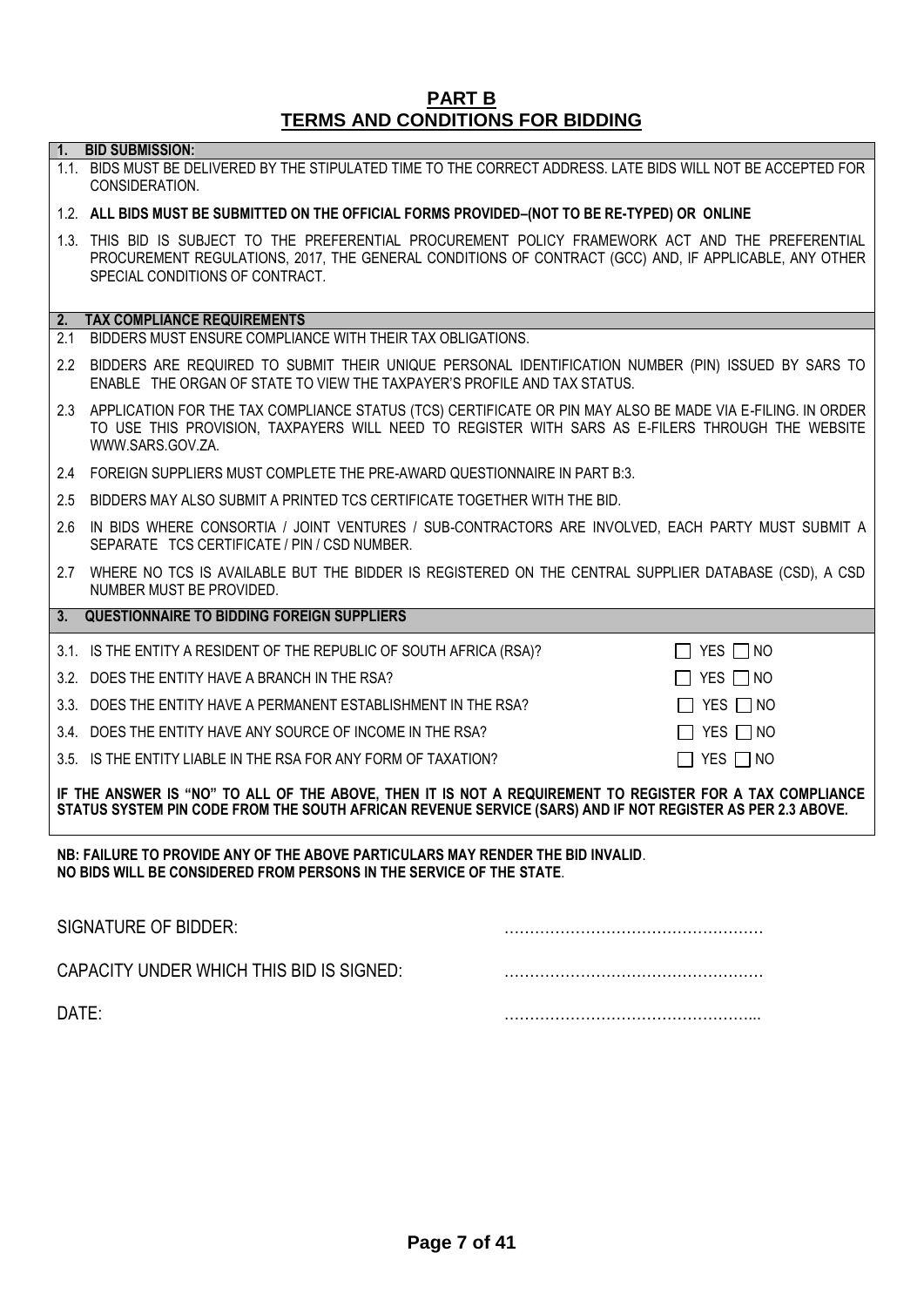## **PRICING SCHEDULE**

## **(PURCHASES) NOTE: ONLY FIRM PRICES WILL BE ACCEPTED. NON-FIRM PRICES (INCLUDING PRICES SUBJECT TO RATES OF EXCHANGE VARIATIONS) WILL NOT BE CONSIDERED**

Name of bidder…………………………………… Bid number**: 4203835**

Closing Date : **31 August 2018 at 11H00**

OFFER TO BE VALID FOR ……… DAYS FROM THE CLOSING DATE OF BID.

| <b>ITEM</b>  | <b>DESCRIPTION</b>        | <b>Unit price</b> | <b>Total price for 40 printers</b> |
|--------------|---------------------------|-------------------|------------------------------------|
| 1            | 40 Printers as prescribed |                   |                                    |
| VAT (15%)    |                           |                   |                                    |
| <b>TOTAL</b> |                           |                   |                                    |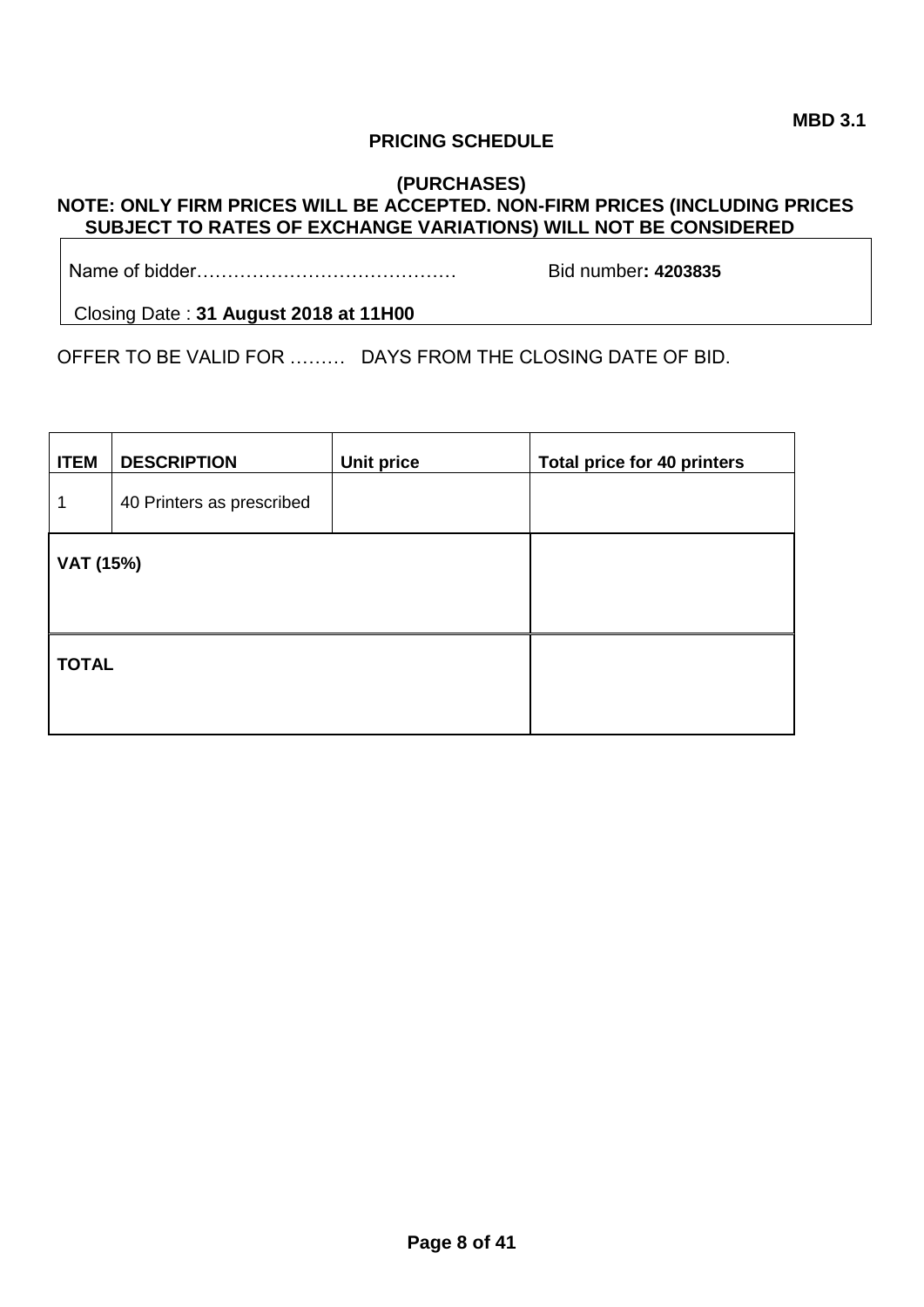## **DECLARATION OF INTEREST**

- 1. No bid will be accepted from persons in the service of the state<sup>1</sup>.
- 2. Any person, having a kinship with persons in the service of the state, including a blood relationship, may make an offer or offers in terms of this invitation to bid. In view of possible allegations of favouritism, should the resulting bid, or part thereof, be awarded to persons connected with or related to persons in service of the state, it is required that the bidder or their authorised representative declare their position in relation to the evaluating/adjudicating authority.
- 3. In order to give effect to the above, the following questionnaire must be completed and submitted with the bid.

| 3.3. Position occupied in the Company (director, trustee, hareholder <sup>2</sup> ): |
|--------------------------------------------------------------------------------------|
|                                                                                      |
|                                                                                      |
|                                                                                      |

3.7. The names of all directors / trustees / shareholders members, their individual identity numbers and state employee numbers must be indicated in paragraph 4 below.

3.8. Are you presently in the service of the state?

YES INO

3.8.1. If yes, furnish particulars. ….…………………………………………………  $1$ MSCM Regulations: "in the service of the state" means to be  $-$ 

- (a) a member of –
- (i) any municipal council;
- (ii) any provincial legislature; or
- (iii) the national Assembly or the national Council of provinces;

(b) a member of the board of directors of any municipal entity;

(c) an official of any municipality or municipal entity;

(d) an employee of any national or provincial department, national or provincial public entity or constitutional institution within the meaning of the Public Finance Management Act, 1999 (Act No.1 of 1999);

- (e) a member of the accounting authority of any national or provincial public entity; or
- (f) an employee of Parliament or a provincial legislature.

² Shareholder" means a person who owns shares in the company and is actively involved in the management of the company or business and exercises control over the company.

3.9 Have you been in the service of the state for the past twelve months?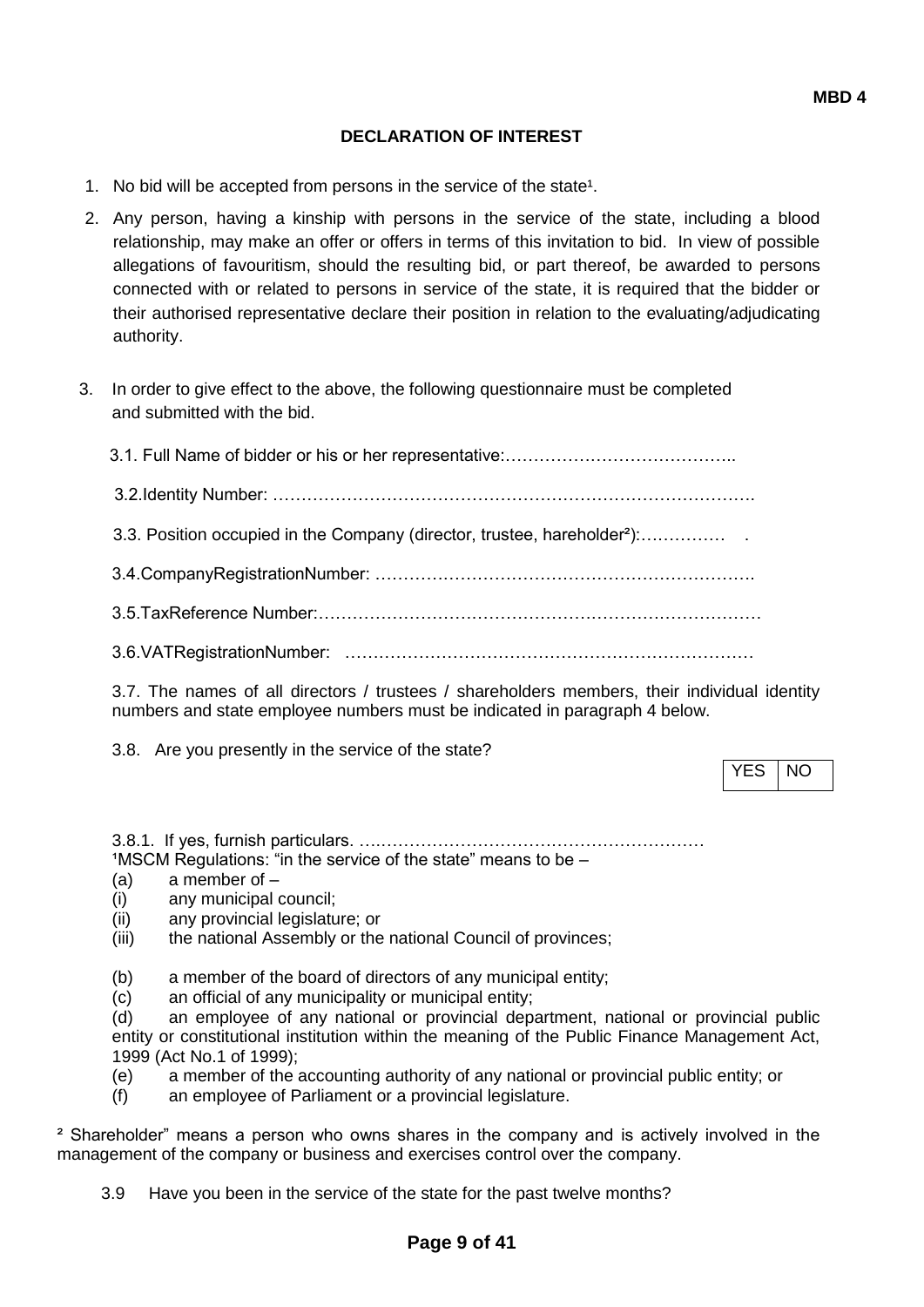|                                                                                                                                                                      |                                                                                                                                                                                                                | <b>YES</b>              | <b>NO</b> |  |
|----------------------------------------------------------------------------------------------------------------------------------------------------------------------|----------------------------------------------------------------------------------------------------------------------------------------------------------------------------------------------------------------|-------------------------|-----------|--|
|                                                                                                                                                                      |                                                                                                                                                                                                                |                         |           |  |
| 3.10                                                                                                                                                                 | Do you have any relationship (family, friend, other) with persons in the service                                                                                                                               |                         |           |  |
|                                                                                                                                                                      | of the state and who may be involved with the evaluation and or adjudication of<br>this bid?                                                                                                                   |                         |           |  |
|                                                                                                                                                                      |                                                                                                                                                                                                                | <b>YES</b>              | <b>NO</b> |  |
|                                                                                                                                                                      | 3.10.1. If yes, furnish particulars.                                                                                                                                                                           |                         |           |  |
| 3.11                                                                                                                                                                 | Are you, aware of any relationship (family, friend, other) between any other<br>bidder and any persons in the service of the state who may be involved with the<br>evaluation and or adjudication of this bid? |                         |           |  |
|                                                                                                                                                                      |                                                                                                                                                                                                                | <b>YES</b>              | <b>NO</b> |  |
|                                                                                                                                                                      | 3.11.1. If yes, furnish particulars                                                                                                                                                                            |                         |           |  |
|                                                                                                                                                                      | 3.12 Are any of the company's directors, trustees, managers, principle shareholders<br>or stakeholders in service of the state?                                                                                |                         |           |  |
|                                                                                                                                                                      |                                                                                                                                                                                                                | <b>YES</b><br><b>NO</b> |           |  |
|                                                                                                                                                                      |                                                                                                                                                                                                                |                         |           |  |
|                                                                                                                                                                      |                                                                                                                                                                                                                |                         |           |  |
|                                                                                                                                                                      | 3.13 Are any spouse, child or parent of the company's directors trustees, managers,<br>principle shareholders or stakeholders in service of the state?                                                         |                         |           |  |
|                                                                                                                                                                      |                                                                                                                                                                                                                | <b>YES</b><br><b>NO</b> |           |  |
|                                                                                                                                                                      |                                                                                                                                                                                                                |                         |           |  |
|                                                                                                                                                                      |                                                                                                                                                                                                                |                         |           |  |
| 3.14 Do you or any of the directors, trustees, managers, principle shareholders, or<br>stakeholders of this company have any interest in any other related companies |                                                                                                                                                                                                                |                         |           |  |
|                                                                                                                                                                      | or business whether or not they are bidding for this contract.                                                                                                                                                 | YES.<br>NO.             |           |  |
|                                                                                                                                                                      |                                                                                                                                                                                                                |                         |           |  |

3.14.1 If yes, furnish particulars:…………………………………………………….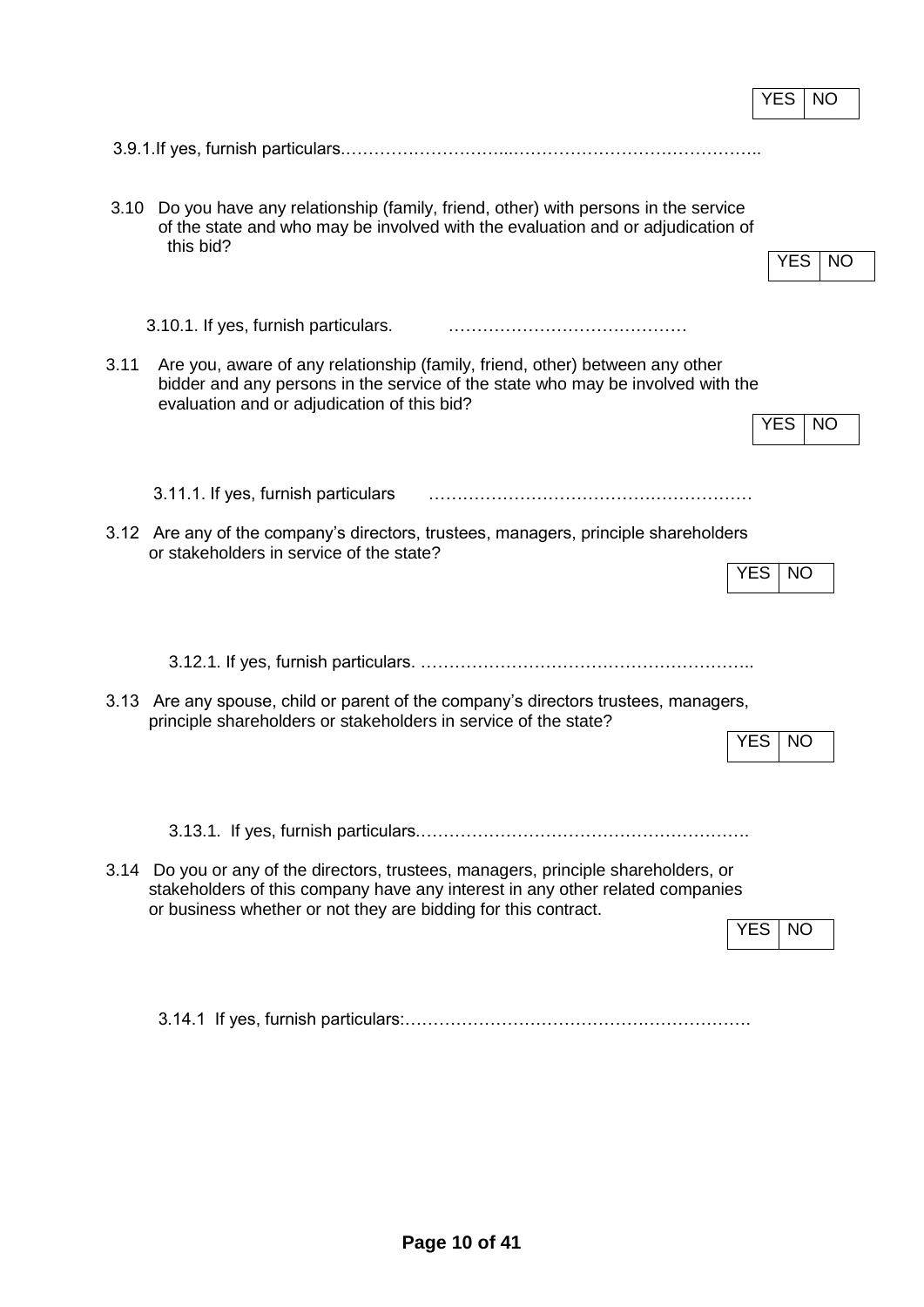## 4. **Full details of directors / trustees / members / shareholders**

| <b>Full Name</b> | <b>Identity Number</b> | <b>State Employee Number</b> |
|------------------|------------------------|------------------------------|
|                  |                        |                              |
|                  |                        |                              |
|                  |                        |                              |
|                  |                        |                              |
|                  |                        |                              |
|                  |                        |                              |
|                  |                        |                              |
|                  |                        |                              |
|                  |                        |                              |
|                  |                        |                              |
|                  |                        |                              |
|                  |                        |                              |
|                  |                        |                              |
|                  |                        |                              |
|                  |                        |                              |

**Signature** 

 **……………………………. …………………………………**

 **…………………………..... …………………………………… Capacity Capacity Capacity Capacity Name of Bidder**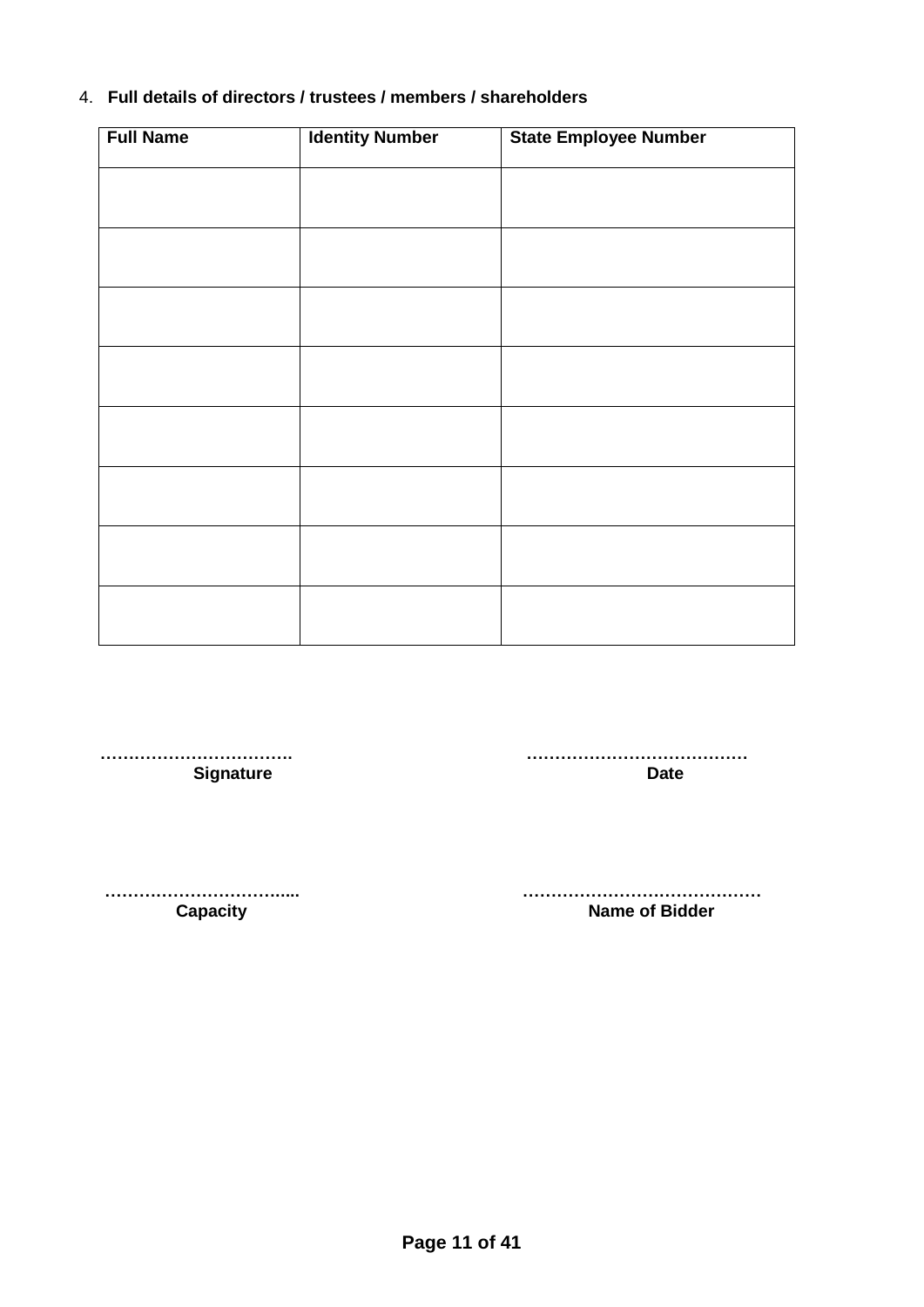## **PREFERENCE POINTS CLAIM FORM IN TERMS OF THE PREFERENTIAL PROCUREMENT REGULATIONS 2017**

This preference form must form part of all bids invited. It contains general information and serves as a claim form for preference points for Broad-Based Black Economic Empowerment (B-BBEE) Status Level of **Contribution** 

#### **NB: BEFORE COMPLETING THIS FORM, BIDDERS MUST STUDY THE GENERAL CONDITIONS, DEFINITIONS AND DIRECTIVES APPLICABLE IN RESPECT OF B-BBEE, AS PRESCRIBED IN THE PREFERENTIAL PROCUREMENT REGULATIONS, 2017.**

### **1. GENERAL CONDITIONS**

- 1.1 The following preference point systems are applicable to all bids:
	- the 80/20 system for requirements with a Rand value of up to R50 000 000 (all applicable taxes included); and
	- the 90/10 system for requirements with a Rand value above R50 000 000 (all applicable taxes included).
- 1.2 The value of this bid is estimated to not exceed R50 000 000 (all applicable taxes included) and therefore the 80/20 preference point system shall be applicable;
- 1.3 Points for this bid shall be awarded for:
	- (a) Price; and
	- (b) B-BBEE Status Level of Contributor.
- 1.4 The maximum points for this bid are allocated as follows:

|                                                      | <b>POINTS</b> |
|------------------------------------------------------|---------------|
| <b>PRICE</b>                                         | 80            |
| <b>B-BBEE STATUS LEVEL OF CONTRIBUTOR</b>            | 20            |
| Total points for Price and B-BBEE must not<br>exceed | 100           |

- **1.5 Failure on the part of a bidder to submit proof of B-BBEE Status level of contributor together with the bid, will be interpreted to mean that preference points for B-BBEE status level of contribution are not claimed.**
- 1.6 The purchaser reserves the right to require of a bidder, either before a bid is adjudicated or at any time subsequently, to substantiate any claim in regard to preferences, in any manner required by the purchaser.

### **2. DEFINITIONS**

- (a) **"B-BBEE"** means broad-based black economic empowerment as defined in section 1 of the Broad-Based Black Economic Empowerment Act;
- (b) "**B-BBEE status level of contributor"** means the B-BBEE status of an entity in terms of a code of good practice on black economic empowerment, issued in terms of section 9(1) of the Broad-Based Black Economic Empowerment Act;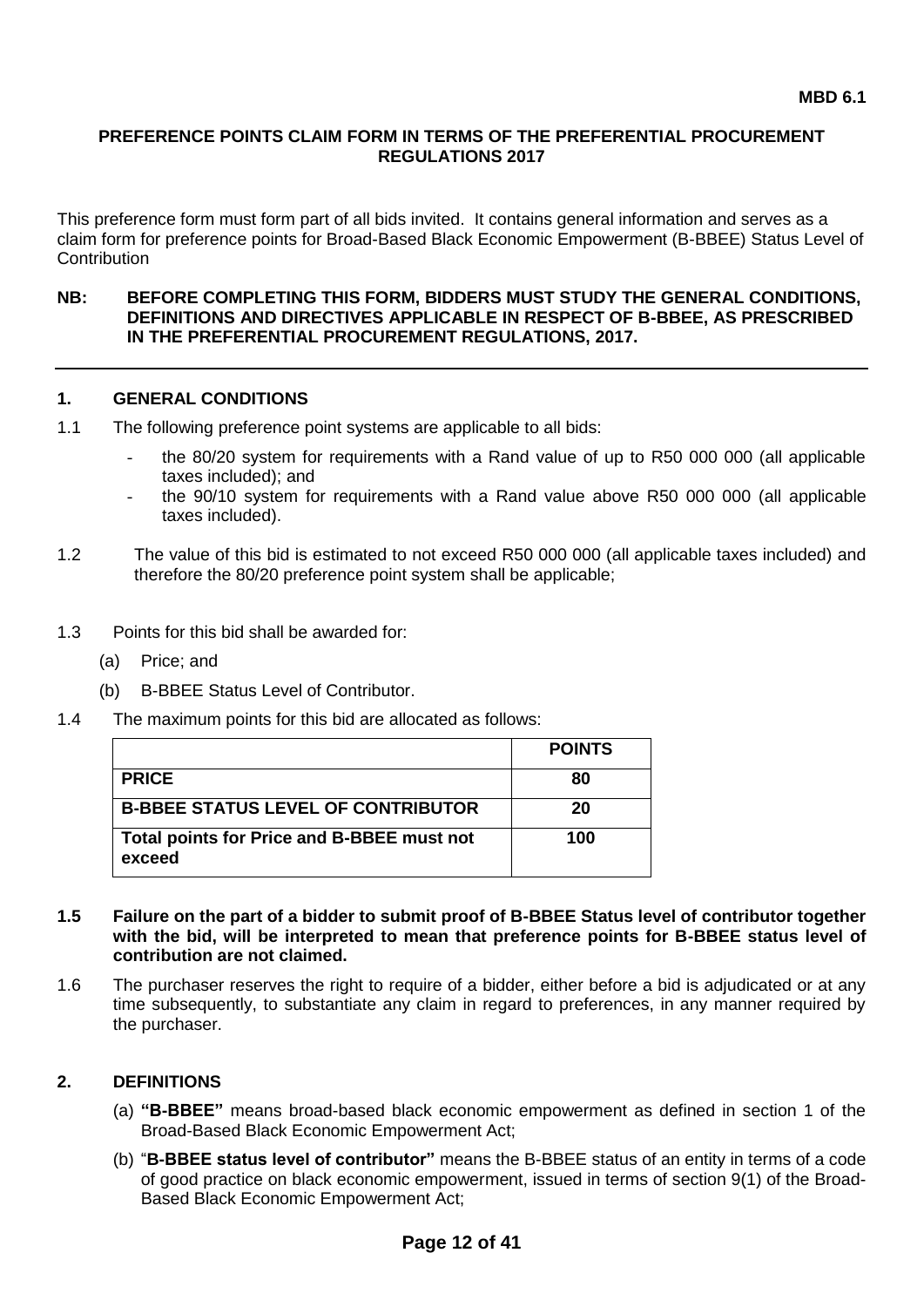- (c) **"bid"** means a written offer in a prescribed or stipulated form in response to an invitation by an organ of state for the provision of goods or services, through price quotations, advertised competitive bidding processes or proposals;
- (d) **"Broad-Based Black Economic Empowerment Act"** means the Broad-Based Black Economic Empowerment Act, 2003 (Act No. 53 of 2003);
- **(e) "EME"** means an Exempted Micro Enterprise in terms of a code of good practice on black economic empowerment issued in terms of section 9 (1) of the Broad-Based Black Economic Empowerment Act;
- (f) **"functionality"** means the ability of a tenderer to provide goods or services in accordance with specifications as set out in the tender documents.
- (g) **"prices"** includes all applicable taxes less all unconditional discounts;
- (h) **"proof of B-BBEE status level of contributor"** means:
	- **1)** B-BBEE Status level certificate issued by an authorized body or person;
	- **2)** A sworn affidavit as prescribed by the B-BBEE Codes of Good Practice;
	- **3)** Any other requirement prescribed in terms of the B-BBEE Act;
- (i) **"QSE"** means a qualifying small business enterprise in terms of a code of good practice on black economic empowerment issued in terms of section 9 (1) of the Broad-Based Black Economic Empowerment Act;
- *(j)* **"rand value"** means the total estimated value of a contract in Rand, calculated at the time of bid invitation, and includes all applicable taxes;

## **3. POINTS AWARDED FOR PRICE**

## **3.1 THE 80/20 OR 90/10 PREFERENCE POINT SYSTEMS**

A maximum of 80 or 90 points is allocated for price on the following basis: **80/20 or 90/10**

$$
Ps = 80 \left( 1 - \frac{Pt - P \min}{P \min} \right) \qquad \text{or} \qquad \qquad Ps = 90 \left( 1 - \frac{Pt - P \min}{P \min} \right)
$$

**Where** 

Ps = Points scored for price of bid under consideration

 $Pt =$  Price of bid under consideration

Pmin = Price of lowest acceptable bid

### **4. POINTS AWARDED FOR B-BBEE STATUS LEVEL OF CONTRIBUTOR**

4.1 In terms of Regulation 6 (2) and 7 (2) of the Preferential Procurement Regulations, preference points must be awarded to a bidder for attaining the B-BBEE status level of contribution in accordance with the table below:

| <b>B-BBEE Status Level of</b><br><b>Contributor</b> | Number of points<br>(90/10 system) | <b>Number of points</b><br>(80/20 system) |
|-----------------------------------------------------|------------------------------------|-------------------------------------------|
|                                                     |                                    | 20                                        |
|                                                     |                                    | 18                                        |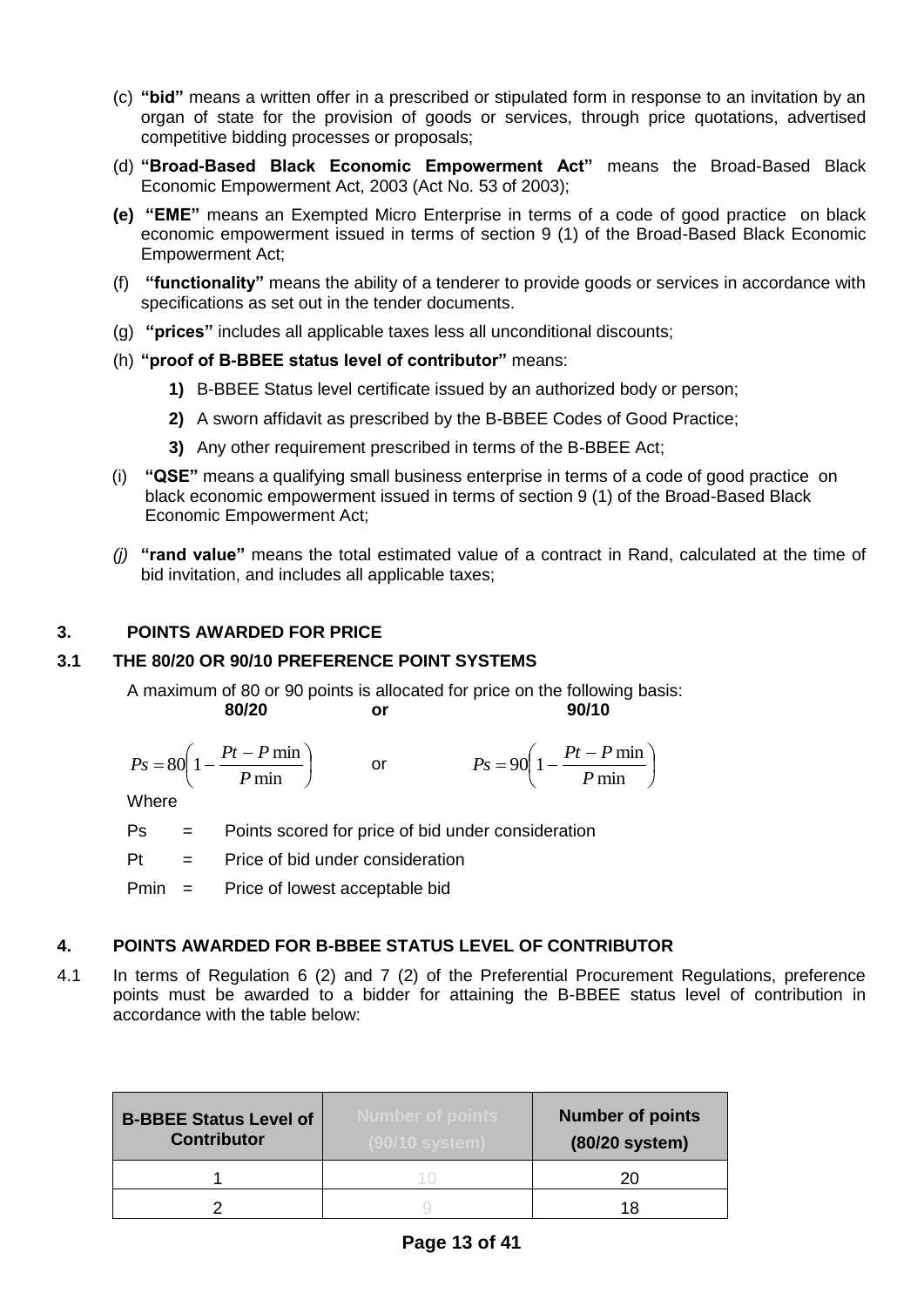|                              | 14 |
|------------------------------|----|
|                              |    |
|                              | 12 |
| h                            |    |
|                              |    |
|                              |    |
|                              |    |
| Non-compliant<br>contributor |    |

## **5. BID DECLARATION**

5.1 Bidders who claim points in respect of B-BBEE Status Level of Contribution must complete the following:

## **6. B-BBEE STATUS LEVEL OF CONTRIBUTOR CLAIMED IN TERMS OF PARAGRAPHS 1.4 AND 4.1**

6.1 B-BBEE Status Level of Contributor: . = ………(maximum of 20 points)

(Points claimed in respect of paragraph 7.1 must be in accordance with the table reflected in paragraph 4.1 and must be substantiated by relevant proof of B-BBEE status level of contributor.

## **7. SUB-CONTRACTING**

7.1 Will any portion of the contract be sub-contracted?

## (*Tick applicable box*)

|--|--|--|

- 7.1.1 If yes, indicate:
	- i) What percentage of the contract will be subcontracted............…………….…………%
	- ii) The name of the sub-contractor…………………………………………………………..
	- iii) The B-BBEE status level of the sub-contractor......................................……………..
	- iv) Whether the sub-contractor is an EME or QSE
		- *(Tick applicable box*)

YES NO

v) Specify, by ticking the appropriate box, if subcontracting with an enterprise in terms of Preferential Procurement Regulations,2017:

| Designated Group: An EME or QSE which is at last 51% owned by:    | <b>EME</b> | <b>QSE</b> |
|-------------------------------------------------------------------|------------|------------|
|                                                                   | $\sqrt{ }$ |            |
| Black people                                                      |            |            |
| Black people who are youth                                        |            |            |
| Black people who are women                                        |            |            |
| Black people with disabilities                                    |            |            |
| Black people living in rural or underdeveloped areas or townships |            |            |
| Cooperative owned by black people                                 |            |            |
| Black people who are military veterans                            |            |            |
|                                                                   |            |            |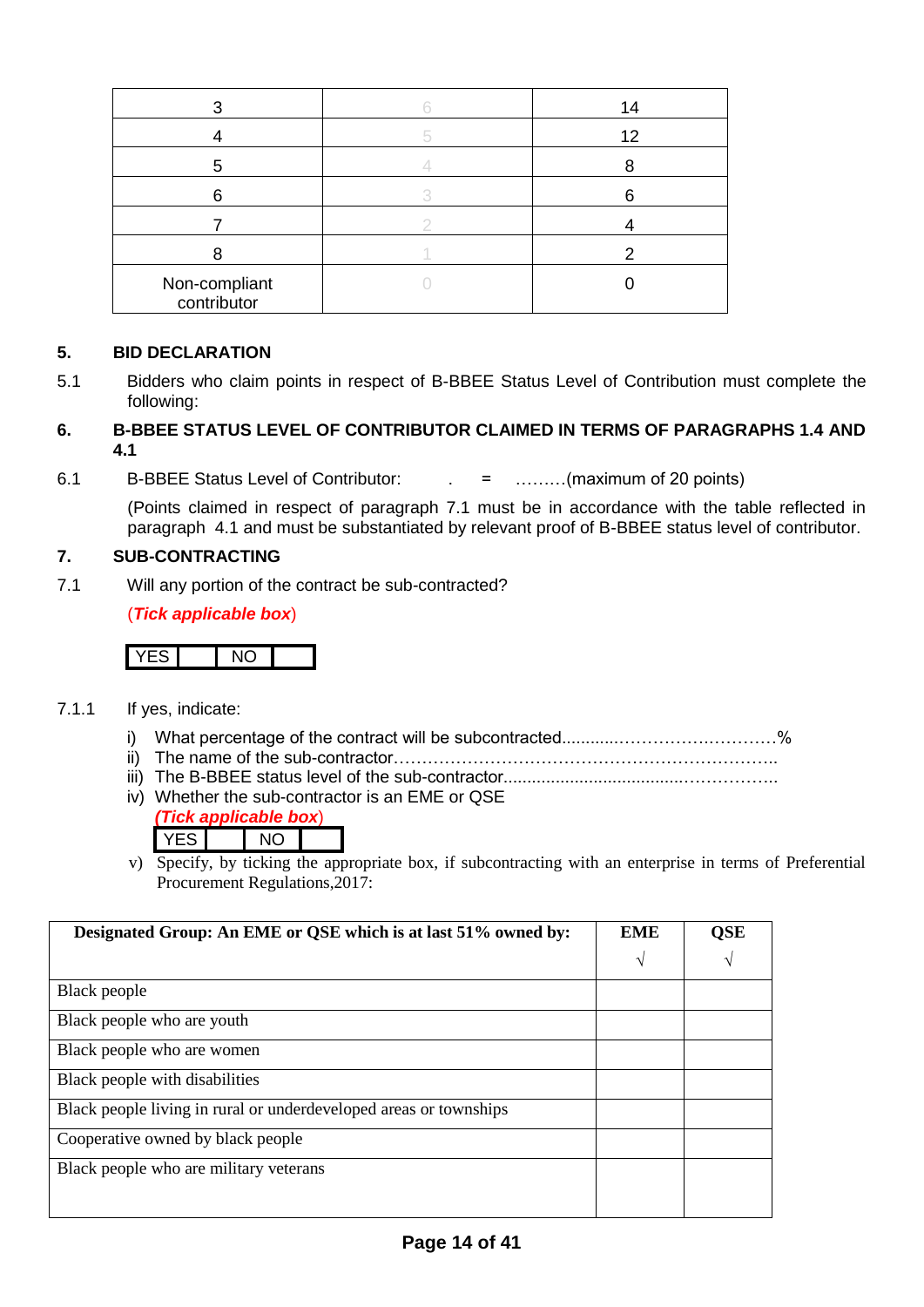| <b>OR</b> |  |
|-----------|--|
| Any EME   |  |
| Any QSE   |  |

| 8.  | <b>DECLARATION WITH REGARD TO COMPANY/FIRM</b>                                                                                                                                                                                                                                                                                              |
|-----|---------------------------------------------------------------------------------------------------------------------------------------------------------------------------------------------------------------------------------------------------------------------------------------------------------------------------------------------|
| 8.1 |                                                                                                                                                                                                                                                                                                                                             |
| 8.2 |                                                                                                                                                                                                                                                                                                                                             |
| 8.3 |                                                                                                                                                                                                                                                                                                                                             |
| 8.4 | <b>TYPE OF COMPANY/ FIRM</b>                                                                                                                                                                                                                                                                                                                |
|     | Partnership/Joint Venture / Consortium<br>П<br>One person business/sole propriety<br>П<br>Close corporation<br>П<br>Company<br>П<br>(Pty) Limited<br>П<br><b>TICK APPLICABLE BOX</b>                                                                                                                                                        |
| 8.5 | DESCRIBE PRINCIPAL BUSINESS ACTIVITIES                                                                                                                                                                                                                                                                                                      |
|     |                                                                                                                                                                                                                                                                                                                                             |
| 8.6 | <b>COMPANY CLASSIFICATION</b>                                                                                                                                                                                                                                                                                                               |
|     | Manufacturer<br>П<br>Supplier<br>$\Box$<br>Professional service provider<br>П<br>Other service providers, e.g. transporter, etc.<br>П<br>[TICK APPLICABLE BOX]                                                                                                                                                                              |
| 8.7 | <b>MUNICIPAL INFORMATION</b>                                                                                                                                                                                                                                                                                                                |
|     | Registered Account Number:                                                                                                                                                                                                                                                                                                                  |
| 8.8 |                                                                                                                                                                                                                                                                                                                                             |
| 8.9 | I/we, the undersigned, who is / are duly authorised to do so on behalf of the company/firm, certify<br>that the points claimed, based on the B-BBE status level of contributor indicated in paragraphs<br>1.4 and 6.1 of the foregoing certificate, qualifies the company/ firm for the preference(s) shown<br>and I / we acknowledge that: |
|     | The information furnished is true and correct;<br>i)                                                                                                                                                                                                                                                                                        |
|     | The preference points claimed are in accordance with the General Conditions as indicated in<br>ii)<br>paragraph 1 of this form;                                                                                                                                                                                                             |
|     | iii) In the event of a contract being awarded as a result of points claimed as shown in paragraphs                                                                                                                                                                                                                                          |

1.4 and 6.1, the contractor may be required to furnish documentary proof to the satisfaction of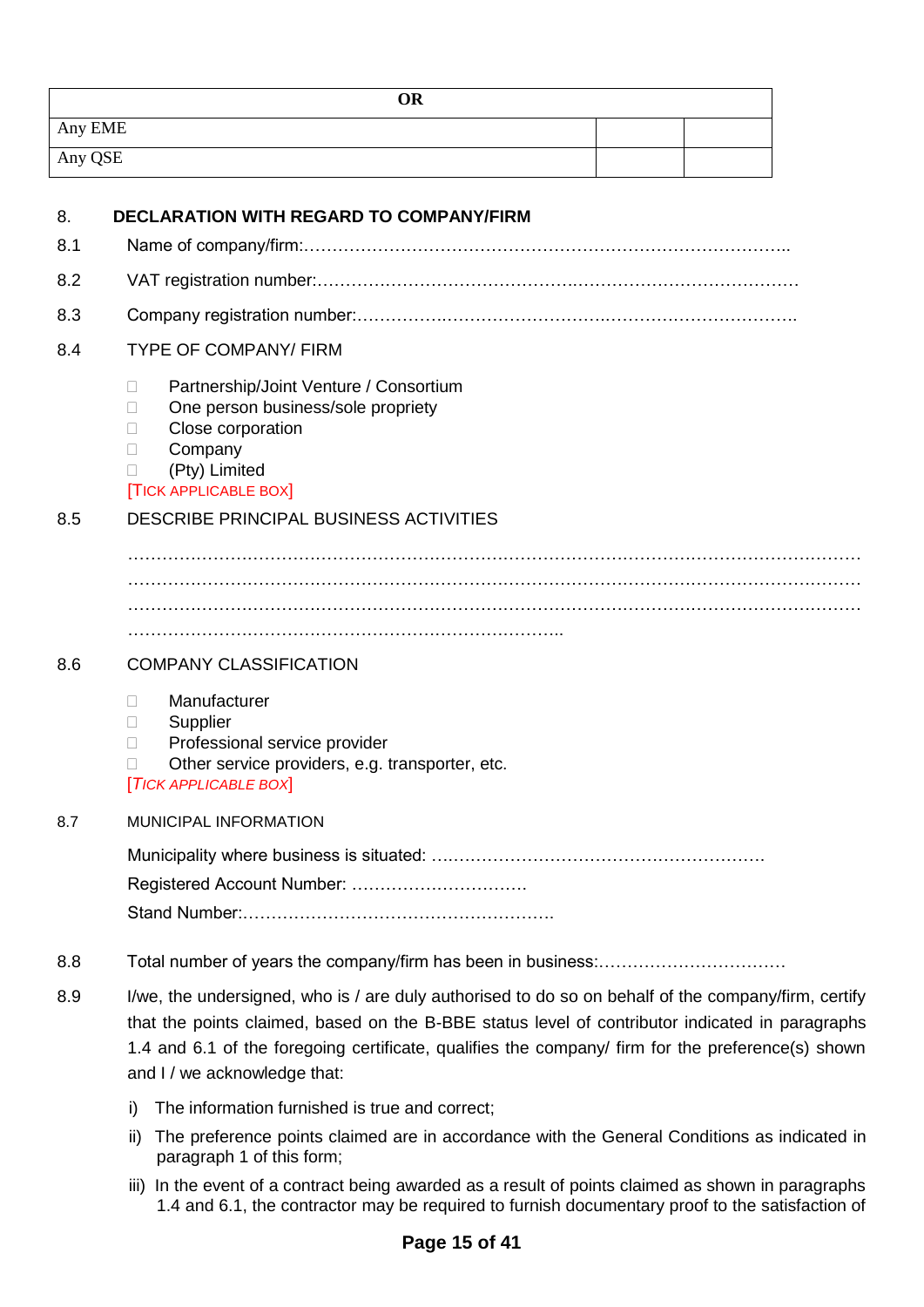the purchaser that the claims are correct;

- iv) If the B-BBEE status level of contributor has been claimed or obtained on a fraudulent basis or any of the conditions of contract have not been fulfilled, the purchaser may, in addition to any other remedy it may have –
	- (a) disqualify the person from the bidding process;
	- (b) recover costs, losses or damages it has incurred or suffered as a result of that person's conduct;
	- (c) cancel the contract and claim any damages which it has suffered as a result of having to make less favourable arrangements due to such cancellation;
	- (d) recommend that the bidder or contractor, its shareholders and directors, or only the shareholders and directors who acted on a fraudulent basis, be restricted by the National Treasury from obtaining business from any organ of state for a period not exceeding 10 years, after the *audi alteram partem* (hear the other side) rule has been applied; and
	- (e) forward the matter for criminal prosecution.

| <b>WITNESSES</b> | SIGNATURE(S) OF BIDDERS(S) |
|------------------|----------------------------|
| າ                | DATE:<br><b>ADDRESS</b>    |

**MBD 8**

## **DECLARATION OF BIDDER'S PAST SUPPLY CHAIN MANAGEMENT PRACTICES**

1 This Municipal Bidding Document must form part of all bids invited.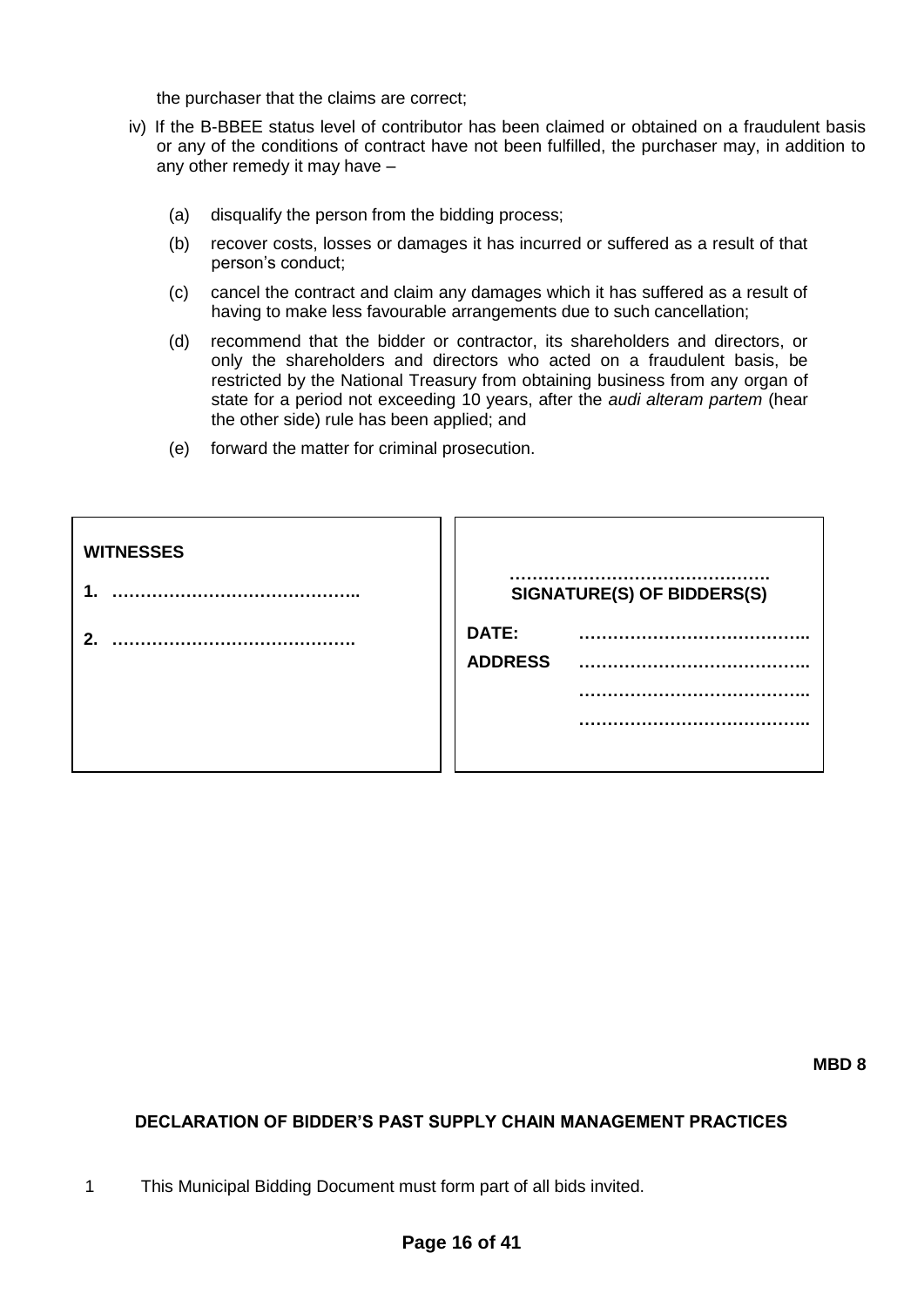- 2 It serves as a declaration to be used by municipalities and municipal entities in ensuring that when goods and services are being procured, all reasonable steps are taken to combat the abuse of the supply chain management system.
- 3 The bid of any bidder may be rejected if that bidder, or any of its directors have:
	- a. abused the municipality's / municipal entity's supply chain management system or committed any improper conduct in relation to such system;
	- b. been convicted for fraud or corruption during the past five years;
	- c. willfully neglected, reneged on or failed to comply with any government, municipal or other public sector contract during the past five years; or
	- d. been listed in the Register for Tender Defaulters in terms of section 29 of the Prevention and Combating of Corrupt Activities Act (No 12 of 2004).
- 4 In order to give effect to the above, the following questionnaire must be completed and submitted with the bid.

| Item  | <b>Question</b>                                                                                                                                                                                                                                                                                                                                                                                                                                                                                                                                                                                                                                           | Yes | <b>No</b> |
|-------|-----------------------------------------------------------------------------------------------------------------------------------------------------------------------------------------------------------------------------------------------------------------------------------------------------------------------------------------------------------------------------------------------------------------------------------------------------------------------------------------------------------------------------------------------------------------------------------------------------------------------------------------------------------|-----|-----------|
| 4.1   | Is the bidder or any of its directors listed on the National Treasury's<br>$\bullet$<br>Database of Restricted Suppliers as companies or persons prohibited<br>from doing business with the public sector?<br>(Companies or persons who are listed on this Database<br>were informed in writing of this restriction by the Accounting<br>Officer/Authority of the institution that imposed the restriction<br>after the <i>audi alteram partem</i> rule was applied).<br>The Database of Restricted Suppliers now resides on the<br>National Treasury's website (www.treasury.gov.za) and can<br>be accessed by clicking on its link at the bottom of the | Yes | <b>No</b> |
|       | home page.                                                                                                                                                                                                                                                                                                                                                                                                                                                                                                                                                                                                                                                |     |           |
| 4.1.1 | If so, furnish particulars:                                                                                                                                                                                                                                                                                                                                                                                                                                                                                                                                                                                                                               |     |           |
| 4.2   | Is the bidder or any of its directors listed on the Register for Tender<br>Defaulters in terms of section 29 of the Prevention and Combating of<br>Corrupt Activities Act (No 12 of 2004)?<br>The Register for Tender Defaulters can be accessed on the<br>National Treasury's website (www.treasury.gov.za) by clicking on<br>its link at the bottom of the home page.                                                                                                                                                                                                                                                                                   | Yes | No        |
| 4.2.1 | If so, furnish particulars:                                                                                                                                                                                                                                                                                                                                                                                                                                                                                                                                                                                                                               |     |           |
| 4.3   | Was the bidder or any of its directors convicted by a court of law<br>(including a court of law outside the Republic of South Africa) for fraud<br>or corruption during the past five years?                                                                                                                                                                                                                                                                                                                                                                                                                                                              | Yes | No        |
| 4.3.1 | If so, furnish particulars:                                                                                                                                                                                                                                                                                                                                                                                                                                                                                                                                                                                                                               |     |           |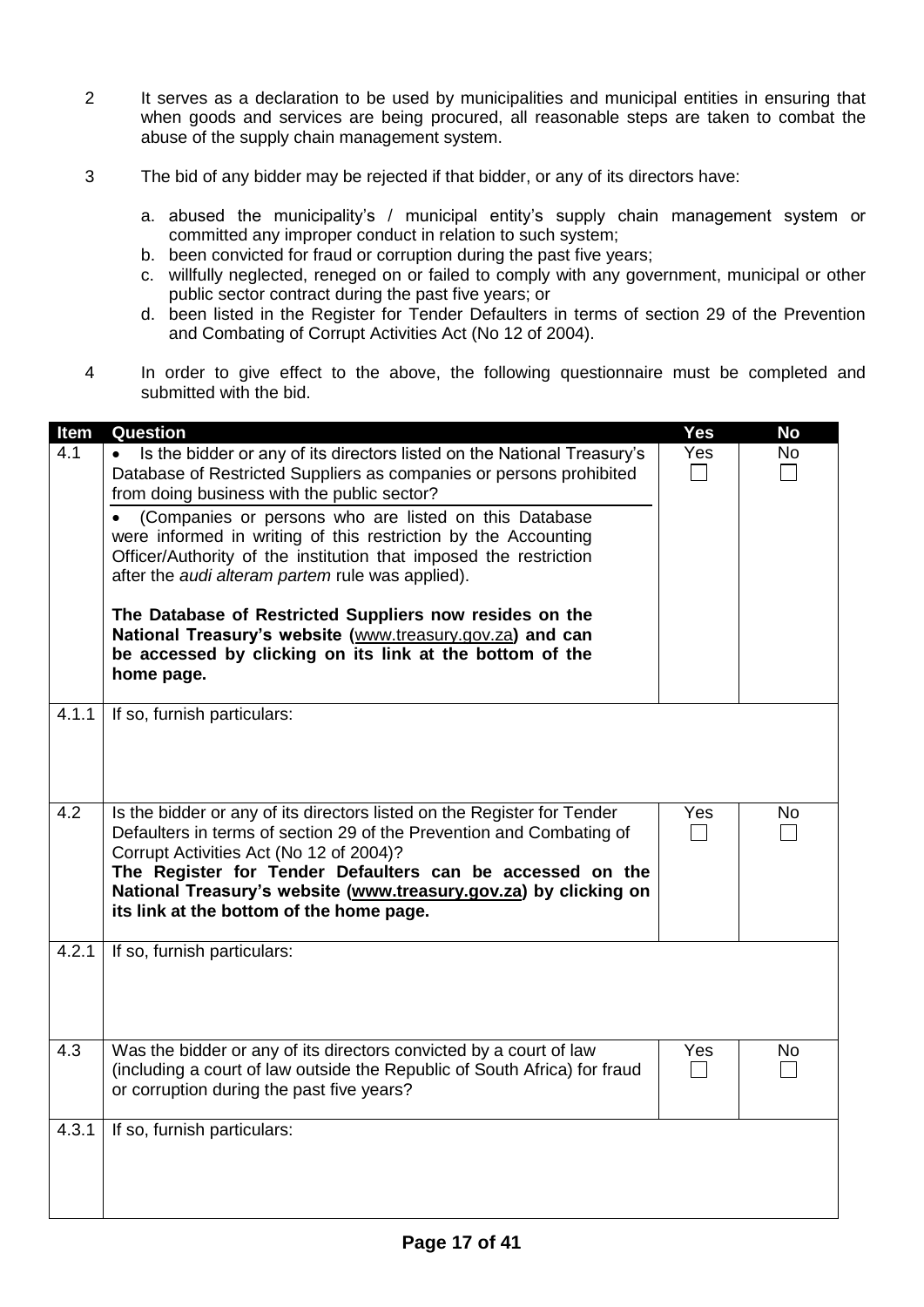| <b>Item</b> | <b>Question</b>                                                                                                                                                                                                                                 | Yes  | <b>No</b> |
|-------------|-------------------------------------------------------------------------------------------------------------------------------------------------------------------------------------------------------------------------------------------------|------|-----------|
| 4.4         | Does the bidder or any of its directors owe any municipal rates and<br>taxes or municipal charges to the municipality / municipal entity, or to<br>any other municipality / municipal entity, that is in arrears for more<br>than three months? | Yes  | No        |
| 4.4.1       | If so, furnish particulars:                                                                                                                                                                                                                     |      |           |
| 4.5         | Was any contract between the bidder and the municipality / municipal<br>entity or any other organ of state terminated during the past five years<br>on account of failure to perform on or comply with the contract?                            | Yes. | No        |
| 4.7.1       | If so, furnish particulars:                                                                                                                                                                                                                     |      |           |

## **CERTIFICATION**

**I, THE UNDERSIGNED (FULL NAME) …………..……………………………..…… CERTIFY THAT THE INFORMATION FURNISHED ON THIS DECLARATION FORM TRUE AND CORRECT.**

**I ACCEPT THAT, IN ADDITION TO CANCELLATION OF A CONTRACT, ACTION MAY BE TAKEN AGAINST ME SHOULD THIS DECLARATION PROVE TO BE FALSE.**

**………………………………………... ………………………….. Signature Date** 

**………………………………………. ………………………….. Position Name of Bidder**

**MBD 9**

### **CERTIFICATE OF INDEPENDENT BID DETERMINATION**

- 1 This Municipal Bidding Document (MBD) must form part of all bids<sup>1</sup> invited.
- 2 Section 4 (1) (b) (iii) of the Competition Act No. 89 of 1998, as amended, prohibits an agreement between, or concerted practice by, firms, or a decision by an association of firms, if it is between parties in a horizontal relationship and if it involves collusive bidding (or bid rigging).² Collusive bidding is a *pe se* prohibition meaning that it cannot be justified under any grounds.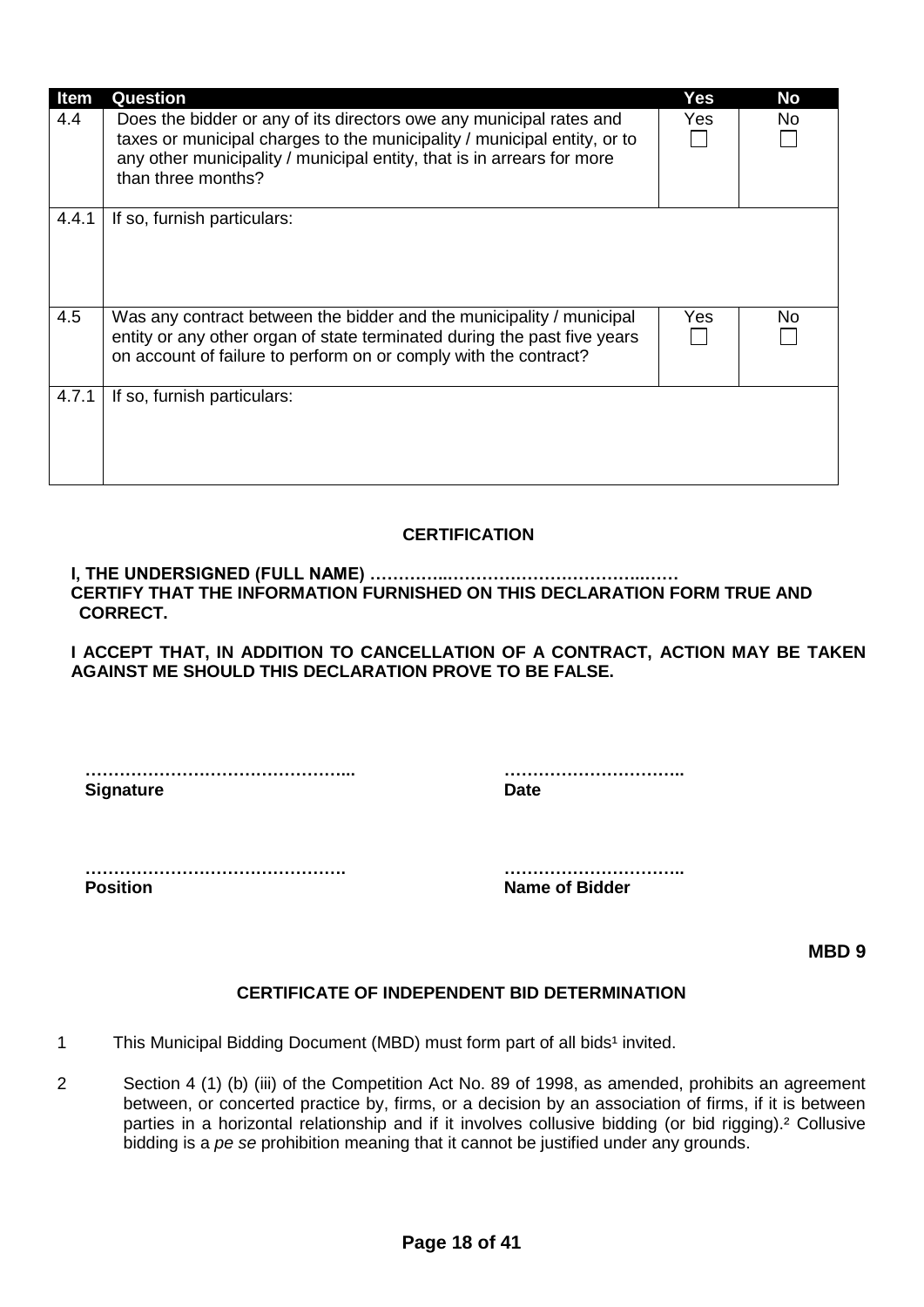- 3 Municipal Supply Regulation 38 (1) prescribes that a supply chain management policy must provide measures for the combating of abuse of the supply chain management system, and must enable the accounting officer, among others, to:
	- a. take all reasonable steps to prevent such abuse;
	- b. reject the bid of any bidder if that bidder or any of its directors has abused the supply chain management system of the municipality or municipal entity or has committed any improper conduct in relation to such system; and
	- c. cancel a contract awarded to a person if the person committed any corrupt or fraudulent act during the bidding process or the execution of the contract.
- 4 This MBD serves as a certificate of declaration that would be used by institutions to ensure that, when bids are considered, reasonable steps are taken to prevent any form of bid-rigging.
- 5 In order to give effect to the above, the attached Certificate of Bid Determination (MBD 9) must be completed and submitted with the bid:

**¹ Includes price quotations, advertised competitive bids, limited bids and proposals.**

**² Bid rigging (or collusive bidding) occurs when businesses, that would otherwise be expected to compete, secretly conspire to raise prices or lower the quality of goods and / or services for purchasers who wish to acquire goods and / or services through a bidding process. Bid rigging is, therefore, an agreement between competitors not to compete.**

# **CERTIFICATE OF INDEPENDENT BID DETERMINATION**

I, the undersigned, in submitting the accompanying bid:

\_\_\_\_\_\_\_\_\_\_\_\_\_\_\_\_\_\_\_\_\_\_\_\_\_\_\_\_\_\_\_\_\_\_\_\_\_\_\_\_\_\_\_\_\_\_\_\_\_\_\_\_\_\_\_\_\_\_\_\_\_\_\_\_\_\_\_\_\_\_\_\_

(Bid Number and Description)

in response to the invitation for the bid made by: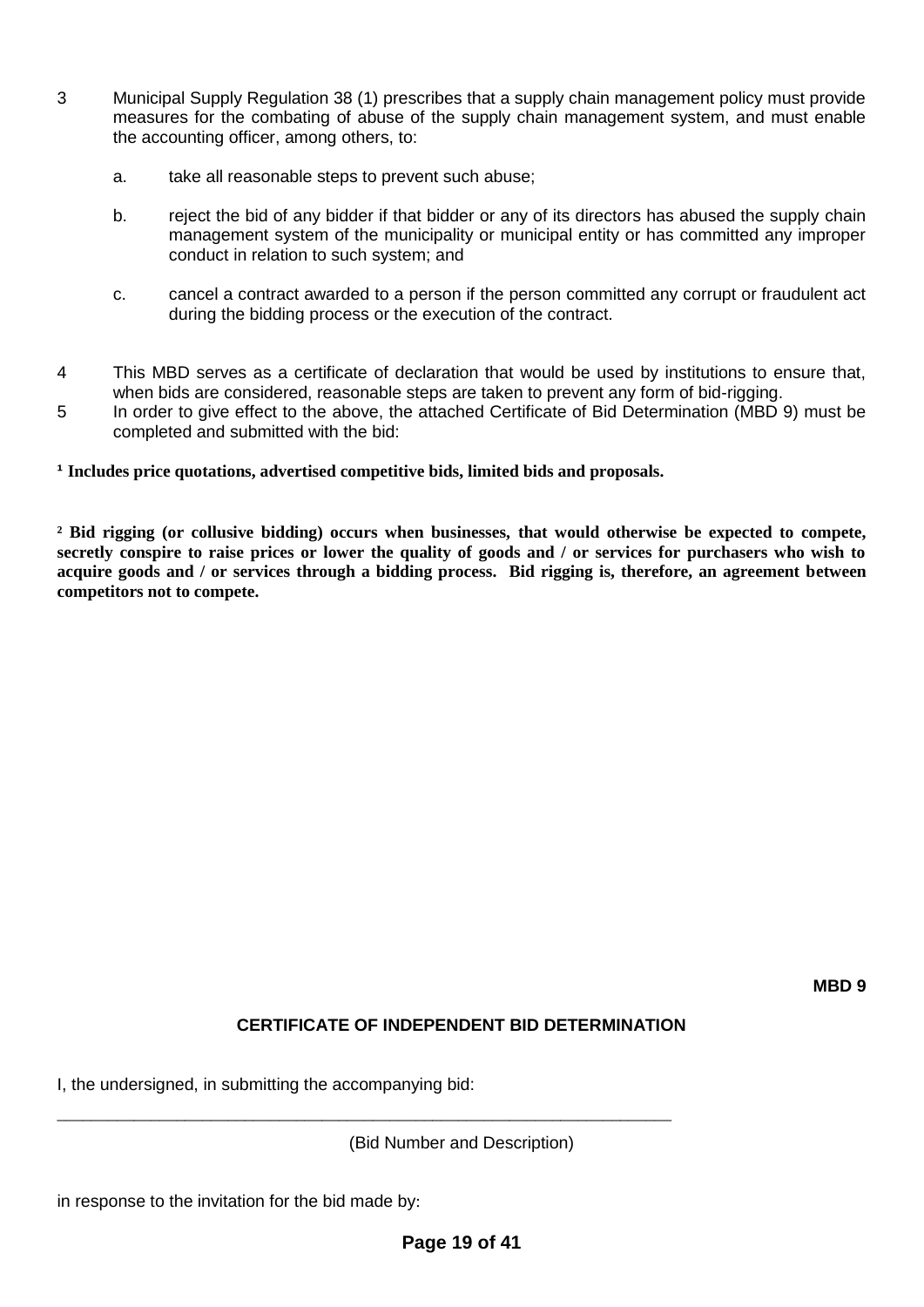## (Name of Municipality / Municipal Entity)

do hereby make the following statements that I certify to be true and complete in every respect:

I certify, on behalf of: that:  $\blacksquare$ 

\_\_\_\_\_\_\_\_\_\_\_\_\_\_\_\_\_\_\_\_\_\_\_\_\_\_\_\_\_\_\_\_\_\_\_\_\_\_\_\_\_\_\_\_\_\_\_\_\_\_\_\_\_\_\_\_\_\_\_\_\_\_\_\_\_\_\_\_\_\_\_\_\_\_\_\_\_\_

(Name of Bidder)

- 1. I have read and I understand the contents of this Certificate;
- 2. I understand that the accompanying bid will be disqualified if this Certificate is found not to be true and complete in every respect;
- 3. I am authorized by the bidder to sign this Certificate, and to submit the accompanying bid, on behalf of the bidder;
- 4. Each person whose signature appears on the accompanying bid has been authorized by the bidder to determine the terms of, and to sign, the bid, on behalf of the bidder;
- 5. For the purposes of this Certificate and the accompanying bid, I understand that the word "competitor" shall include any individual or organization, other than the bidder, whether or not affiliated with the bidder, who:
	- $\mathcal{C}$
	- D (a) has been requested to submit a bid in response to this bid invitation;
	- E (b) could potentially submit a bid in response to this bid invitation, based on their qualifications, abilities or experience; and
	- F (c) provides the same goods and services as the bidder and/or is in the same line of business as the bidder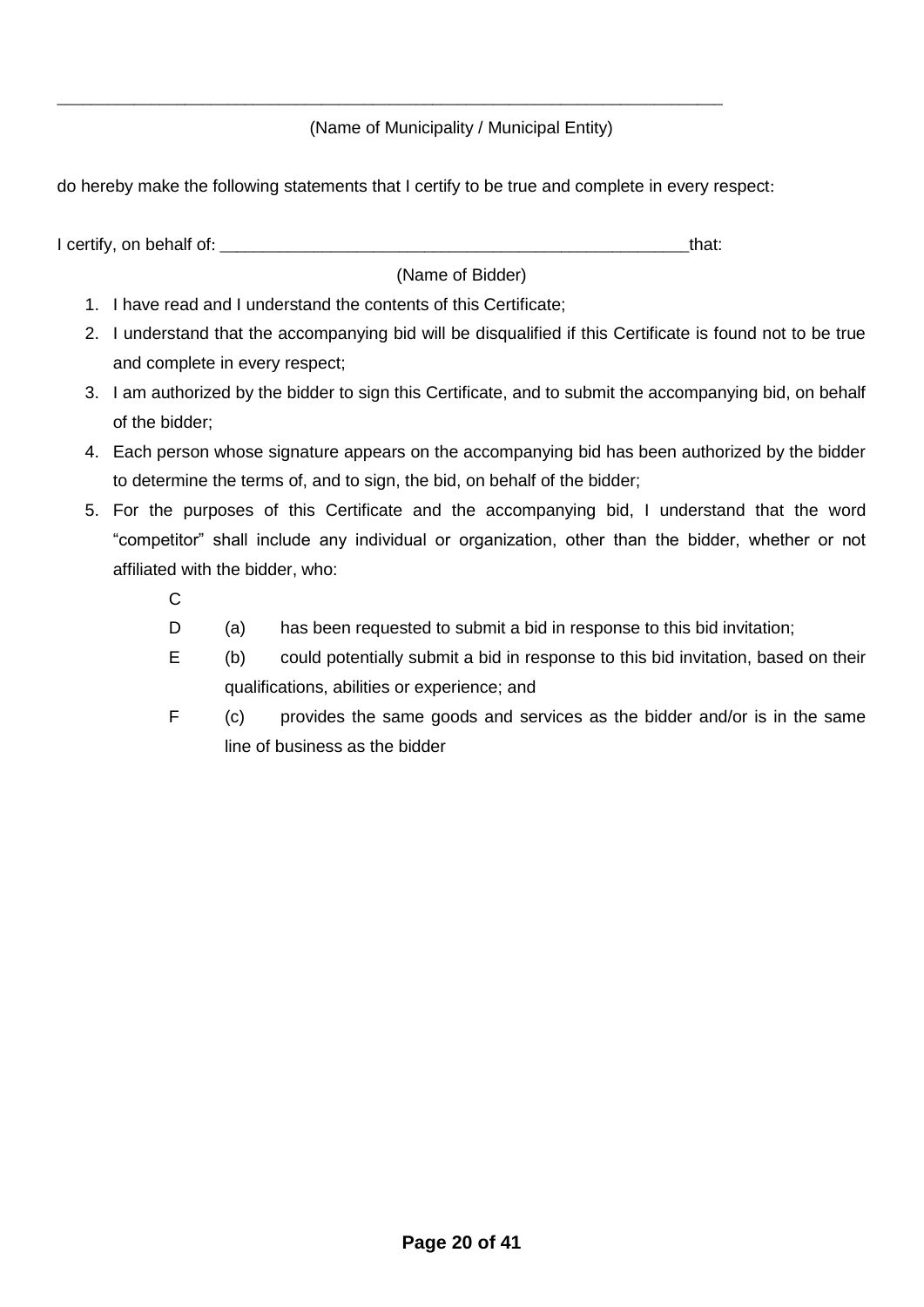- 6. The bidder has arrived at the accompanying bid independently from, and without consultation, communication, agreement or arrangement with any competitor. However communication between partners in a joint venture or consortium<sup>3</sup> will not be construed as collusive bidding.
- 7. In particular, without limiting the generality of paragraphs 6 above, there has been no consultation, communication, agreement or arrangement with any competitor regarding:
	- (a) prices;
	- (b) geographical area where product or service will be rendered (market allocation)
	- G (c) methods, factors or formulas used to calculate prices;
	- H (d) the intention or decision to submit or not to submit, a bid;
	- I (e) the submission of a bid which does not meet the specifications and conditions of the bid; or
	- J (f) bidding with the intention not to win the bid.
- 8. In addition, there have been no consultations, communications, agreements or arrangements with any competitor regarding the quality, quantity, specifications and conditions or delivery particulars of the products or services to which this bid invitation relates.
- 9. The terms of the accompanying bid have not been, and will not be, disclosed by the bidder, directly or indirectly, to any competitor, prior to the date and time of the official bid opening or of the awarding of the contract.

### **³ Joint venture or Consortium means an association of persons for the purpose of combining their expertise, property, capital, efforts, skill and knowledge in an activity for the execution of a contract.**

10. I am aware that, in addition and without prejudice to any other remedy provided to combat any restrictive practices related to bids and contracts, bids that are suspicious will be reported to the Competition Commission for investigation and possible imposition of administrative penalties in terms of section 59 of the Competition Act No 89 of 1998 and or may be reported to the National Prosecuting Authority (NPA) for criminal investigation and or may be restricted from conducting business with the public sector for a period not exceeding ten (10) years in terms of the Prevention and Combating of Corrupt Activities Act No 12 of 2004 or any other applicable legislation.

| Signature |  |  |
|-----------|--|--|
|           |  |  |

…………………………………………………. ………………………………… Position **Name of Bidder** Position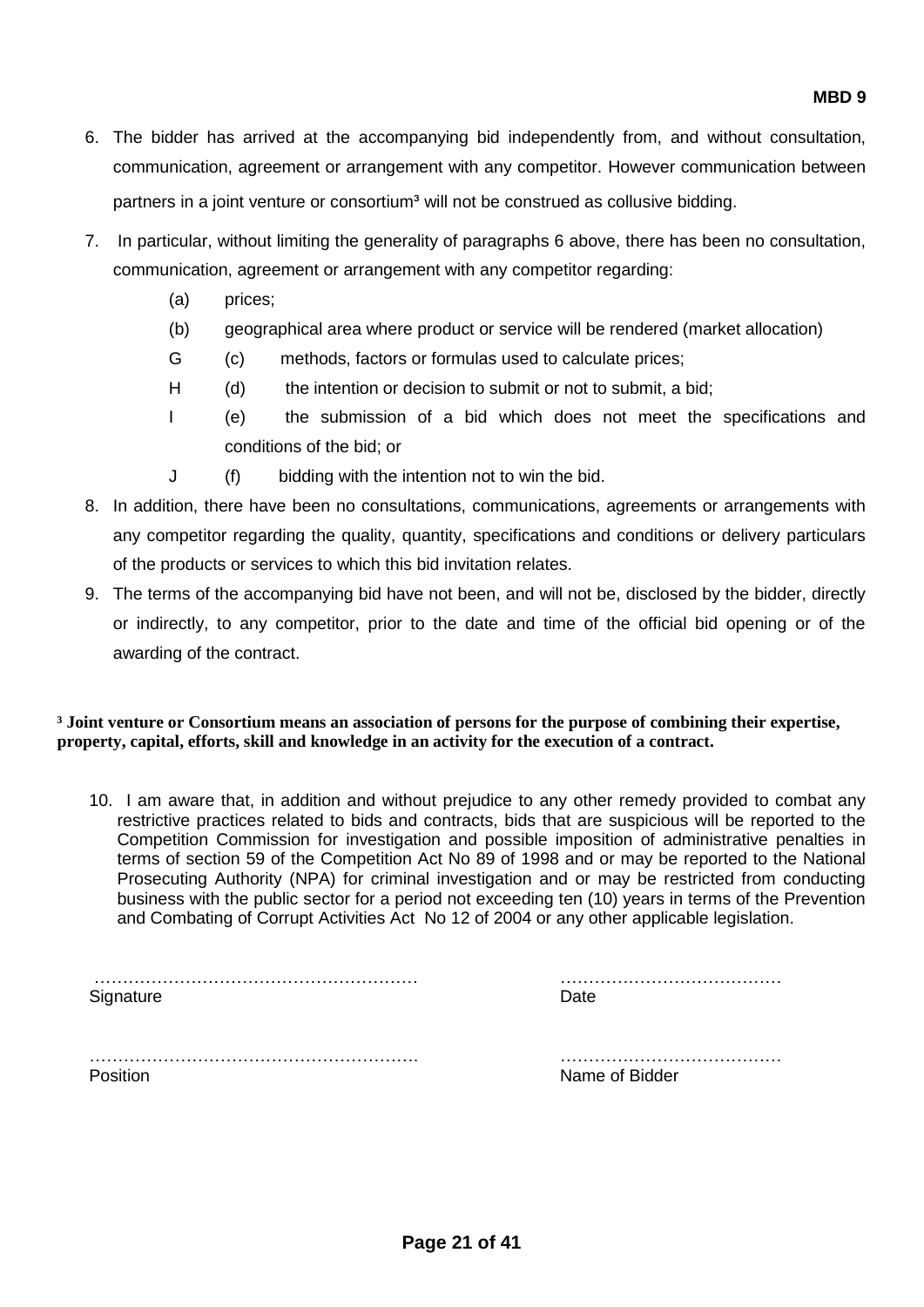## **SPECIAL CONDITIONS OF CONTRACT**

- 1. All bids must be submitted on the official forms and may not be re-typed, copied or scanned.
- 2. Bid documents must be completed in ink and corrections may not be made by means of a correcting fluid such as Tipp-Ex or a similar product. In the event of a mistake having been made it shall be crossed out in ink and be accompanied by a full signature at each and every alteration. The Joburg Market (SOC) LTD reserves the right to reject the Bid if corrections are not made in accordance with the above.
- 3. If items are not tendered for a line must be drawn through the space on the pricing schedule in pen.
- 4. **All bid prices must be in RSA currency and inclusive of VAT**. All prices and details must be legible / readable to ensure the bid will be considered for adjudication.
- 5. The lowest or any bid will not necessarily be accepted and Joburg Market reserves the right to accept the entire or any portion of a bid.
- 6. Bids are to remain open for acceptance for a period of sixty (60) days from the date they are lodged and may be accepted at any time during the said period of sixty (60) days.
- 7. Only **Original Tax clearance certificates** issued by SARS will be accepted. Tax clearance certificates must be valid on the official closing date of the bid.
- 8. In bids were Consortia / Joint Ventures / Sub-contractors are involved, **each party must submit a separate** Tax Clearance Certificate.
- 9. The following information / documentation must be attached to every bid document:
	- **detailed exposition of previous experience, specifically with relation to similar work done;**
	- **valid, original tax clearance certificate;**
	- **copy of latest municipal account (irrespective of the municipal area);**
	- **copy of entities registration documents**
	- **if a bid is summit by a joint venture, a copy of the memorandum of agreement between the parties;**
	- **copy of certificate of registration with professional bodies or controlling authorities (mention the specific registration required)**
- 10. Bids will be opened immediately after the closing date and time in a venue to be indicated.
- 11. Any orders placed within the contract period, will be paid according to the price applicable at the date of order.
- 12. The supply chain management policy of Joburg Market allow persons aggrieved by decisions or actions taken by the Entity in the implementation of its Supply Chain Management system, to lodge within fourteen (14) days of the decision or action a written objection or complaint to the entity against the decision or action.
- 13. Bids will be received until **11H00** on **the day stipulated on the advert**, and must be enclosed in sealed envelopes, bearing the closing time and due date.
- 14. Bidders should ensure that bids are delivered on time to the correct address. If the bid is late, it will be returned unopened to the bidder and will not be accepted for consideration.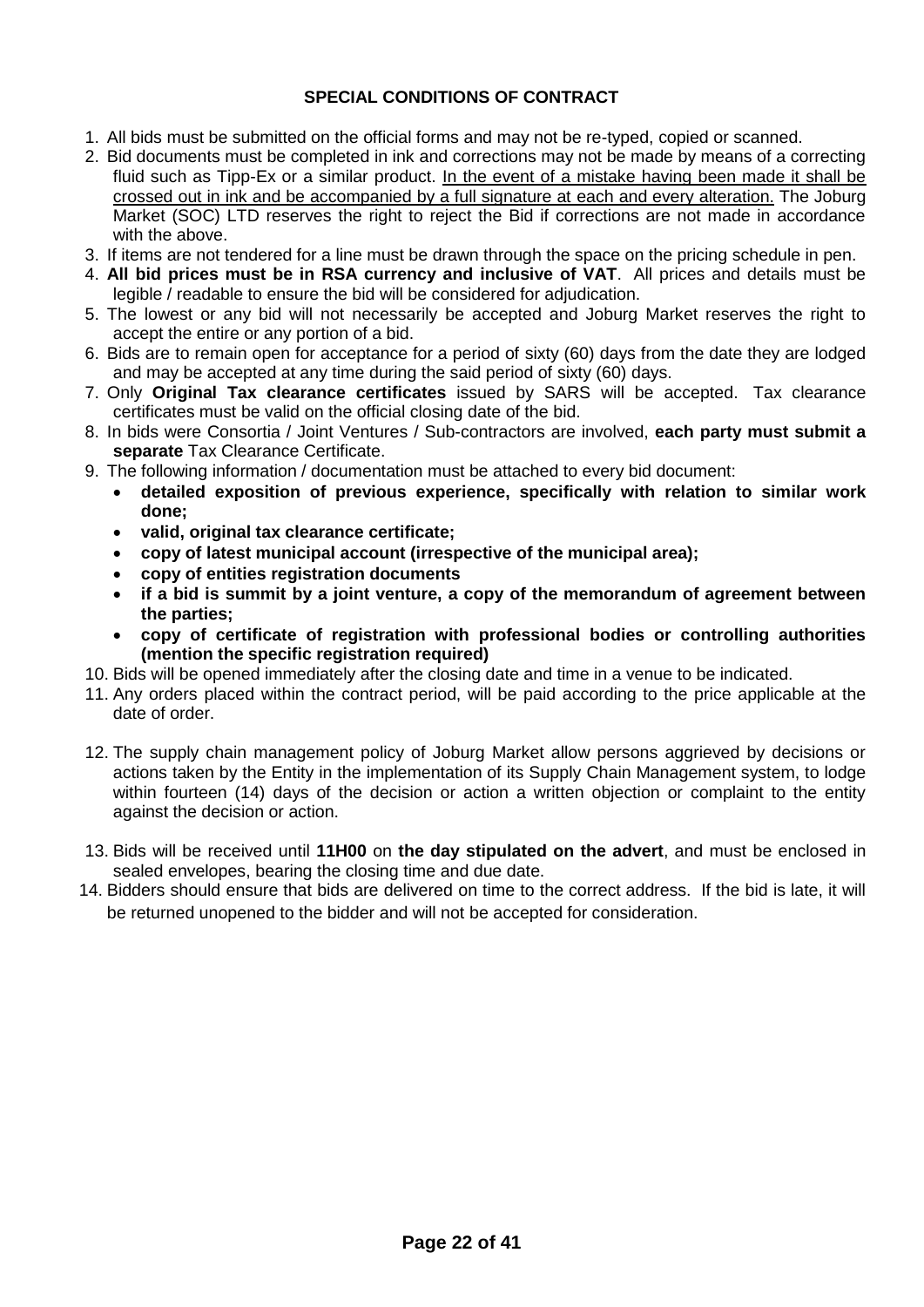

## **Joburg Market**

2049

Heidelberg Road PO Box 86007 Tel +27(0) 11 992 8000<br>City Deep City Deep, Fax +27(0) 11 613 7381<br>Johannesburg Johannesburg E-mail:<br>2049 South Africa info@joburgmarket.co.za

www.joburgmarket.co.za www.joburg.org.za

# **GENERAL CONDITIONS OF CONTRACT**

| 1.  |  |
|-----|--|
|     |  |
| 2.  |  |
| 3.  |  |
|     |  |
| 4.  |  |
| 5.  |  |
| 6.  |  |
| 7.  |  |
|     |  |
| 8.  |  |
| 9.  |  |
|     |  |
| 10. |  |
|     |  |
|     |  |
|     |  |
| 11. |  |
| 12. |  |
| 13. |  |
| 14. |  |
| 15. |  |
| 16. |  |
| 17. |  |
| 18. |  |
| 19. |  |
| 20. |  |
| 21. |  |
| 22. |  |
| 23. |  |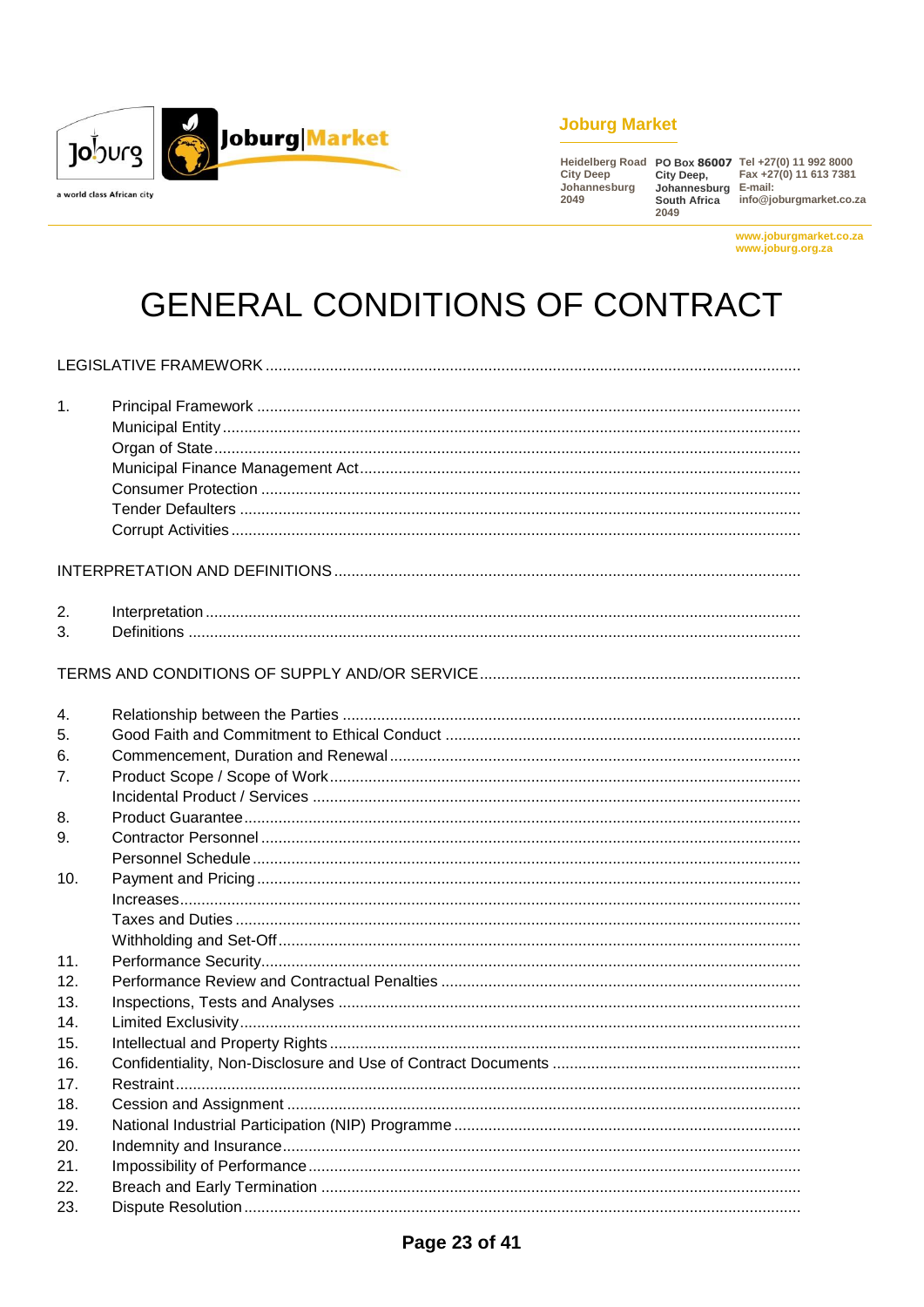| 24. |  |
|-----|--|
| 25. |  |
| 26. |  |
| 27. |  |
|     |  |

## **LEGISLATIVE FRAMEWORK**

1. Principal Framework

The information contained under this heading summarises certain of the principal statutory provisions applicable to the transaction concluded between the Parties. It is included for information purposes only and should not be regarded as legal advice, it being incumbent upon the Contractor to familiarise itself with the legislative framework. These provisions apply at law and the Parties are not competent to exclude the operation thereof by mutual agreement. As such, no agreement, transaction or series of transactions concluded outside of or in contravention of the legislative framework and the procedures provided for therein shall be binding on the Parties notwithstanding the capacity or office held or undertakings given, in writing or otherwise, by the persons contracting on behalf of either Party.

Municipal Entity

1.1 JOBURG MARKET is a municipal entity contemplated in section 1, read with sections 86B(1)(a)(i) and 86D(1)(a), of the Municipal Systems Act (32 of 2000), ("MSA"). It was established as such by the Greater Johannesburg Metropolitan Council (predecessor to the City of Johannesburg Metropolitan Municipality or "COJ") who procured, by virtue of the provisions of section 17D of the Promotion of Local Government Affairs Act (91 of 1983) the formation, registration and incorporation of its fresh produce market as the Johannesburg Fresh Produce Market (SOC) Limited in terms of the Companies Act, with the COJ as its sole shareholder. Upon the foregoing and as required by the MSA, JOBURG MARKET entered into a Service Delivery Agreement with the COJ in terms of which JOBURG MARKET was appointed as an external mechanism for the delivery of a municipal service with the mandate to manage and operate the business of the fresh produce market and its assets.

### Organ of State

1.2 As a municipal entity JOBURG MARKET is an "organ of state" as defined in section 239 of the Constitution of South Africa (108 of 1996) read with section 1 of the Institution of Legal Proceedings Against Organs of State Act (40 of 2002).

Municipal Finance Management Act

1.3 Contracting with JOBURG MARKET is subject, amongst others, to the Municipal Finance Management Act (56 of 2003) ("MFMA"), the MFMA Supply Chain Management Regulations (GN 868 in GG 27636 of 30 May 2005) ("SCM Regulations") and, specifically, JOBURG MARKET's Supply Chain Management Policy made in terms of section 111 of the MFMA and regulation 2 of the SCM Regulations (collectively referred to as the "SCM Regulatory Framework"). In terms of the irregular expenditure provisions of the SCM Regulatory Framework, JOBURG MARKET is prohibited from making any payment in relation to goods or services unlawfully or irregularly procured and/or rendered, notwithstanding that value might have been received.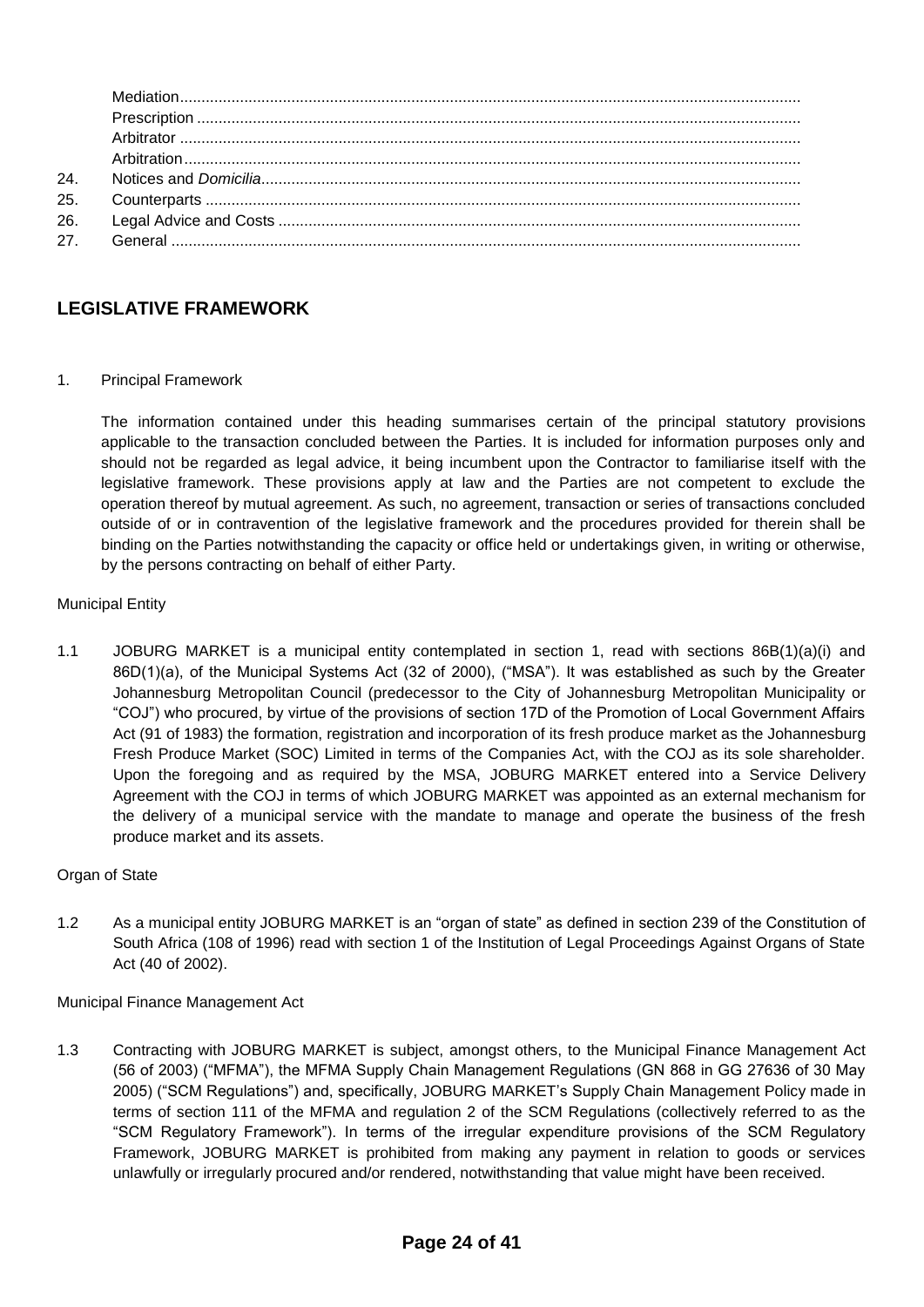#### Consumer Protection

1.4 The Consumer Protection Act (68 of 2008) does not, in terms of section 5(2)(a), apply to any transaction in terms of which goods or services are supplied to the State. However, section 5(5) stipulates that notwithstanding the foregoing exemption, those goods, and the importer or producer, distributor and retailer of those goods are nevertheless subject to, amongst others, the provisions of section 61. Section 61 sets out the liability of the producer and/or supplier for any harm caused wholly or partly as a consequence of a product failure, defect or hazard in any goods, irrespective of whether the harm resulted from any negligence on the part of the producer, importer, distributor or retailer, as the case may be. In terms of subsections 61(5)(c) and (d), harm for which the Contractor may be held liable includes any loss of, or physical damage to, any property of JOBURG MARKET irrespective of whether it is movable or immovable including economic loss occasioned by such harm.

#### Competitive Behaviour

1.5 In terms of section 4(1)(b)(iii) of the Competition Act (89 of 1998) an agreement between, or concerted practice by, firms, or a decision by an association of firms, is prohibited if it is between parties in a horizontal relationship and if bidders was involved in collusive bidding (or bid rigging). If bidders, based on reasonable grounds or evidence obtained by JOBURG MARKET, have engaged such restrictive practices, JOBURG MARKET may refer the matter to the Competition Commission for investigation and possible imposition of administrative penalties. If a bidders are found guilty by the Competition Commission JOBURG MARKET may, in addition and without prejudice to any other remedy provided for in this Agreement or at law, invalidate the bid and/or terminate this Agreement in whole or part, and/or restrict the bidders from conducting business with the public sector for a period not exceeding ten (10) years.

#### Tender Defaulters

- 1.6 Where JOBURG MARKET terminates this Agreement in whole or in part, it may decide to impose a restriction penalty on the Contractor by prohibiting the Contractor from doing business with the public sector for a period not exceeding 10 years. If JOBURG MARKET intends imposing a restriction on a Contractor or any person associated with the Contractor, the Contractor will be allowed a period of not more than fourteen (14) days to provide reasons why the envisaged restriction should not be imposed. Should the Contractor fail to respond within the stipulated fourteen (14) days, JOBURG MARKET might regard the intended penalty as not objected against and may impose it. Any restriction imposed on any person by the Accounting Officer of JOBURG MARKET will, at the discretion of the Accounting Officer, also be applicable to any other enterprise or any partner, manager, director or other person who wholly or partly exercises, exercised or may exercise control over the enterprise of the first-mentioned person.
- 1.7 If a restriction is imposed, JOBURG MARKET must, within five (5) working days of such imposition, furnish the National Treasury, with the following information:
	- 1.7.1 the name and address of the Contractor and/or person restricted by JOBURG MARKET;
	- 1.7.2 the date of commencement of the restriction;
	- 1.7.3 the period of restriction; and
	- 1.7.4 the reasons for the restriction.
- 1.8 These details will be loaded in the National Treasury's central database of suppliers or persons prohibited from doing business with the public sector.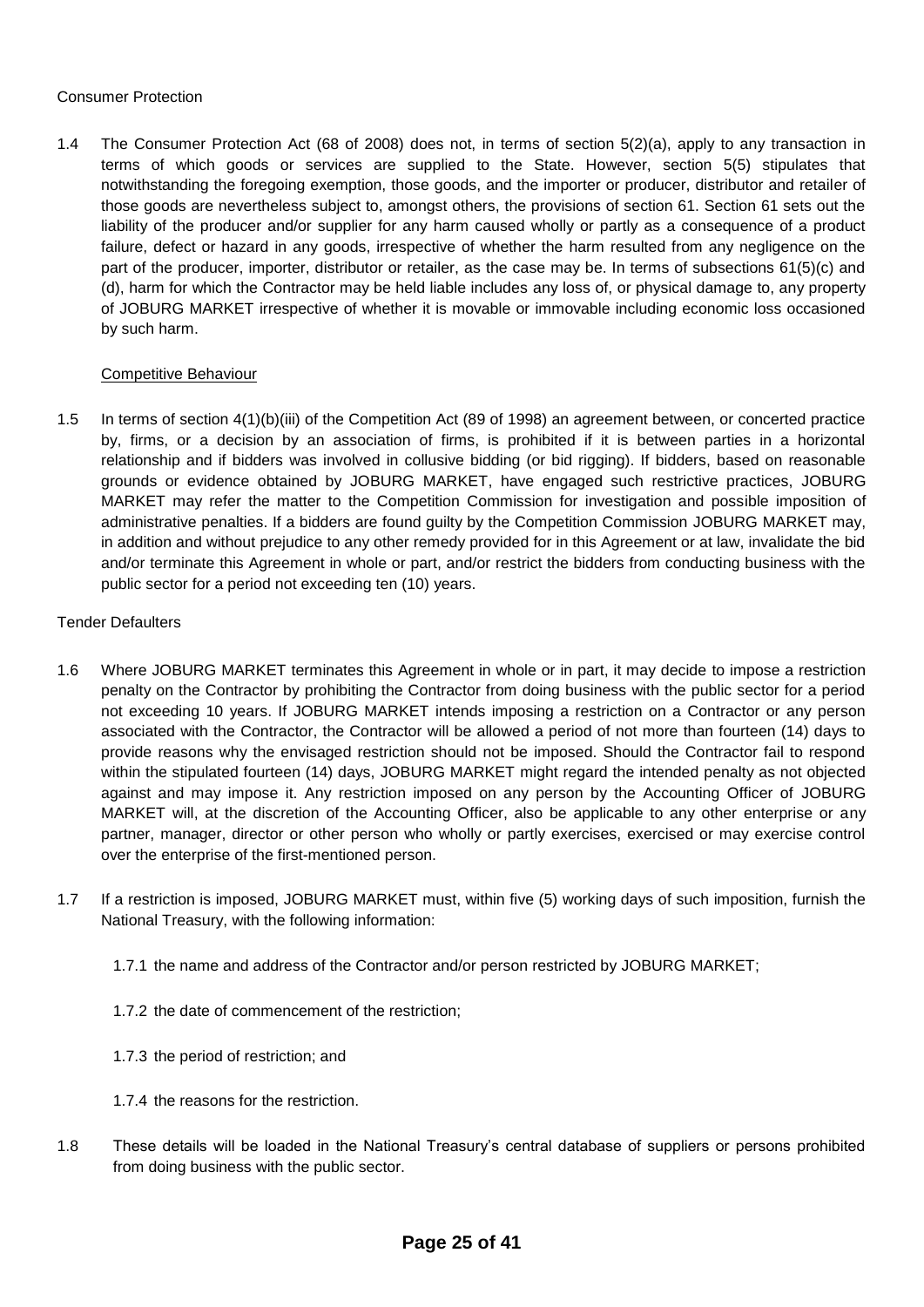#### Corrupt Activities

1.9 If a court of law convicts a person of an offence under sections 12 or 13 of the Prevention and Combating of Corrupt Activities Act (12 of 2004), the court may also rule that such person's name be endorsed on the Register for Tender Defaulters. When a person's name has been endorsed on the Register, the person will be prohibited from doing business with the public sector for a period not less than five years and not more than 10 years.

## **INTERPRETATION AND DEFINITIONS**

#### 2. **Interpretation**

This Agreement shall be governed and interpreted in accordance with the laws of the RSA; and

- 2.1 headings shall be read for the purpose of reference only and shall not be used in the interpretation of nor modify nor amplify the terms of this Agreement.
- 2.2 words importing any gender include the others; the singular include the plural and vice versa and natural persons include created entities, other legal *personae* (corporate or un-incorporate) and the state and vice versa.
- 2.3 all provisions of this Agreement are severable from each other and any provision which is or may become unenforceable shall be ineffective to the extent of such unenforceability and shall be treated as if not written and severed without invalidating the remaining provisions of this Agreement (or affecting the validity or enforceability of such provision in any other jurisdiction); the Parties who declare their intention that this Agreement would be executed without such unenforceable provision if they were aware of such unenforceability at the time of execution hereof and that this Agreement should be implemented or continue to be implemented, having regard to each Party's rationale and purpose in entering into this Agreement.
- 2.4 when any number of days is prescribed, these shall business days (unless days are described as calendar days in which event Saturdays, Sundays and public holiday's shall be included) reckoned exclusively of the first and inclusively of the last day.
- 2.5 any reference to any statute, regulation or other legislation shall be a reference to that statute, regulation or other legislation as at the Signature Date, and as amended or substituted from time to time thereafter.
- 2.6 the words "include", "including" and "in particular" shall be construed as being by way of example or emphasis and shall not be construed as, nor shall they take effect as, limiting the generality of any preceding words.
- 2.7 the rule of construction that a contract shall be interpreted against the Party principally responsible for the drafting or preparation of the contract, shall not apply.
- 2.8 any annexures, schedules, and/or documents ("appendices") referred to in this Agreement shall be deemed to be incorporated in and form an integral part hereof; in the event of a conflict between any appendices and this Agreement, the provisions of this Agreement shall prevail.
- 2.9 the termination of this Agreement shall not affect those of the provisions which provide that they shall operate after termination or which of necessity must continue to have effect thereafter notwithstanding that specific clauses do not expressly provide for such continuation.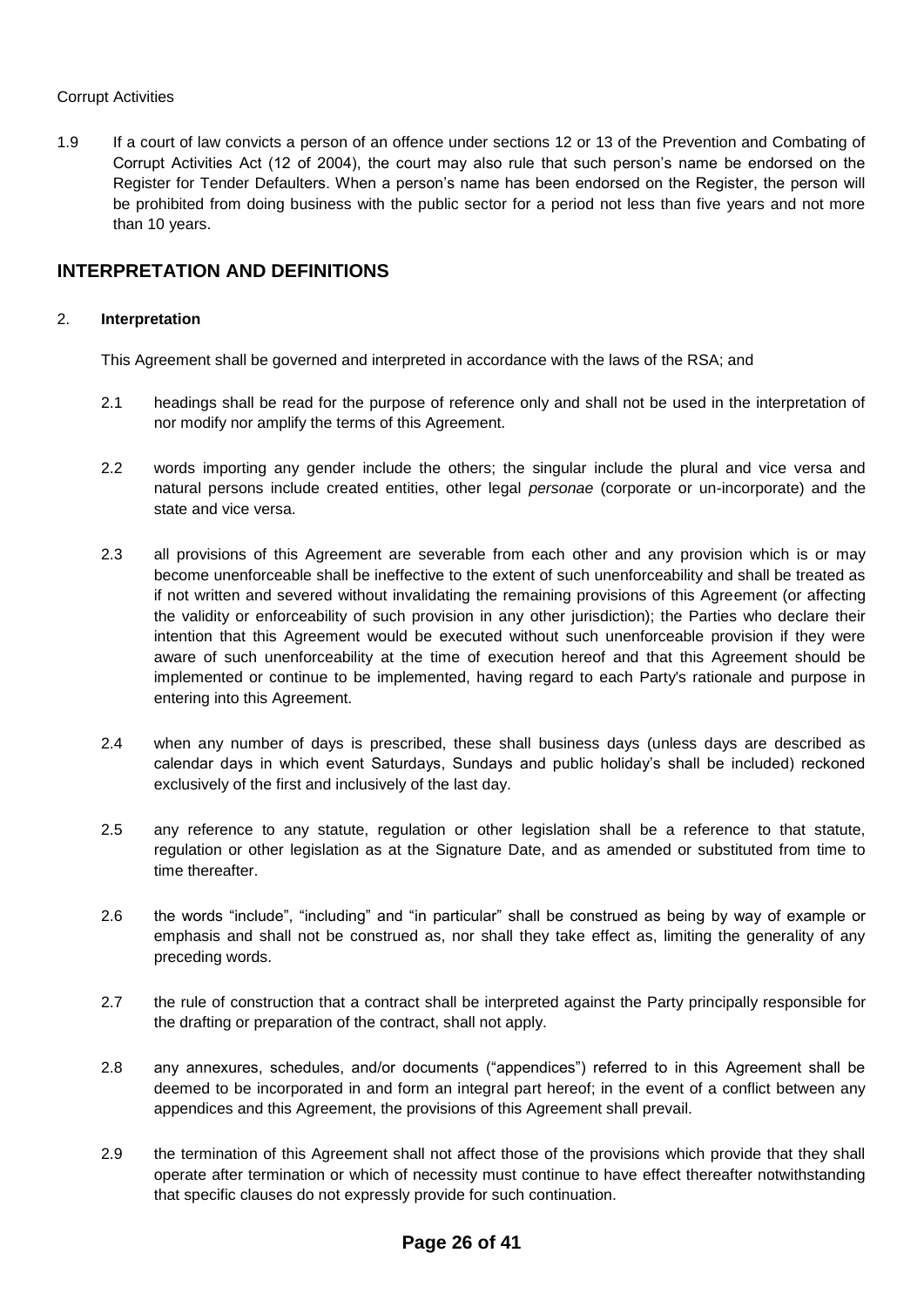- 2.10 any substantive provision imposing rights or obligations on a Party, notwithstanding that it is only in a definition clause, shall have effect as if it were a substantive provision in the body of this Agreement.
- 2.11 information supplied in the bidding documents shall be construed as material representations made by the Contractor, which induced JOBURG MARKET to enter into this Agreement.

#### 3. **Definitions**

Unless clearly inconsistent with or otherwise indicated by the context, the following expressions shall bear the meanings assigned to them and cognate expressions shall bear corresponding meanings in this Agreement:

- 3.1 "Agreement" means this Agreement entered into between JOBURG MARKET and the Contractor including the appendices and all documents included therein by reference.
- 3.2 "Annexure A" means the Contractor's tender to supply the Product or render the Services or works to JOBURG MARKET in terms of the scope of work and on the terms and conditions, pricing and payment terms set out therein.
- 3.3 "Annexure B" means a copy of JOBURG MARKET Supply Chain Management Policy in terms of which this Agreement and the bid was specified, evaluated, adjudicated and awarded.
- 3.4 "Annexure C" means, if applicable to the subject matter of this Agreement and the Contractor's obligations in terms thereof, the Contractor's Personnel Schedule.
- 3.5 "Annexure D" means, if applicable to services rendered at JOBURG MARKET's premises by the Contractor, the Occupational Health and Safety Act Agreement entered into between the Parties in terms of section 37(2) of that Act.
- 3.6 "Annexure E" means, if applicable in terms of the scope of work, the Contractor's Project Plan delivered to JOBURG MARKET within the time specified therefore.
- 3.7 "Annexure F" means, if applicable to the Product or the subject matter of this Agreement and read conjunctively with the Contractor's obligations in terms of the Consumer Protection Act, the express warranties provided by the Contractor in relation to the Product.
- 3.8 "Annexure G" means a copy of the regulation 36 deviation approved by the Accounting Officer (Chief Executive Officer) of JOBURG MARKET in the event that in the procurement of this Agreement the official procurement processes was dispensed with based on an exceptional circumstance allowed by the SCM Regulatory Framework.
- 3.9 "Closing Time" means the date and hour specified in the bidding documents for the receipt of bids.
- 3.10 "Commencement Date" means, notwithstanding the Signature Date, the date specified in the Contract Schedule.
- 3.11 "Confidential Information" means including this Agreement, JOBURG MARKET's trade secrets, processes, techniques, methods, designs, products and organisational and other structures employed in its business, the contractual and financial arrangements with its suppliers, customers, employees, clients and other business associates, its financial details including its results, details of the prospective and existing clients, customers and employees, its business strategies, general modus operandi, client information including its customer lists and customer contact details, price lists, employee remuneration and salary packages, medical and/or patient information, computer programs and information systems,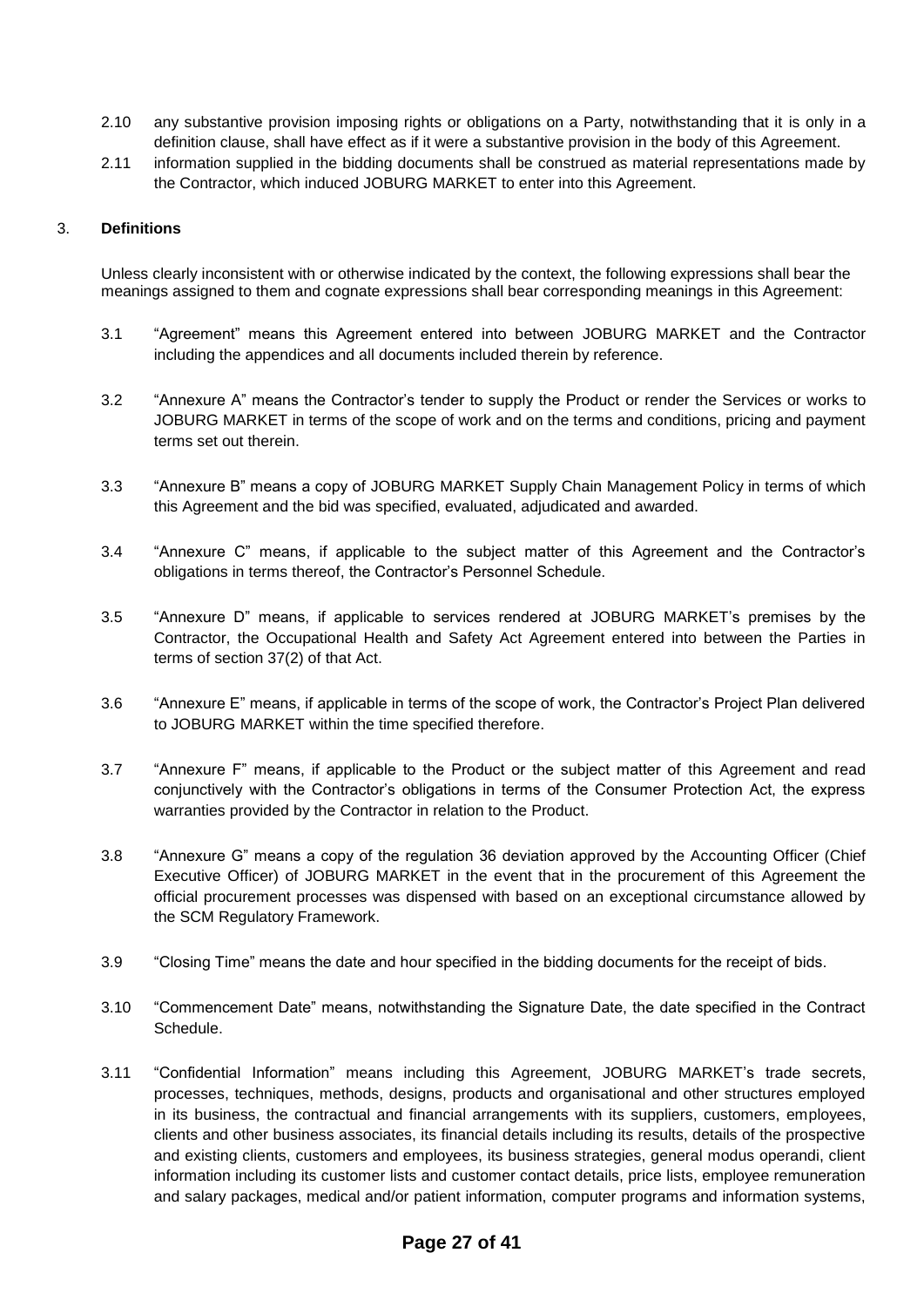policies and procedures, diagnostic tools, data, diagrams, reports including incidents, incident reports, electronic and other visual and audio recordings, related statistics, specifications, charts, studies and Intellectual Property, know-how, trade and any other similar information all of which is, by its nature, confidential and/or proprietary to JOBURG MARKET and its business.

- 3.12 "Contractor" means the incorporated entity, consortium, and partnership or individual who is the service provider, supplier or seller in terms of this Agreement, identified as such in the Contract Schedule; howsoever the Contractor may be legally constituted or formed.
- 3.13 "Contract Period" means the period set out in the Contract Schedule.
- 3.14 "Contract Price" means the price payable to the Contractor under this Agreement for the full and proper performance of its contractual obligations specified in the Contract Schedule.
- 3.15 "Corrupt Practice" means the offering, giving, receiving, or soliciting of a thing of value to influence the action of a public official in the procurement process or in the execution of this Agreement.
- 3.16 "Countervailing Duties" are imposed in cases where an enterprise abroad is subsidised by its government and encouraged to market its products internationally.
- 3.17 "Country of Origin" means the place where the Product was mined, grown or produced or from which the services are supplied.
- 3.18 "CPI" means the headline consumer price index (for all urban areas) annual inflation rate, or such amended or replacement index, as published monthly by Statistics South Africa in Statistical Release P0141, available from <http://www.statssa.gov.za>.
- 3.19 "Default Interest" means interest chargeable in terms of this Agreement to unpaid amounts or outstanding obligations which interest shall be calculated, from the due date until date of payment, on a daily balance and compounded monthly in arrear at an annual rate of two percent (2%) above the prevailing, variable prime rate publicly quoted by ABSA Bank Limited from time to time.
- 3.20 "Delivery" means delivery of the Product (and a reference to the rendering any service or executing any works) inclusive of necessary clearing, documentation, carriage (through whatsoever mode), insurance, licensing, unloading, installation and commissioning in operational working order at the store, site or premises of JOBURG MARKET (which shall, unless the contrary is agreed in writing, be performed, conducted and/or delivered in accordance with JOBURG MARKET's usual policies and procedures), the Contractor bearing all the risks and charges in the Product until completion of delivery is confirmed in writing by JOBURG MARKET.
- 3.21 "Delivery Period" means that period agreed in writing between the Parties in relation to Delivery of the Product or parts thereof by the Contractor, any delay in which shall be deemed a breach of this Agreement and entitle JOBURG MARKET to exercise its remedies in terms of this Agreement or at law.
- 3.22 "Dumping" means a private enterprise resident outside of the RSA market its goods on own initiative in the RSA at lower prices than that of the Country of Origin and which have the potential to harm the local industries in the RSA.
- 3.23 "Fraudulent practice" means a misrepresentation of facts in order to influence a procurement process or the execution of this Agreement to the detriment of any bidder or JOBURG MARKET, and includes collusive practice among bidders (prior to or after bid submission) designed to establish bid prices at artificial non-competitive levels and to deprive the bidder of the benefits of free and open competition.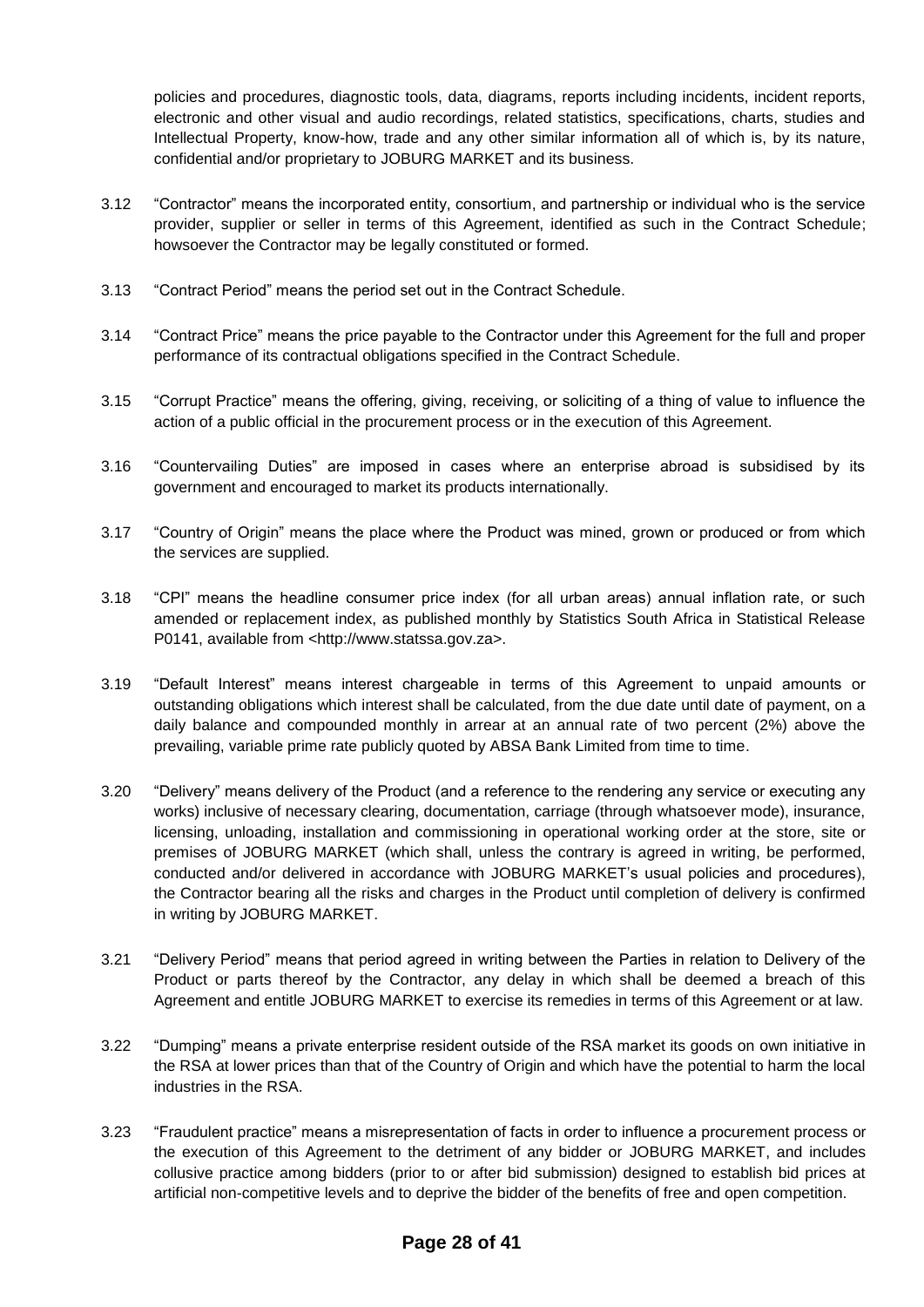- 3.24 "Intellectual Property" means collectively, patents, copyright, trademarks, logos, style names, slogans, designs, models, methodologies, inventions, software object code or programme interface and/or structure, and any other type of intellectual property (whether registered or unregistered including applications for and rights to obtain, use or for their protection) which are used or held, whether or not currently, in connection with JOBURG MARKET's business and includes the Confidential Information and, "know-how" being ideas, designs, documents, diagrams, information, devices, technical data, scientific data, secret and other processes and methods used in connection with JOBURG MARKET's business, and, all available information regarding marketing and promotion of the goods and services of JOBURG MARKET, and, all and any modifications or improvements to any of them.
- 3.25 "JOBURG MARKET" means Johannesburg Fresh Produce Market (SOC) Limited (trading as Joburg Market), a corporatized municipal entity incorporated in terms of the laws of the RSA under registration number 2000/023383/07 and with VAT registration number 4840195038, with its *domicilium citandi et*  executandi situated at The Office of the CEO, 3<sup>rd</sup> Floor, Main Building, Joburg Market, 4 Fortune Road (off Heidelberg Road), City Deep, 2049, Johannesburg.
- 3.26 "Imported Content" means that portion of the bidding price represented by the cost of components, parts or materials which have been or are still to be imported (whether by the Contractor or its subcontractors) and which costs are inclusive of the costs abroad, plus freight and other direct importation costs such as landing costs, dock dues, import duty, sales duty or other similar tax or duty at the RSA place of entry as well as transportation and handling charges to the factory in the RSA where the Product covered by the bid will be manufactured.
- 3.27 "Local Content" means that portion of the bidding price, which is not included in the imported content provided that local manufacture does take place.
- 3.28 "Order" means an official written order or requisition issued for the supply of the Product.
- 3.29 "Parties" mean the Contractor and JOBURG MARKET and "Party" shall mean that one of them be indicated by the context.
- 3.30 "Product" means, depending on the subject matter of this Agreement, either or both of:
	- 3.30.1 "Goods" e.g. plant, equipment, machinery, manufactured items and/or other materials or combined works that the Contractor is required to supply to JOBURG MARKET including (where usually, logically or of right or common practice) ancillary services such as installation, commissioning, provision of technical assistance, after sales support, warranty services etc. and/or
	- 3.30.2 "Services" e.g. those functional, consulting and/or professional services or combined works the Contractor as service provider is required to render to JOBURG MARKET including (where usually, logically or of right or common practice) ancillary goods such as spare parts, packing, documents, manuals, reports etc.).
- 3.31 "RSA" means the Republic of South Africa as defined in section 1 of the Constitution of the Republic of South Africa (108 of 1996).

3.32 "Signature Date" means the date of the on which this Agreement, or any other document in relation thereto, is signed by the Party signing it last in time on the last date in time.

3.33 "VAT" means Value-Added Tax defined and levied in terms of the Value-Added Tax Act (89 of 1991) and unless stated to the contrary, all amounts quoted in this Agreement are quoted exclusive of VAT.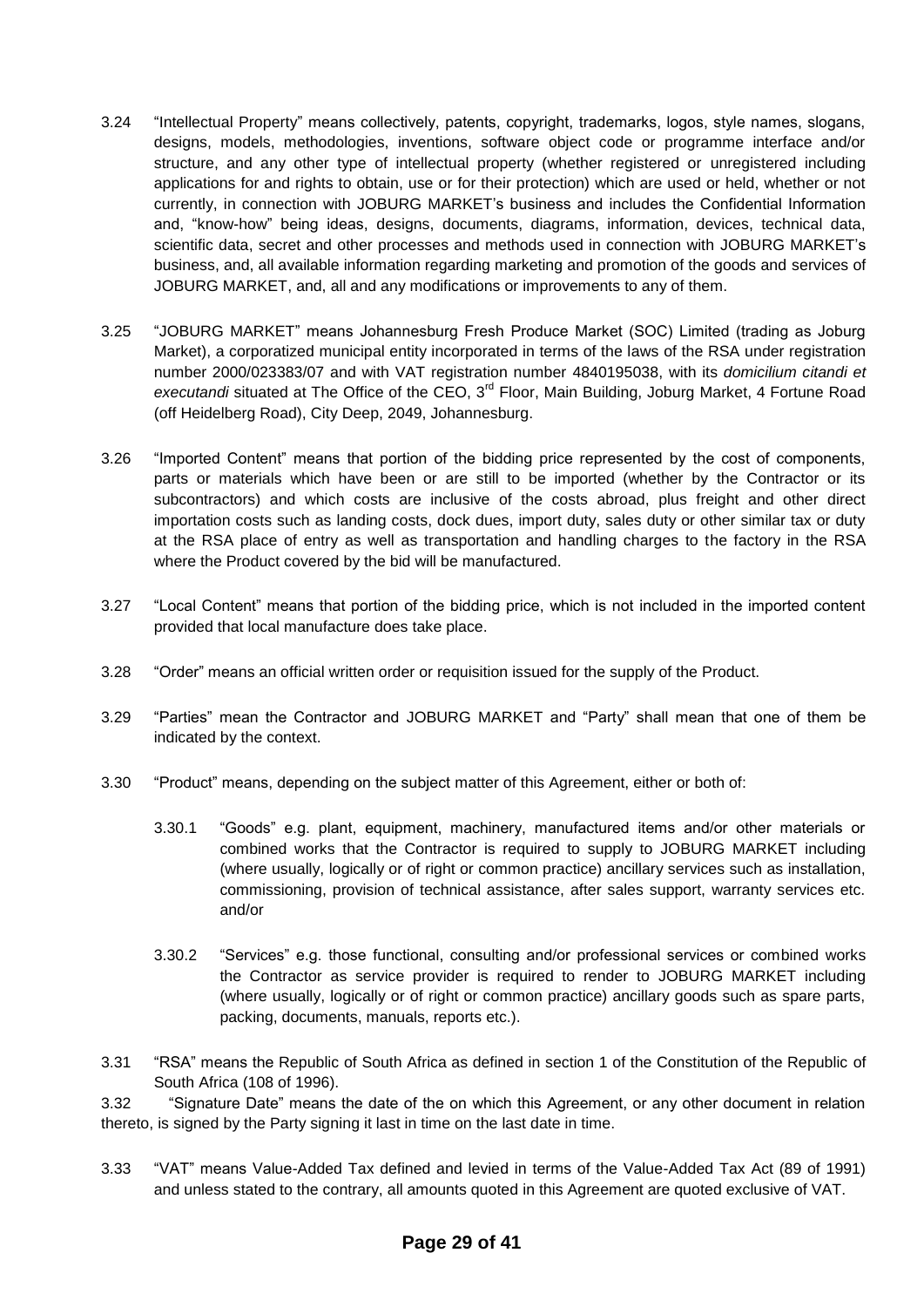## **TERMS AND CONDITIONS OF SUPPLY AND/OR SERVICE**

#### 4. **Relationship between the Parties**

- 4.1 The Contractor shall fulfil its obligations in terms of this Agreement as an independent contractor to JOBURG MARKET and not as an employee, labour broker, agent, partner (whether in consortium or joint venture) of JOBURG MARKET; and, neither it nor any of its employees shall hold itself/themselves out as being the same.
- 4.2 In addition, save as set out herein, neither Party shall be entitled to bind the other Party to any representation, obligation or promise of any nature whatsoever, pledge the credit of the other or incur any liability on behalf of the other Party or purport to do so.

#### 5. **Good Faith and Commitment to Ethical Conduct**

- 5.1 The Parties commit to ethical business conduct and undertake to exercise and display the utmost good faith to one another in giving effect to the terms of this Agreement.
- 5.2 Without limiting the generality of the foregoing the Parties undertake not to accept, offer, induce, permit or promote the acceptance or offering of any gratuity, enticement, incentive or gift that could reasonably be regarded as a bribe or an attempt to otherwise exert undue influence over the recipient.
- 5.3 The Parties will use their best endeavours to prevent their officers, employees, agents and contractors from doing any of the foregoing; or, to otherwise act in a manner which a reasonable and informed person would regard as unethical or do anything which could reasonably be expected to damage or diminish the reputation or business image of the other.

#### 6. **Commencement, Duration and Renewal**

- 6.1 This Agreement shall commence on the Commencement Date and endure for the Contract Period, delimited in terms of time and/or the expenditure of a particular amount, as set out in the Contract Schedule.
- 6.2 In the event that the Contractor's obligations is to be performed in terms of a project plan or in phased or other manner, the same shall be set out in a separate annexure.
- 6.3 Unless provision is made for renewal in the Contract Schedule, this Agreement shall terminate on the expiry of the Contract Period unless terminated earlier in terms of this Agreement or at law. Any renewal shall be conditional upon the subject matter of this Agreement being susceptible for renewal and, the proper performance by the Contractor of its obligations during the initial Contract Period.
- 6.4 However, notwithstanding anything to the contrary contained in this Agreement or any terms contained in any document produced whether in relation to this Agreement of otherwise by JOBURG MARKET or the Contractor, any renewal of this Agreement shall at all times:
	- 6.4.1 remain within the discretion and at the option of JOBURG MARKET,
	- 6.4.2 be express and in writing, and
	- 6.4.3 executed no sooner than three (3) months before and no later than the termination date.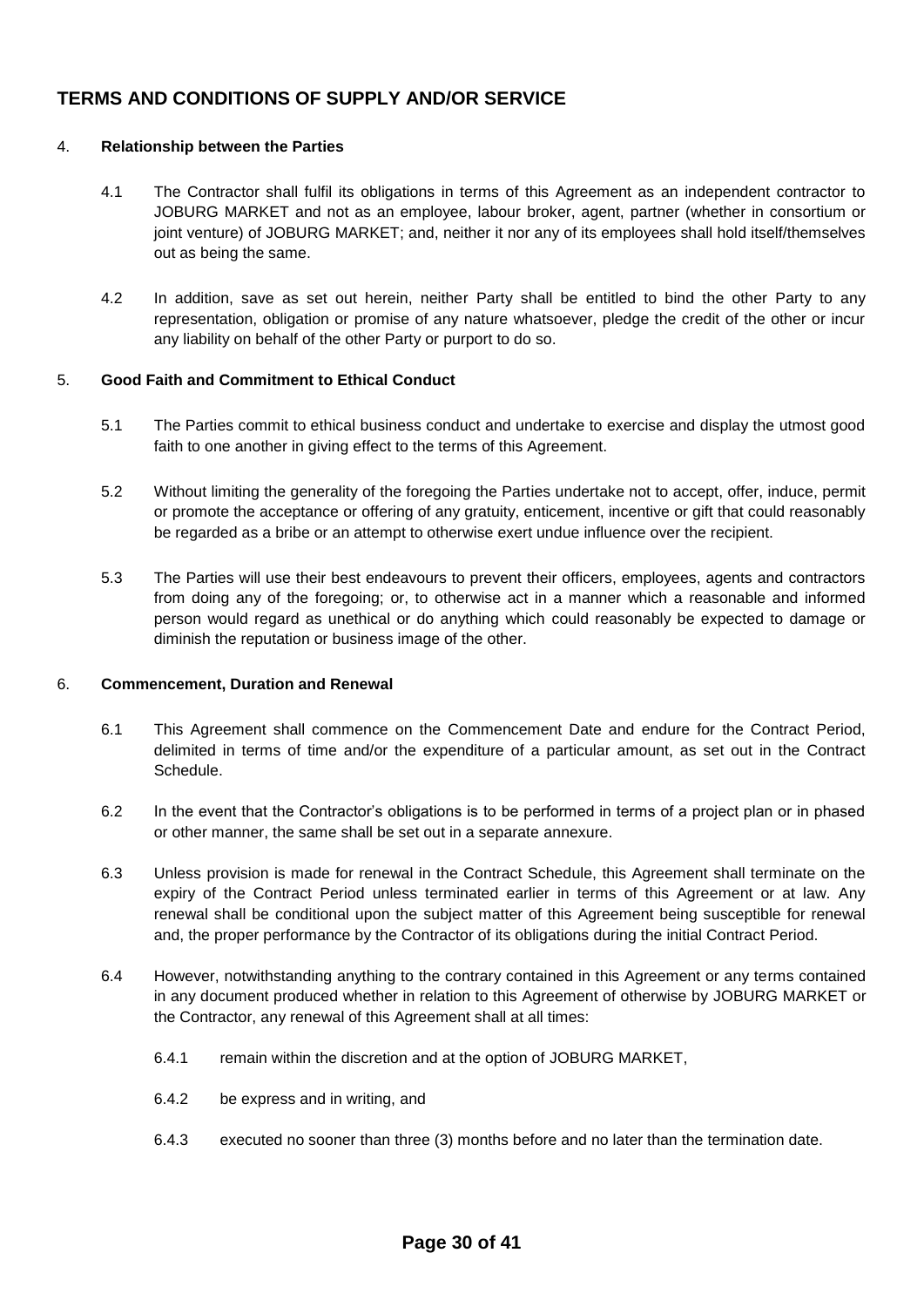#### 7. **Product Scope / Scope of Work**

The relevant part of Annexure A shall apply in relation to the description, quality and quantity of the Product (goods, services, works or any combination thereof) to be delivered to JOBURG MARKET in terms of this Agreement.

- 7.1 The Product shall conform to the standards, specifications and/or scope of work set out in the bidding documents and, where applicable, be packed in a manner designed to prevent damage or deterioration during transit to its final destination / JOBURG MARKET, which packing, marking, case size, weights and documentation both inside and outside the packaging shall:
	- 7.1.1 be sufficient to withstand, without limitation, rough handling during transit and exposure to extreme temperatures, salt and precipitation during transit, and open storage.
	- 7.1.2 take into consideration, where appropriate, the location of the Product's final destination and the absence of heavy handling facilities at all points in transit.
	- 7.1.3 comply strictly with such special requirements expressly provided for in the bidding documents and in any subsequent instructions ordered by JOBURG MARKET.

Incidental Product / Services

- 7.2 The bid documents may require that the Contractor provide any or all of the following incidental Product (services, goods or works including materials, notifications, and information pertaining to spare parts manufactured or distributed by the Contractor or its principal):
	- 7.2.1 performance or supervision of on-site assembly and/or commissioning of the Product.
	- 7.2.2 furnishing of tools required for assembly and/or maintenance of the Product.
	- 7.2.3 furnishing of a detailed operations and maintenance manual for each appropriate unit of the Product.
	- 7.2.4 performance or supervision or maintenance and/or repair of the Product, for a period agreed by the Parties, provided that this shall not relieve the Contractor of any warranty obligations under this Agreement.
	- 7.2.5 training of JOBURG MARKET's personnel, at the Contractor's plant and/or on-site, in assembly, start-up, operation, maintenance, and/or repair of the Product.
	- 7.2.6 such spare parts as JOBURG MARKET may elect to purchase from the Contractor, provided that this election shall not relieve the Contractor of any warranty obligations under this Agreement and advance notification to the discontinuation of any particular model of Product, spare parts etc. in sufficient time to permit JOBURG MARKET to procure needed requirements.
- 7.3 Prices charged by the Contractor for incidental Product and/or services, if not included in the Contract Price, shall be agreed upon in advance by the Parties and shall not exceed the prevailing rates charged to other Parties by the supplier for similar services.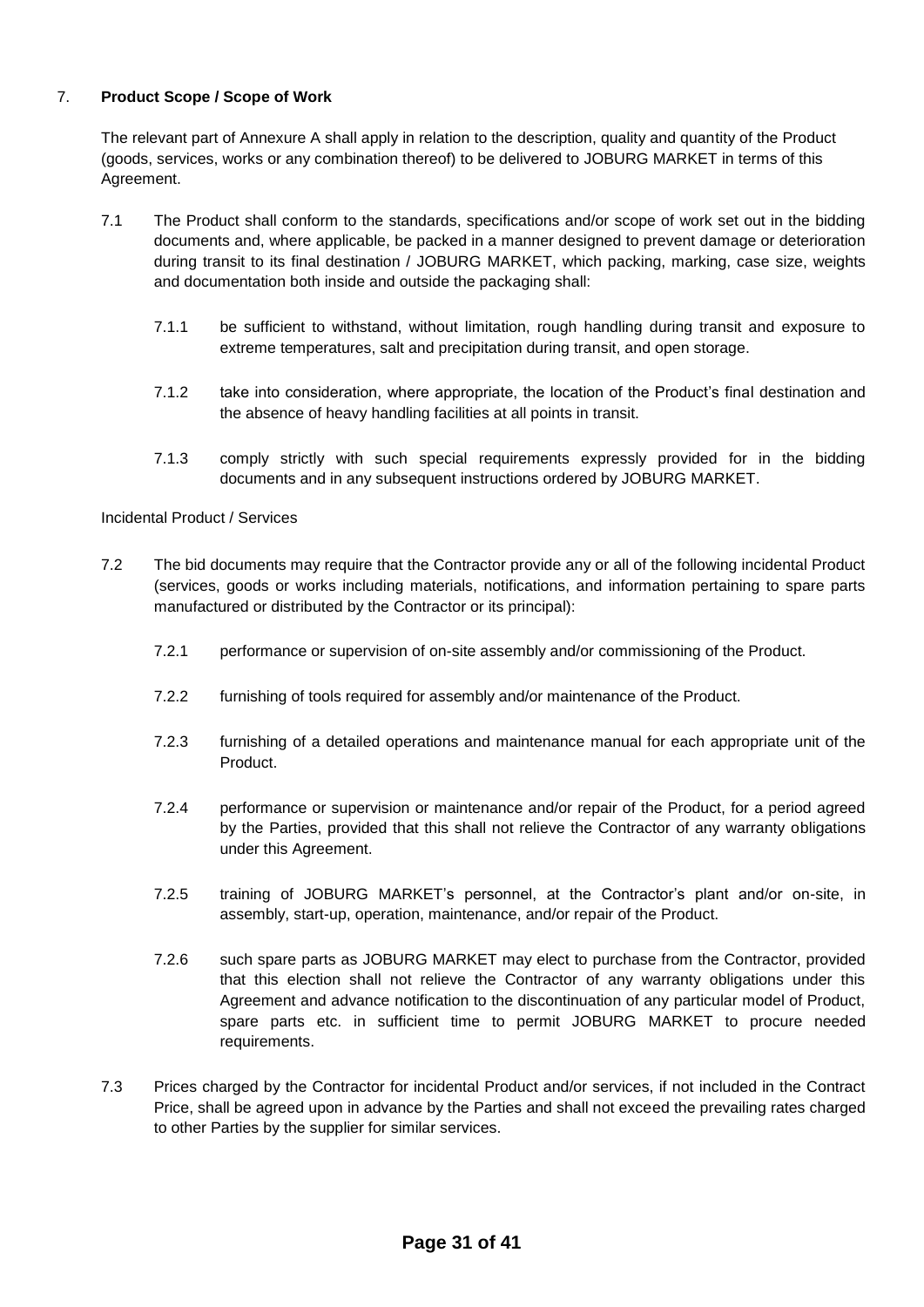#### 8. **Product Guarantee**

- 8.1 The Contractor warrants that the Product shall be fit for the intended purpose of use and free of defect, arising from design, materials, or workmanship (except when the design and/or material is required by JOBURG MARKET's specifications) or from any act or omission of the Contractor and that it is new, unused, of the most recent or current model, and incorporates all recent improvements in design and materials unless provided otherwise in the bid documents.
- 8.2 Unless a more favourable Product warranty is offered by the Contractor or warranty terms are expressly agreed between the Parties (refer annexures and Contract Schedule), this warranty shall remain valid for twelve (12) months after the Product have been delivered to JOBURG MARKET or, for eighteen (18) months after the date of shipment from the port or place of loading in the source country, whichever period concludes earlier.
- 8.3 JOBURG MARKET shall notify the Contractor in writing of any claims arising under this warranty. Upon receipt of such notice, the Contractor shall, within the reasonable period specified therein and with all reasonable speed, repair or replace the defective goods or parts thereof, without costs to JOBURG MARKET. If the Contractor, having been notified, fails to remedy the defect(s) within the period specified in the notice, JOBURG MARKET may proceed to take such remedial action as may be necessary at the Contractor's risk and expense and without prejudice to any other rights, which JOBURG MARKET may have against the Contractor.

### 9. **Contractor Personnel**

The Contractor shall employ and provide all qualified and experienced personnel required to perform the Services and shall take all measures necessary and shall provide all materials and equipment necessary to enable personnel to perform their duties in an efficient, workmanlike and professional manner.

#### Personnel Schedule

- 9.1 If required in terms of this Agreement, the Contractor shall provide key persons or named personnel listed (including titles, job descriptions, qualifications and estimated periods of engagement) in a Personnel Schedule who will perform specific duties for periods of time indicated therein in the delivery of the Product; and shall forward same to JOBURG MARKET for approval within ten (10) days of the Signature Date or the Commencement Date (whichever is the earlier).
- 9.2 If at any time, a key person cannot be made available, the Contractor may engage a replacement who is equally or better qualified to perform the stated duty. Where the fees for the Product are time-based, the fee payable for a person provided as a replacement to a named key person shall not exceed that which would have been payable to the person replaced and the Contractor shall bear all additional costs arising out of or incidental to replacement of personnel.
- 9.3 Where the Contractor proposes to utilise a person not listed in the Personnel Schedule, it shall submit the name, relevant qualifications and experience of the proposed replacement person to JOBURG MARKET for approval. Should JOBURG MARKET not object in writing within ten (10) days of receipt of such notification, the replacement shall be deemed to have been approved by JOBURG MARKET.

#### 10. **Payment and Pricing**

The Contract Price shall be fixed and not vary from the Contractor's tendered prices with the exception of variations allowed in the tender document.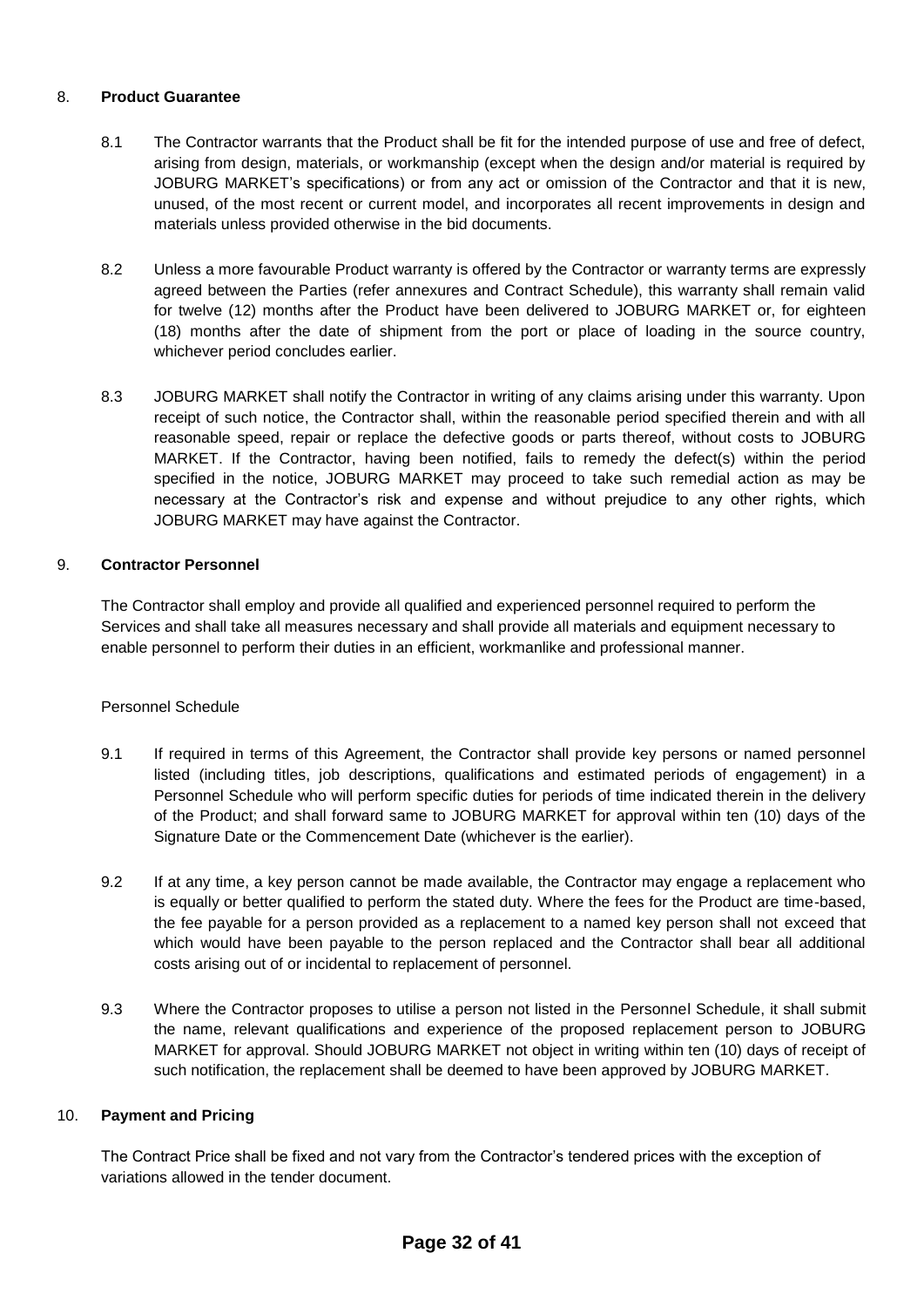- 10.1 The method and conditions of payment (in South African Rand) to be made to the Contractor under this Agreement shall be specified in relevant part of Annexure A. Unless specified to the contrary in Annexure A, payment shall be made thirty (30) days from the end of the month in which the relevant invoice is received.
- 10.2 Notwithstanding the foregoing, payment shall at all times remain subject to such deductions / penalties as may be allowed in terms of this Agreement and the Contractor upon fulfilment of its obligations furnishing JOBURG MARKET with an valid tax invoice accompanied by a copy of the delivery note, completion certificate or such other document as may be prescribed or customary given the subject matter of the Product delivered.

#### Increases

10.3 The Contractor shall not be entitled to increase its rates or prices to JOBURG MARKET; however, in the event of an annual of multi-year agreement, the Contractor shall be entitled, on the anniversary of the Commencement Date, to increase its rate and/or prices to JOBURG MARKET by an amount not exceeding CPI.

#### Taxes and Duties

10.4 The Contractor shall be entirely liable for all taxes, stamp duties, license fees, and other such levies imposed in relation to the Product / this Agreement, whether levied in the RSA or abroad, until the Product is delivered to JOBURG MARKET.

Withholding and Set-Off

10.5 The Contractor shall not be entitled because of any (improvement) lien, set-off, counter-claim, abatement or other similar deduction to withhold delivery or hand-over of any of the Product under any circumstances including when same is disputed.

#### 11. **Performance Security**

If specified in the bid documents, JOBURG MARKET may within thirty (30) days of the Signature Date, require the Contractor to furnish JOBURG MARKET with performance security in the amount specified in the bid documents (refer Contract Schedule), the furnishing of which shall be a resolutive condition to the continued operation of this Agreement.

- 11.1 The performance security shall be denominated in South African Rand and shall be a bank guarantee or an irrevocable letter of credit issued by a reputable bank located in the RSA.
- 11.2 The bank guarantee shall be payable to JOBURG MARKET on demand, in whole or in part, as either contractual penalties or, as compensation for any loss resulting from the Contractor's failure to comply with its obligations under this Agreement.
- 11.3 The performance security will be discharged by JOBURG MARKET and returned to the Contractor not later than thirty (30) days following the date of completion of the Contractor's obligations under this Agreement, including any warranty obligations, unless otherwise specified.

#### 12. **Performance Review and Contractual Penalties**

The Contractor's performance of its obligations in terms of this Agreement may be monitored and evaluated by JOBURG MARKET in terms of its performance measurement criteria and contract management systems from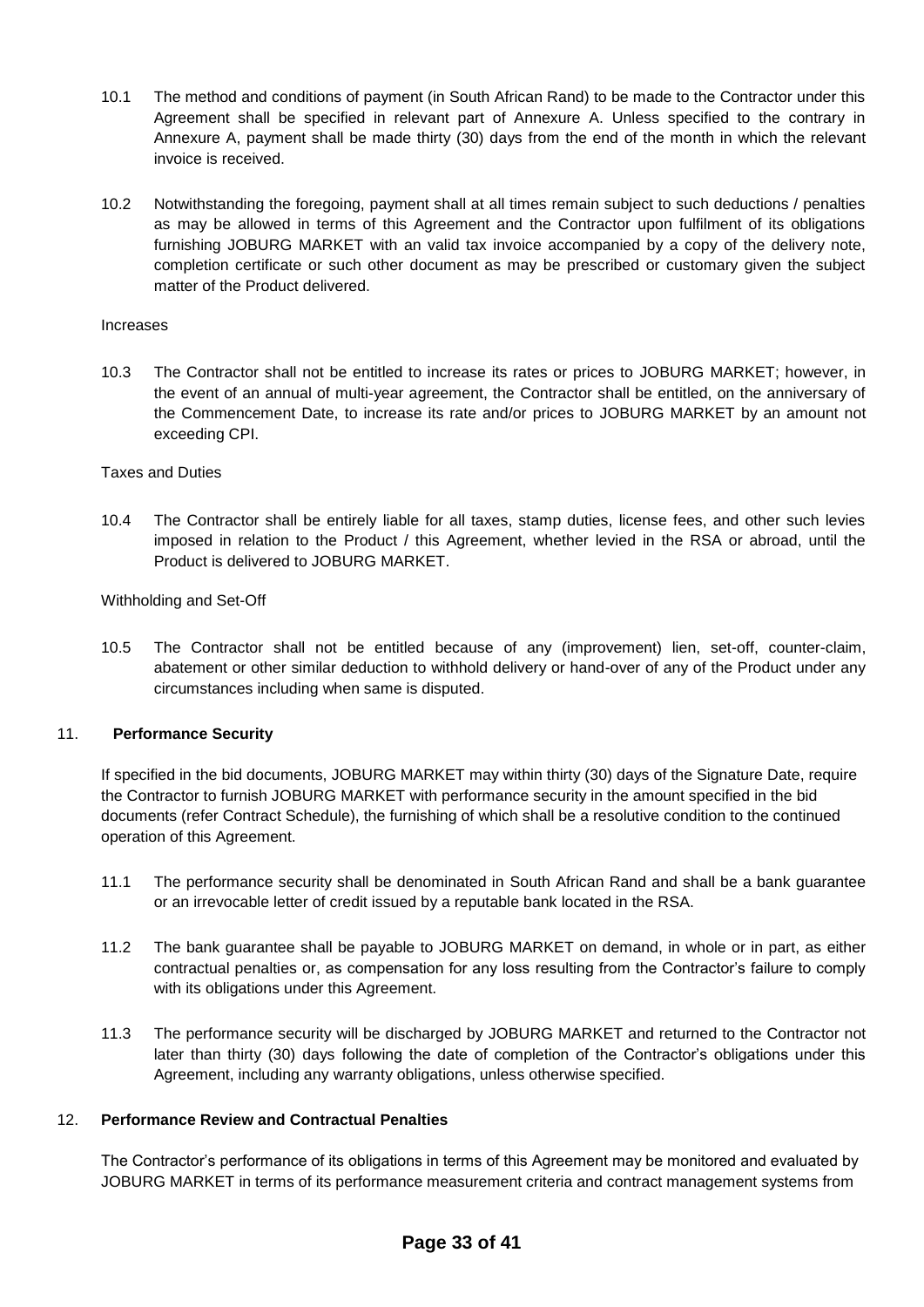time to time against the requirements of this Agreement. In the event that the Contractor's performance is at any time, in JOBURG MARKET's reasonable opinion:

- 12.1 not carried out in accordance with this Agreement and/or any instruction to rectify any performance shortcoming, whether or not the obligation arose as a result of a breach of this Agreement or a performance evaluation, or
- 12.2 of a quality not in conformance with the specifications that places the objectives of this Agreement or JOBURG MARKET's public service delivery mandate at undue risk, or
- 12.3 represents a performance shortcoming or delay or a series or trend of such shortcomings or delays which is likely to continue or recur,

JOBURG MARKET shall at its discretion and with reservation of JOBURG MARKET's rights in terms of this Agreement and its remedies at law to:

12.4 suspend the Contractor and at the Contractor's cost take or cause corrective action and/or take over the rendering of the services / supply of the goods in whole or in part (itself or through another party) to the extent and for the time deemed necessary to remedy or rectify the performance shortcomings or delays, or

without prejudice to claim damages in lieu of the following and/or JOBURG MARKET's right to terminate this Agreement, to deduct from any payments due and payable to the Contractor:

- 12.5 a contractual penalty, calculated on the delivered price or Contract Price of the delayed goods or underperformed services, per instance, in an amount equal to the Default Interest pro-rated per day of delay or as a percentage of underperformance, and/or
- 12.6 calculated as the reasonable cost of repair or replacement, any damage to JOBURG MARKET's property, plant, equipment and/or infrastructure attributable to the wilful or negligent actions and/or omissions of the Contractor.

#### 13. **Inspections, Tests and Analyses**

- 13.1 All pre-bidding testing will be for the account of the bidder / Contractor. If it is a bid condition that Product to be produced or rendered should at any stage during production or execution or on completion be subject to inspection, the premises of the bidder or Contractor shall be open, at all reasonable hours, for inspection by a representative or nominee of JOBURG MARKET.
- 13.2 If there are no inspection requirements indicated in the bidding documents but during the Contract Period JOBURG MARKET in its discretion decide that inspections shall be carried out, the Contractor shall make the necessary arrangements, including payment arrangements with the testing and/or certification authority concerned. If the results of the foregoing inspections, tests and/or analyses reflects that the Product is:
	- 13.2.1 in good order and/or complies with the bid requirements, the cost of the inspections, tests and analyses shall be defrayed by JOBURG MARKET, or
	- 13.2.2 defective and/or does not comply with the bid requirements, tests and analyses shall be defrayed by the Contractor.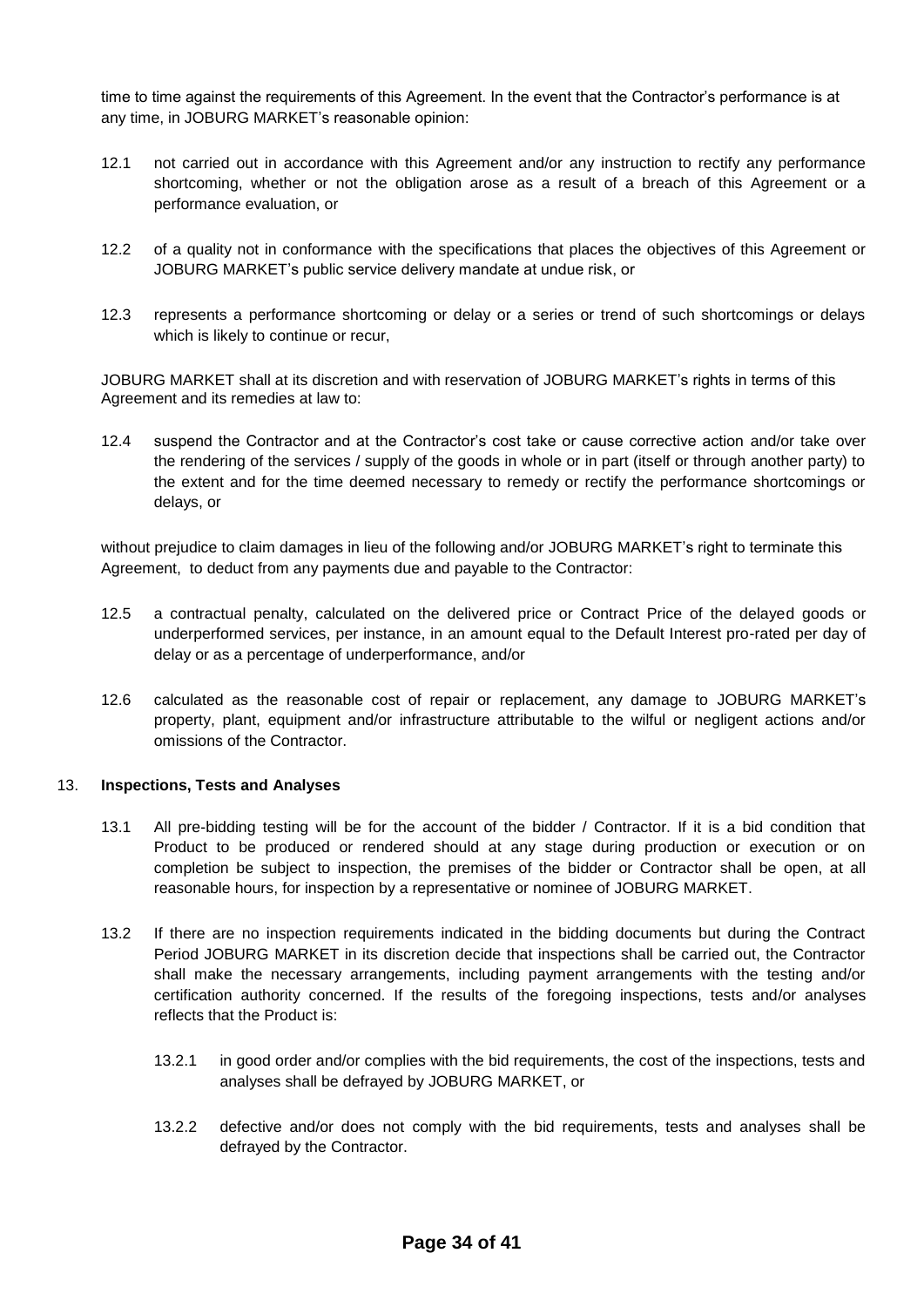- 13.3 JOBURG MARKET shall, irrespective of whether defective and/or non-compliant Product was previously accepted by it, be entitled to reject the same based on the inspections, tests and/or analyses result.
- 13.4 Any Product may on or after (subject to the Product guarantee) Delivery be inspected, tested or analysed and may be rejected if found not to comply with the requirements of this Agreement. Such rejected Product shall be held at the cost and risk of the Contractor who shall, when called upon, remove them immediately at its own cost and forthwith substitute them with Product which do comply with the requirements of this Agreement. Failing such removal, the rejected Product shall be returned at the Contractor's cost and risk. Should the Contractor fail to provide the substitute supplies forthwith, JOBURG MARKET may, without giving the Contractor further opportunity to substitute the rejected Product, purchase such Product as may be necessary at the expense of the Contractor.
- 13.5 JOBURG MARKET's right (whether personally or through a third party) to test, inspect, analyse or certify the Product and the remedies set out above, shall be without prejudice to JOBURG MARKET's right to terminate this Agreement for breach, impose contractual penalties or to claim damages in lieu of the penalty.

#### 14. **Limited Exclusivity**

The appointment of the Contractor by JOBURG MARKET is on an exclusive basis and JOBURG MARKET shall for the duration of this Agreement obtain all of the Product listed in the scope of work from the Contractor, subject thereto that:

- 14.1 the Contractor is not in default of its obligations in terms of this Agreement, failing which the exclusivity afforded to the Contractor shall end and JOBURG MARKET shall be free to conclude contractual arrangements with third parties.
- 14.2 no provision in this Agreement shall prohibit the procurement of similar Product from a national department, provincial department, or a local authority; or, outside of this Agreement in small quantities or to have minor essential Product executed if an emergency arises which in JOBURG MARKET sole discretion cannot timeously be delivered / rendered by the Contractor.

#### 15. **Intellectual and Property Rights**

- 15.1 In respect of the Product any of the same that are either transferred or rendered to JOBURG MARKET under this Agreement, including without limitation the items listed in the scope of work (if any) or any part of them, the Contractor warrants, to the best of its knowledge, that it has full clear and unencumbered title to all such items, and that at the date of delivery of such items to JOBURG MARKET it will have full and unrestricted rights to sell and transfer the Product. For the avoidance of doubt, it is recorded that any Intellectual Property Rights created prior to the Commencement Date or the Signature Date (whichever is the earlier), shall vest exclusively with the Party who created same and this Agreement does not transfer to the receiving Party title to any Intellectual Property Rights so vested.
- 15.2 The Contractor hereby indemnifies JOBURG MARKET against losses arising directly out of any claim brought by a third party that operation, possession or use of the Product in accordance with the terms of this Agreement infringes an RSA patent or copyright or is subject to claims of misappropriation of trade secrets protected by RSA law. Where any Product become the subject of any such claims, the Contractor may, in consultation with JOBURG MARKET, choose to either at the Contractor 's cost to:
	- 15.2.1 obtain the right of use of the Product if commercially practicable, or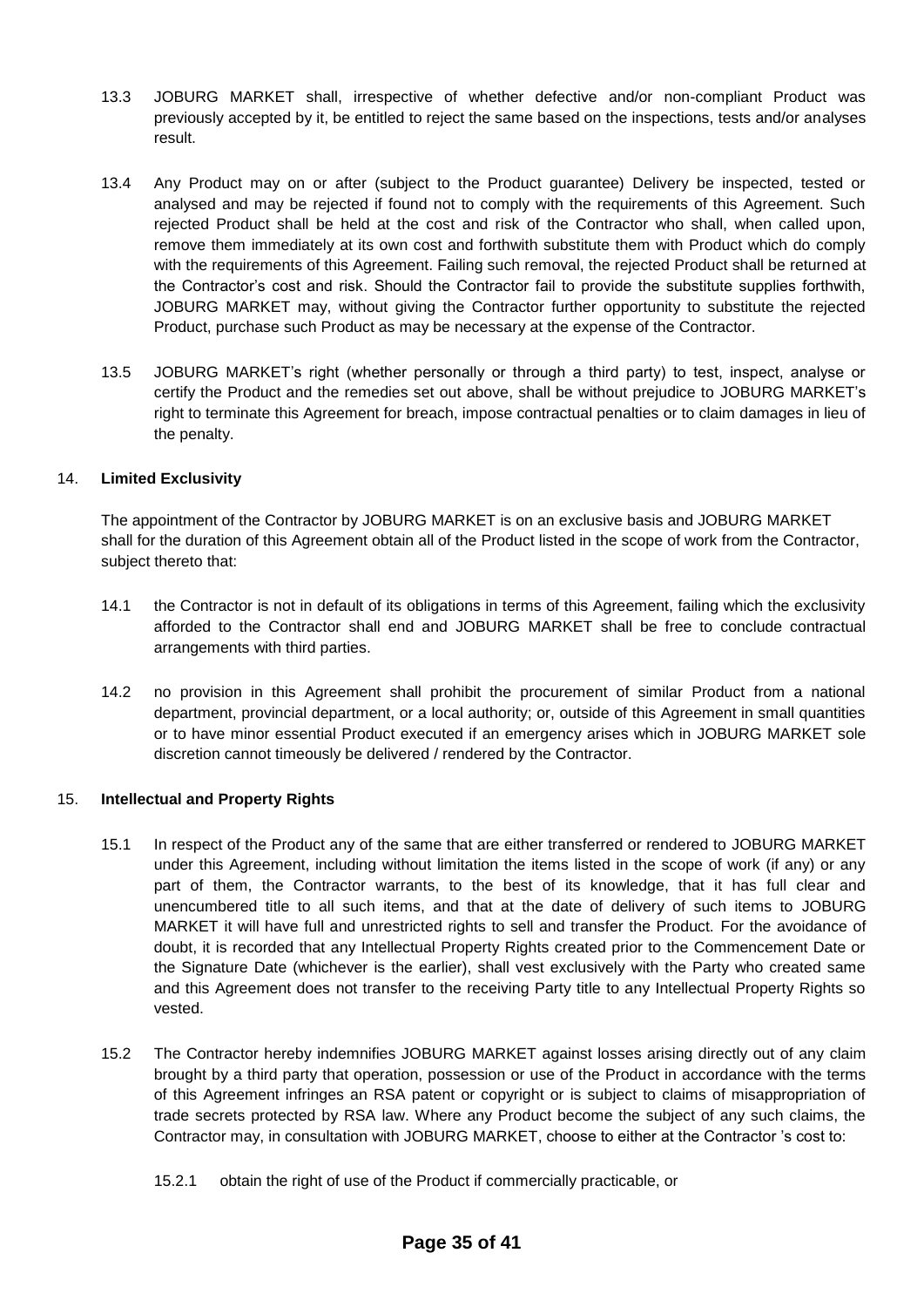- 15.2.2 replace or modify the Product to avoid the claim of infringement, or
- 15.2.3 require that JOBURG MARKET cease use of the item of Product and return it to the Contractor / supplier, in which case the Contractor shall refund JOBURG MARKET the consideration paid by JOBURG MARKET for that item of Product and any additional costs incurred by JOBURG MARKET in relation to such return including the costs of obtaining reasonably similar replacement Product.
- 15.3 This indemnity shall not apply if such claim is made by a parent, subsidiary or affiliate of JOBURG MARKET or JOBURG MARKET's holding company, or results from any modification, alteration, repair or addition made by JOBURG MARKET to the Product to the extent that if it were removed, the infringement or violation would cease, or arises out of the use by JOBURG MARKET of the Product in combination with any other product, service or materials.

#### 16. **Confidentiality, Non-Disclosure and Use of Contract Documents**

- 16.1 All of JOBURG MARKET's Confidential Information, Intellectual Property and know-how received by or exchanged with the Contractor, shall be kept confidential and not disclosed by the Contractor to any person other than a person employed by the Contractor in the performance of this Agreement. Disclosure to employed persons shall be made in confidence and shall extend only as far as may be necessary for purposes of such performance and the Contractor shall take all reasonable steps to minimise the risk of disclosure.
- 16.2 Notwithstanding the foregoing, the Contractor may disclose Confidential Information to its own professional advisers and, if required to do so by law or any applicable regulatory requirement or requested to do so by any regulatory body to whose jurisdiction the Contractor is subject or with whose instruction it is customary to comply.
- 16.3 All documents produced in the course of this Agreement or in relation thereto, shall remain or become, as the case may be, the property of JOBURG MARKET and JOBURG MARKET shall be entitled to require the return (all copies) to JOBURG MARKET on completion of the Contractor's performance
- 16.4 The Contractor's confidentiality and non-disclosure obligations shall endure indefinitely beyond the termination of this Agreement until such Confidential Information enters the public domain.

### 17. **Restraint**

17.1 The Contractor undertakes in favour of JOBURG MARKET that it shall not during the currency of this Agreement nor for a period of one year after its termination (for whatsoever reason) in any manner entice away, offer employment to or employ whether directly or indirectly, alone or jointly any of JOBURG MARKET's employees in any capacity including that of advisor, agent, consultant, director, employee, financier, manager, member of a close corporation, member of a voluntary association, partner, proprietor, or trustee unless the express, prior written consent of JOBURG MARKET is obtained thereto.

#### 18. **Cession and Assignment**

18.1 The Contractor shall not without JOBURG MARKET's prior written consent being obtained, which consent shall not unreasonably be withheld, be entitled to cede, assign, transfer, make over or otherwise part with or encumber its rights and/or obligations under this Agreement. When requesting such consent, or at any time thereafter, the Contractor shall notify JOBURG MARKET in writing of all subcontracts awarded under this Agreement. Such notification shall not relieve the Contractor from its liability or obligation under this Agreement.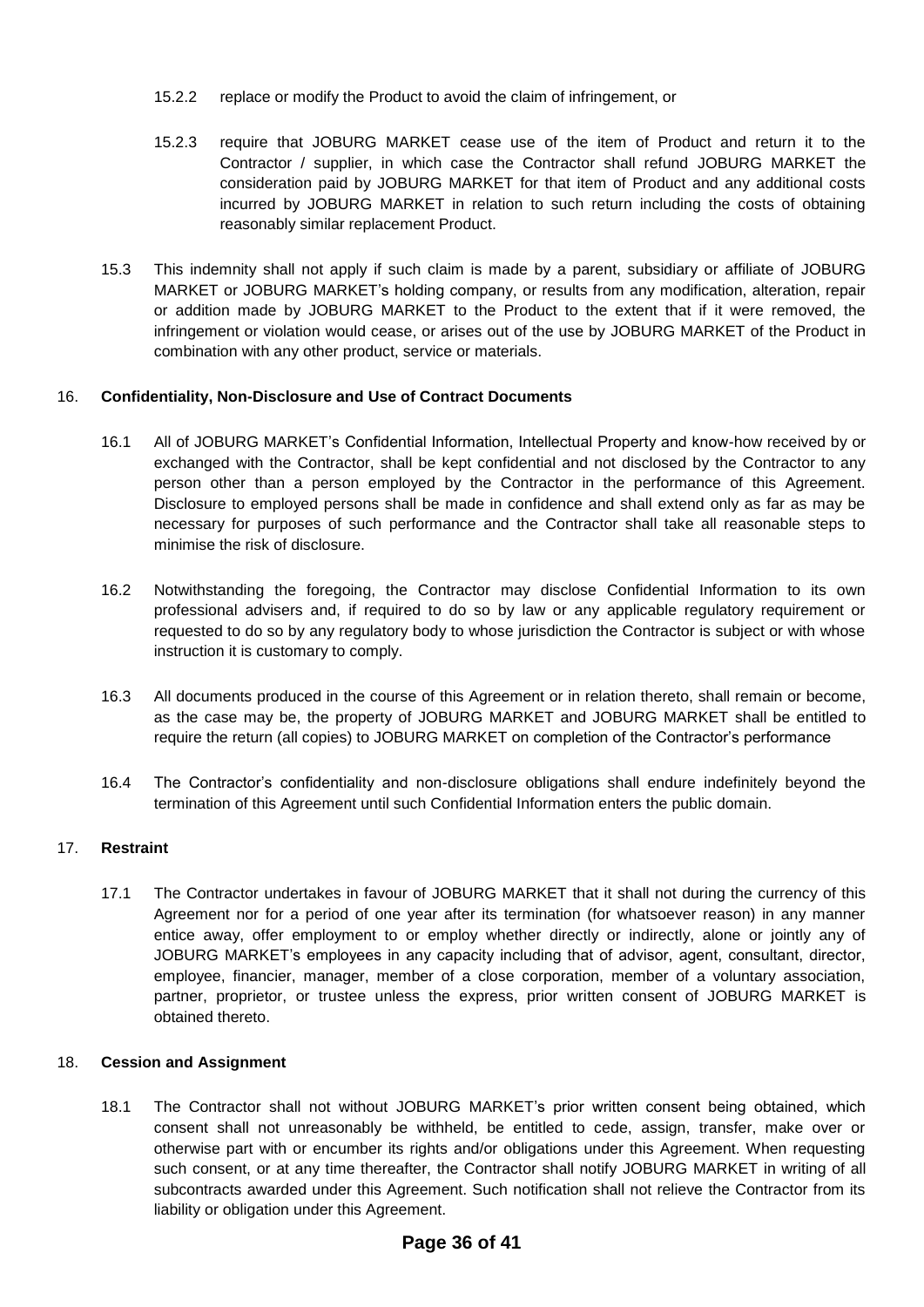#### 19. **National Industrial Participation (NIP) Programme**

19.1 The NIP Programme administered by the Department of Trade and Industry shall be applicable to all contracts that are subject to the NIP obligation.

#### 20. **Indemnity and Insurance**

- 20.1 The Contractor hereby indemnifies JOBURG MARKET and agrees to keep it indemnified and hold it harmless against any loss or claim, including claims for damage to equipment or property or, personal injury resultant disability or, loss of profit, income or opportunity, howsoever caused and whether general or special, direct or consequential (collectively "any loss"), either on or about the premises of JOBURG MARKET, including by or in relation to third parties arising out of this Agreement or the Product delivered, rendered or manufactured pursuant thereto.
- 20.2 The Contractor shall maintain a paid up policy of public liability insurance suited to the risks inherent to its business and the possible exposures it may encounter in the execution of this Agreement. The Contractor shall be obliged to notify JOBURG MARKET of any claims made against the said policy.

#### 21. **Impossibility of Performance**

- 21.1 No Party shall be responsible to the other for its failure to perform or any delay in performing any obligation under this Agreement in the event and to the extent that such failure or delay is caused by impossibility of performance ("Force Majeure"). For the purposes of this Agreement, Force Majeure shall mean any circumstance which is beyond the reasonable control of the Party giving notice of Force Majeure ("the affected Party"), which may include but will not be limited to war (whether declared or not), revolution, invasion, insurrection, riot, civil commotion, mob violence, sabotage, blockage, embargo, boycott, the exercise of military or usurped power, fire, explosion, theft, storm, flood, drought, wind, lightening or other adverse weather condition, epidemic, quarantine, accident, acts or restraints of government imposition, or restriction of or embargoes in imports or exports.
- 21.2 Notwithstanding the foregoing, the following shall in no circumstances be treated as an event of Force Majeure:
	- 21.2.1 a labour dispute, strike or lockout that could have been averted had the Contractor reasonably acceded to the demands made of it.
	- 21.2.2 economic distress and/or inability to meet a payment because of a lack of funds or exchange rate fluctuation.
	- 21.2.3 breakdown or damage to Contractor equipment and/or other machinery.
- 21.3 The affected Party shall give notice to the Party not so affected ("the other Party") immediately upon the occurrence of an event of Force Majeure. If the event that the Force Majeure is of such a nature that it will:
	- 21.3.1 result in impossibility of performance of an obligation going to the root of the agreement, the other Party shall be entitled on receipt of notice of the Force Majeure event to terminate this Agreement upon notice to the Affected Party but shall not be entitled to recover any damages, which it may suffer as a result of premature termination.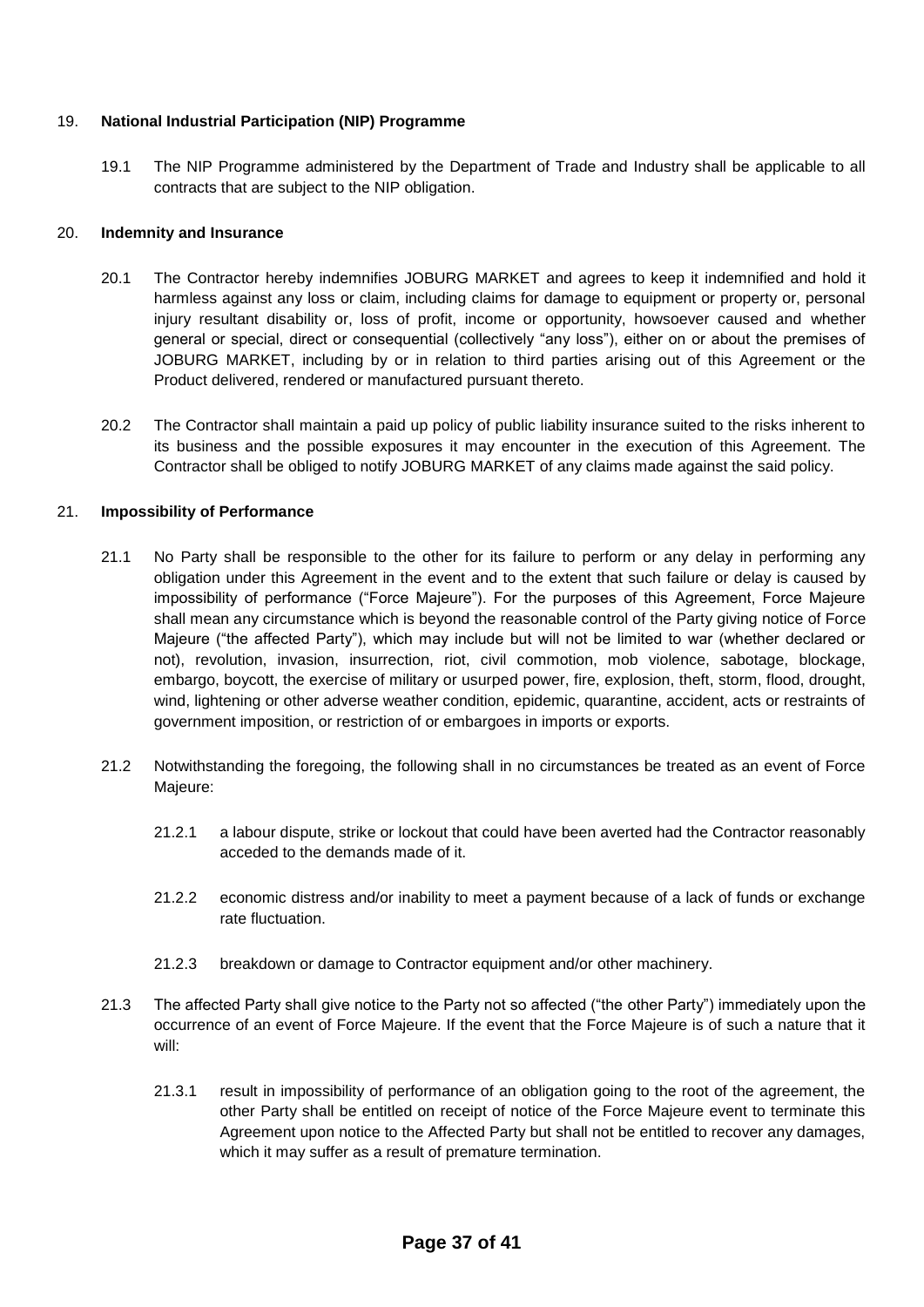21.3.2 not result in impossibility of performance of the obligation in question but will delay its performance, the affected Party shall be entitled to such extension of time in which to perform that obligation as may be reasonable in the circumstances, taking into account the interests of both Parties,

provided that if any Force Majeure event persists for a period in excess of three Months the other Party shall be entitled to terminate this Agreement forthwith but shall not be entitled to recover any damages which it may suffer as a result of such premature termination.

#### 22. **Breach and Early Termination**

- 22.1 Should a Party breach any of its obligations in terms of this Agreement and fail to remedy such breach within ten (10) days from receipt of a written notification calling upon such Party to do so, the aggrieved Party shall, without prejudice to any other right or remedies which it may have, be entitled to cancel this Agreement without further notice being required.
- 22.2 Notwithstanding the foregoing and in addition to any other recourse JOBURG MARKET may have, JOBURG MARKET shall be entitled (without prior notice to remedy any particular breach having been given or being required) to cancel this Agreement forthwith on written notice should any of the following events occur:
	- 22.2.1 The Contractor and/or its officials, employees and/or representatives commit any crime of which dishonesty is an element against JOBURG MARKET or maliciously destroys the property of JOBURG MARKET or take any violent, abusive, coercive or threatening action against any person whilst on the Property or in relation to customers, Contractors or suppliers of JOBURG MARKET or collude in such conduct.
	- 22.2.2 The Contractor repudiates this Agreement by acting, or omitting to act, in a manner that reasonably demonstrates to JOBURG MARKET the Contractor's intention not to be bound by this Agreement.
	- 22.2.3 Any composition, compromise or arrangement with the creditors of the Contractor and/or procedure taken in relation to the suspension of payments, moratorium of any indebtedness, winding-up, dissolution, administration or re-organisation by way of arrangement or otherwise of the Contractor including the appointment of a liquidator, administrator, judicial manager other than where such action is dismissed, withdrawn or discharged within ten (10) days of being brought or, if demonstrated to the satisfaction of JOBURG MARKET, within that ten-day period, that such action is frivolous or vexatious and is being contested by the Contractor.
	- 22.2.4 The Contractor suspends or ceases to carry on, or threatens to suspend or cease to carry on, all or a material part of its business activities or, whether or not it has acted as aforesaid, abandons any works at JOBURG MARKET's premises or the particular site of work.

#### 23. **Dispute Resolution**

Save in respect of those provisions of this Agreement which provide for their own remedies or disputes which would be incompatible with arbitration, any dispute which arises and cannot be resolved by the operational personnel of the Parties shall be resolved through a process of alternative dispute resolution in accordance with the procedure set out below:

Mediation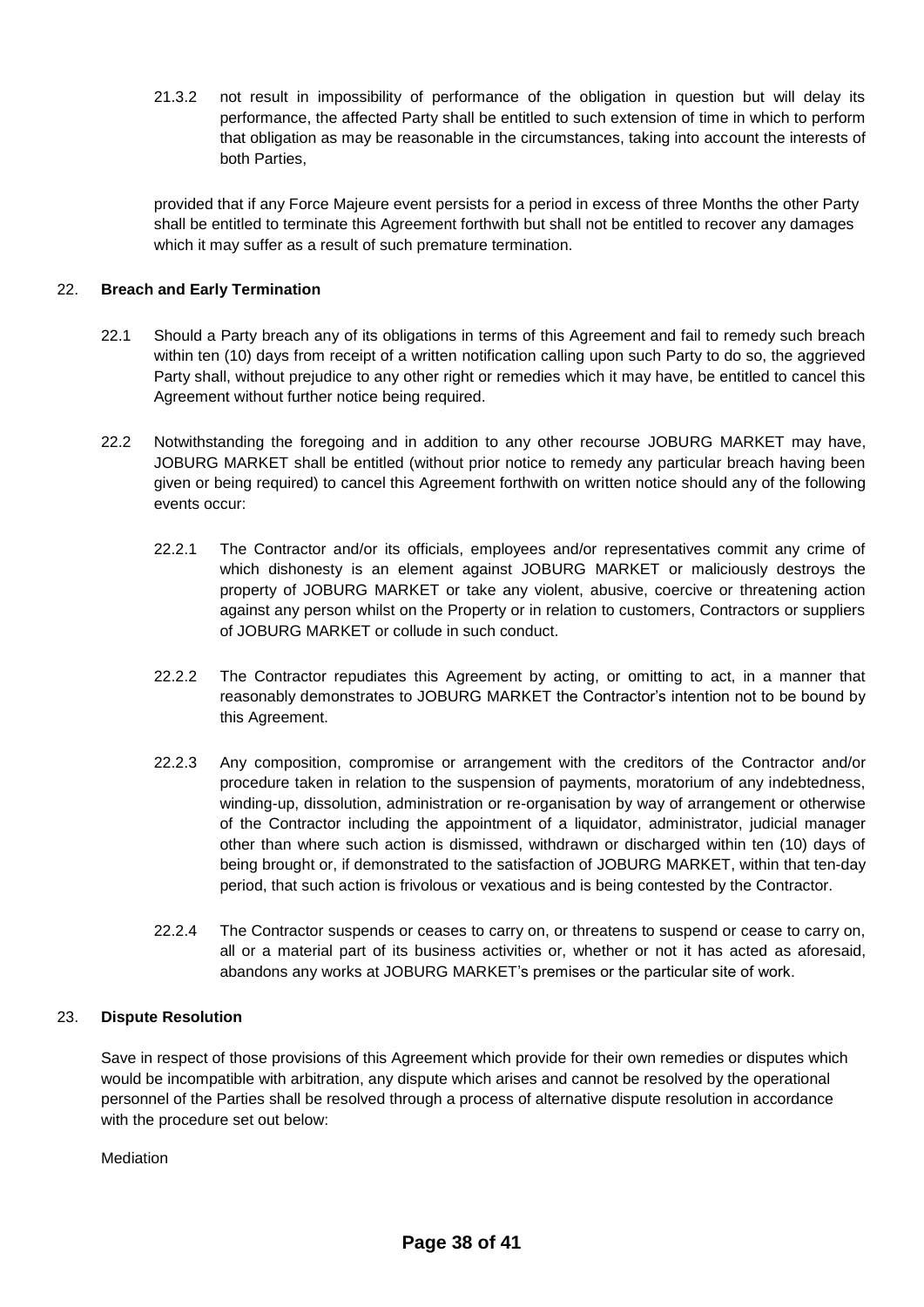23.1 In the event that the operational personnel of the Parties, acting within the scope of their (delegated) authority, are unable to resolve a dispute, that dispute shall be referred to a joint committee comprising of the Chief Executive Officer of each of the Parties (or their suitably authorised alternate or nominee) who will use their reasonable commercial endeavours to resolve the dispute within twenty (20) days of the dispute having been referred to them; however, should the joint committee be unable to resolve a dispute within that time period, any Party shall have the right to demand that the dispute be referred for determination by an arbitrator agreed on by the Parties.

#### **Prescription**

23.2 The Parties agree that upon the failure to reach a mediated resolution that a written demand given by either Party to submit such a dispute in terms of this clause to arbitration is to be deemed a legal process for interrupting extinctive prescription in terms of the Prescription Act (68 of 1969).

#### Arbitrator

- 23.3 The arbitrator shall be, if the matter in dispute is principally:
	- 23.3.1 an accounting matter independent auditors agreed between the Parties or, failing such agreement within five (5) business days after the arbitration has been demanded, at the request of either of the Parties shall be nominated by the president for the time being of the South African Institute of Chartered Accountants (or its successor body), whereupon the Parties shall forthwith appoint such person as the arbitrator,
	- 23.3.2 any other matter an impartial attorney or advocate of not less than ten (10) years' standing agreed between the Parties or, failing such agreement within five (5) business days after the arbitration has been demanded, at the request of either of the Parties shall be nominated by the president for the time being of the Law Society of the Northern Provinces (or its successor body), whereupon the Parties shall forthwith appoint such person as the arbitrator,
- 23.4 Should the Parties to the dispute fail to agree whether the dispute is principally an accounting or any other matter within five (5) business days after the arbitration was demanded, the matter shall be deemed to be any other matter and the provisions in relation to "any other matter" shall apply.
- 23.5 Should any person appointed to do so fail or refuse to nominate an arbitrator, either Party may approach any court having jurisdiction to make such appointment and, to the extent necessary, such court is expressly empowered to do so.

#### 23.6 **The arbitrator shall:**

- 23.6.1 have power to open up, and review any certificate, opinion, decision, requisition or notice relating to all matters in dispute submitted to him and to determine all such matters in the same manner as if no such certificate, opinion, decision or notice had been issued.
- 23.6.2 be obliged to give his award in writing fully supported by reasons and shall have the power to give default judgment if any Party fails to make submissions on due date and/or fails to appear at the arbitration.

#### Arbitration

23.7 The arbitration shall be conducted in accordance with, save as set out herein, the Commercial Rules of the Arbitration Foundation of Southern Africa: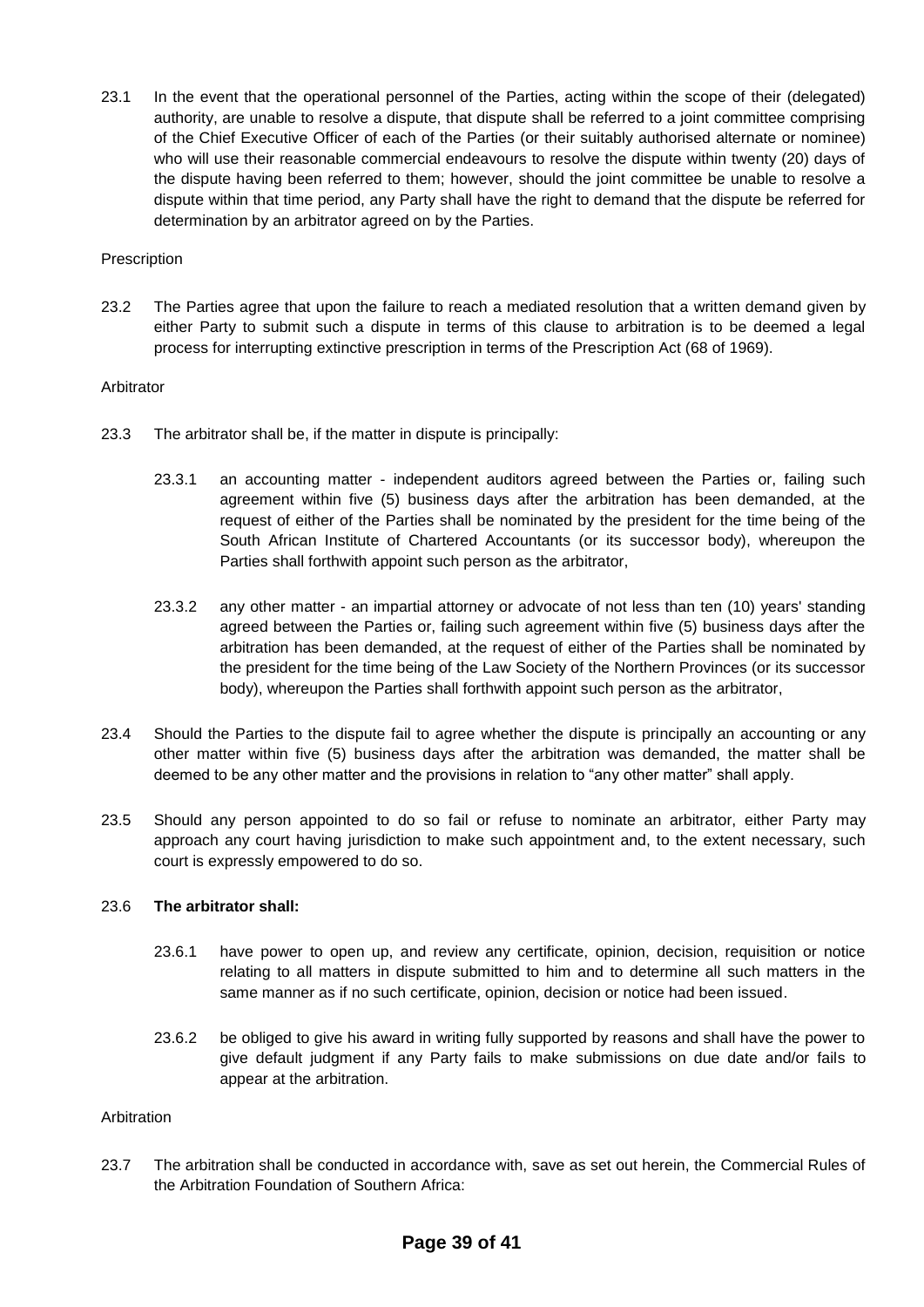- 23.7.1 held with only the Parties and their representatives present thereat at Johannesburg unless mutual agreement on an alternative place is reached between the Parties; and
- 23.7.2 where possible, be concluded in twenty (20) days after it has been demanded and the Parties shall use their reasonable commercial endeavours to procure the expeditious completion of the arbitration.
- 23.8 The evidence, representations, transcript and information generally made available during the course of the arbitration and/or arbitrator's award constitute Confidential Information and shall be treated as such.
- 23.9 The costs of the arbitrator and the incidental costs of the arbitration shall be borne equally by the Parties to the dispute subject thereto that the arbitrator shall be competent to make any interim and/or final order as to the costs, or parts thereof, as he deems appropriate.
- 23.10 The award of the arbitrator shall be final and binding on the Parties and any Party shall be entitled to apply to a competent court to have the award made an order of court.
- 23.11 Nothing under this heading shall prevent any Party from seeking urgent relief in the High Court of South Africa.

#### 24. **Notices and Domicilia**

- 24.1 Any notice or communication required or permitted to be given in terms of this Agreement shall be valid and effective only if in writing. The addresses of the Parties set out in the Contract Schedule shall be the Parties' chosen as its *domicilium citandi et executandi.*
- 24.2 A Party may by notice to the other Party change the physical address chosen as its *domicilium citandi et executandi* to another physical address provided that the change shall become effective on the tenth day from the deemed receipt of the notice by the other Party.
- 24.3 Any notice to a Party, and it shall be competent to give notice by fax and email, unless the contrary is proved, deemed to have been received if delivered by:
	- 24.3.1 registered post to the Party's postal address, on the tenth (10th) Day after posting;
	- 24.3.2 hand to a responsible person during ordinary business hours at the Party's physical address, on the date of delivery; or
	- 24.3.3 fax to its usual fax number, on the date of dispatch.
	- 24.3.4 email to its usual email address, on the date of dispatch.
- 24.4 Notwithstanding anything to the contrary herein contained a written notice or communication actually received by a Party shall be an adequate written notice or communication to it notwithstanding that it was not sent to or delivered at its chosen *domicilium citandi et executandi* or its usual fax number or email address.

#### 25. **Counterparts**

25.1 This Agreement may be executed in one or more counterparts, each of which shall be deemed an original, and all of which together shall constitute the same agreement as at the Signature Date of the Party last signing one of the counterparts.